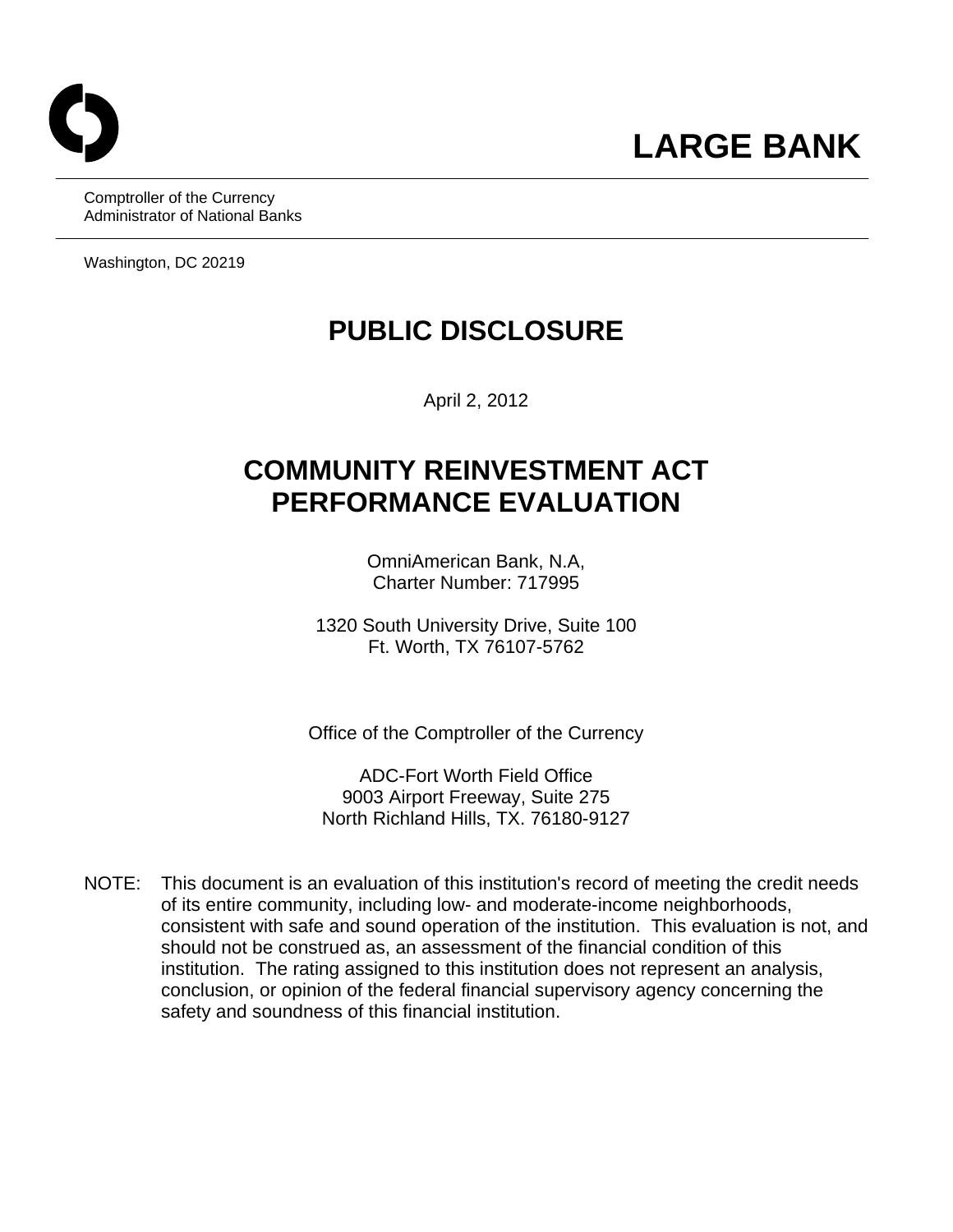## **Table of Contents**

| FAIR LENDING OR OTHER ILLEGAL CREDIT PRACTICES REVIEW  8 |  |
|----------------------------------------------------------|--|
|                                                          |  |
|                                                          |  |
|                                                          |  |
|                                                          |  |
|                                                          |  |
|                                                          |  |
|                                                          |  |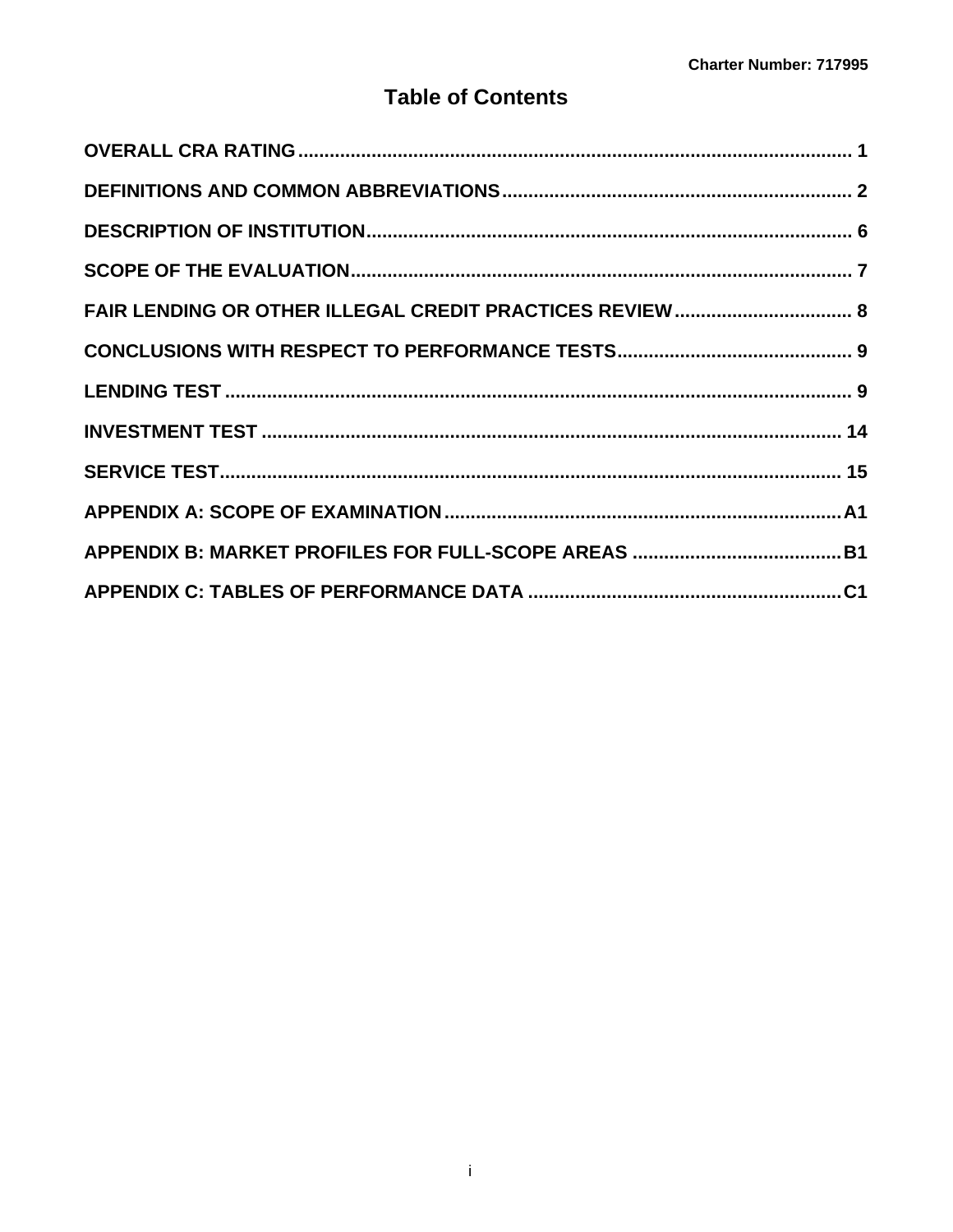# **Overall CRA Rating**

#### **Institution's Community Reinvestment Act (CRA) Rating**: This institution is rated **Satisfactory**.

The following table indicates the performance level of **OmniAmerican Bank, National Association** with respect to the Lending, Investment, and Service Tests:

|                           | OmniAmerican Bank, N.A<br><b>Performance Tests</b> |                        |                     |  |  |  |  |  |  |  |  |
|---------------------------|----------------------------------------------------|------------------------|---------------------|--|--|--|--|--|--|--|--|
| <b>Performance Levels</b> | Lending Test*                                      | <b>Investment Test</b> | <b>Service Test</b> |  |  |  |  |  |  |  |  |
| Outstanding               |                                                    |                        |                     |  |  |  |  |  |  |  |  |
| <b>High Satisfactory</b>  |                                                    |                        |                     |  |  |  |  |  |  |  |  |
| Low Satisfactory          |                                                    |                        |                     |  |  |  |  |  |  |  |  |
| Needs to Improve          |                                                    |                        |                     |  |  |  |  |  |  |  |  |
| Substantial Noncompliance |                                                    |                        |                     |  |  |  |  |  |  |  |  |

\* The Lending Test is weighted more heavily than the investment and service tests when arriving at an overall rating.

The major factors that support this rating include:

- OmniAmerican's lending activity reflects good responsiveness to the credit needs in its full scope assessment area (AA) which is the Fort Worth-Arlington Metropolitan Statistical Area (MSA) AA (Fort Worth AA).
- A majority of the loans are extended within the bank's AAs. In 2011, 86 percent of home mortgages products and 82 percent of small business loans were extended within the bank's AAs.
- The geographic distribution of home mortgage products is good. The geographic distribution of loans to small businesses is excellent.
- The overall borrower distribution of lending is adequate.
- Community development lending is adequate and had a positive effect on the Lending Test conclusions. A majority of the loans support community development projects that focus on providing affordable housing and developing small businesses within the Fort Worth AA.
- Community development investments reflect a good responsiveness to the needs of the Fort Worth AA.
- The bank's service delivery systems are reasonably accessible to geographies and individuals of different income levels in its assessment areas.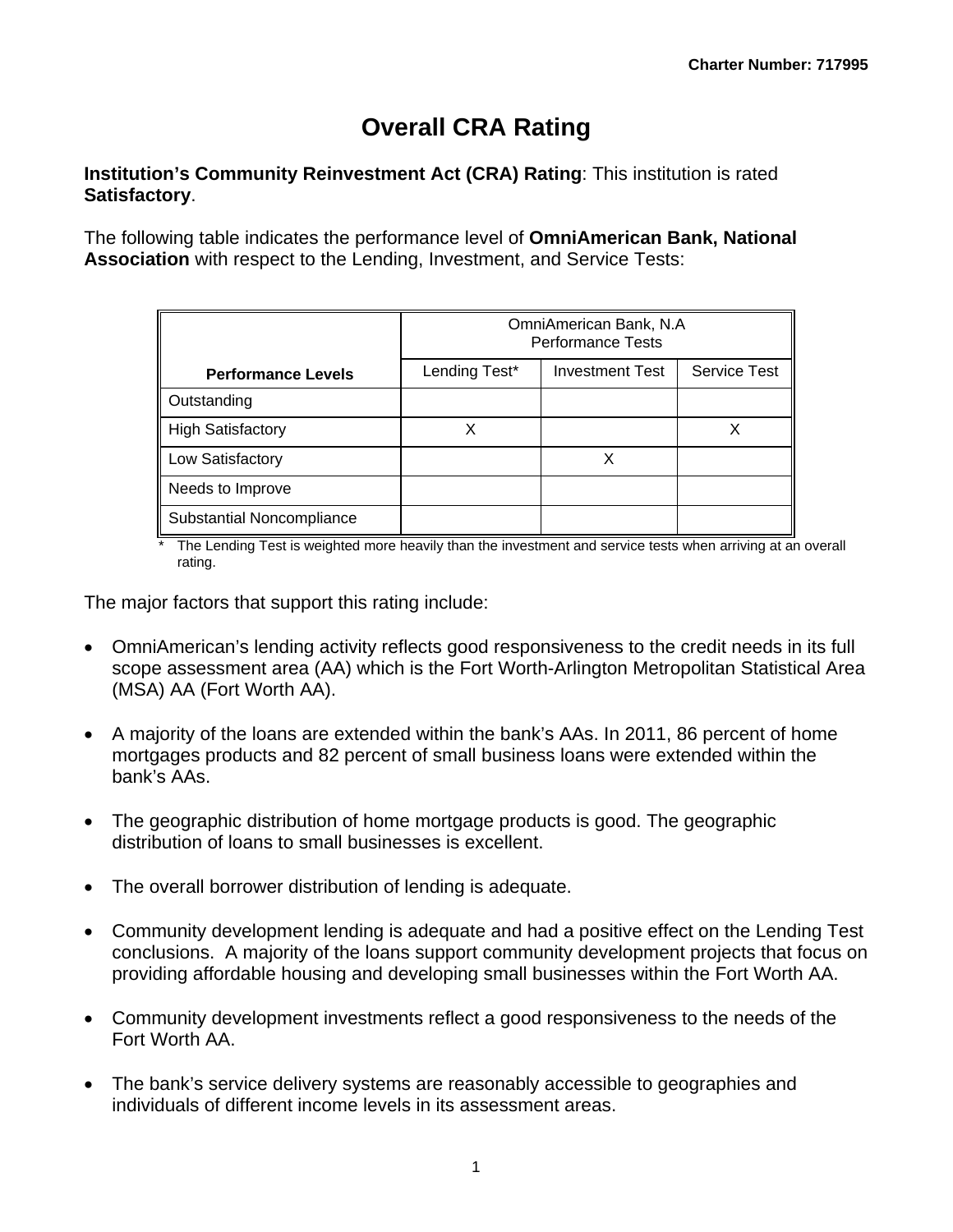# **Definitions and Common Abbreviations**

<span id="page-3-0"></span>The following terms and abbreviations are used throughout this performance evaluation, including the CRA tables. The definitions are intended to provide the reader with a general understanding of the terms, not a strict legal definition.

**Affiliate:** Any company that controls, is controlled by, or is under common control with another company. A company is under common control with another company if the same company directly or indirectly controls both companies. A bank subsidiary is controlled by the bank and is, therefore, an affiliate.

**Aggregate Lending:** The number of loans originated and purchased by all reporting lenders in specified income categories as a percentage of the aggregate number of loans originated and purchased by all reporting lenders in the Metropolitan Area/assessment area.

 **Census Tract:** A small subdivision of metropolitan and other densely populated counties. Census tract boundaries do not cross county lines; however, they may cross the boundaries of metropolitan areas. Census tracts usually have between 2,500 and 8,000 persons, and their physical size varies widely depending upon population density. Census tracts are designed to be homogeneous with respect to population characteristics, economic status, and living conditions to allow for statistical comparisons.

**Community Development:** Affordable housing (including multifamily rental housing) for lowor moderate-income individuals; community services targeted to low- or moderate-income individuals; activities that promote economic development by financing businesses or farms that meet the size eligibility standards of the Small Business Administration's Development Company or Small Business Investment Company programs (13 CFR 121.301) or have gross annual revenues of \$1 million or less; or, activities that revitalize or stabilize low- or moderateincome geographies.

Effective September 1, 2005, the Board of Governors of the Federal Reserve System, Office of the Comptroller of the Currency, and the Federal Deposit Insurance Corporation have adopted the following additional language as part of the revitalize or stabilize definition of community development. Activities that revitalize or stabilize-

- (i) Low-or moderate-income geographies;
- (ii) Designated disaster areas; or
- (iii) Distressed or underserved nonmetropolitan middle-income geographies designated by the Board, Federal Deposit Insurance Corporation, and Office of the Comptroller of the Currency, based on
	- a. Rates of poverty, unemployment, and population loss; or
	- b. Population size, density, and dispersion. Activities that revitalize and stabilize geographies designated based on population size, density, and dispersion if they help to meet essential community needs, including needs of low- and moderate-income individuals.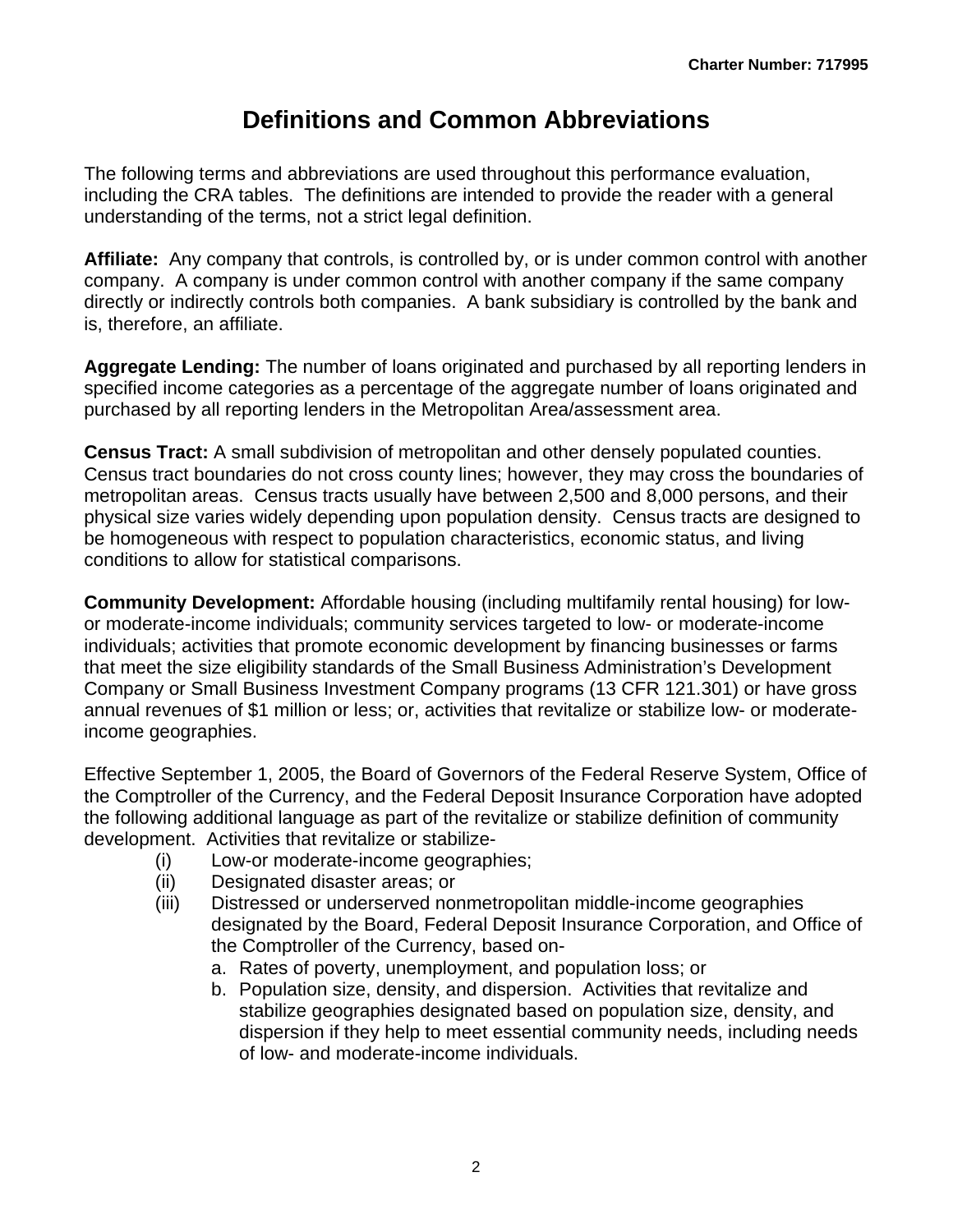**Community Reinvestment Act:** the statute that requires the OCC to evaluate a bank's record of meeting the credit needs of its local community, consistent with the safe and sound operation of the bank, and to take this record into account when evaluating certain corporate applications filed by the bank.

**Consumer Loan(s):** A loan(s) to one or more individuals for household, family, or other personal expenditures. A consumer loan does not include a home mortgage, small business, or small farm loan. This definition includes the following categories: motor vehicle loans, credit card loans, home equity loans, other secured consumer loans, and other unsecured consumer loans.

**Family:** Includes a householder and one or more other persons living in the same household who are related to the householder by birth, marriage, or adoption. The number of family households always equals the number of families; however, a family household may also include non-relatives living with the family. Families are classified by type as either a marriedcouple family or other family, which is further classified into 'male householder' (a family with a male householder' and no wife present) or 'female householder' (a family with a female householder and no husband present).

**Full Review:** Performance under the Lending, Investment, and Service Tests is analyzed considering performance context, quantitative factors (e.g., geographic distribution, borrower distribution, and total number and dollar amount of investments), and qualitative factors (e.g., innovativeness, complexity, and responsiveness).

**Geography:** A census tract delineated by the United States Bureau of the Census in the most recent decennial census.

**Home Mortgage Disclosure Act (HMDA):** The statute that requires certain mortgage lenders that do business or have banking offices in a metropolitan statistical area to file annual summary reports of their mortgage lending activity. The reports include such data as the race, gender, and the income of applications, the amount of loan requested, and the disposition of the application (e.g., approved, denied, and withdrawn). Beginning in 2004, the reports also include additional data on loan pricing, the lien status of the collateral, any requests for preapproval and loans for manufactured housing.

**Home Mortgage Loans:** Such loans include home purchase, home improvement and refinancings, as defined in the HMDA regulation. These include loans for multifamily (five or more families) dwellings, manufactured housing and one-to-four family dwellings other than manufactured housing.

**Household:** Includes all persons occupying a housing unit. Persons not living in households are classified as living in group quarters. In 100 percent tabulations, the count of households always equals the count of occupied housing units.

**Limited Review:** Performance under the Lending, Investment, and Service Tests is analyzed using only quantitative factors (e.g., geographic distribution, borrower distribution, total number and dollar amount of investments, and branch distribution).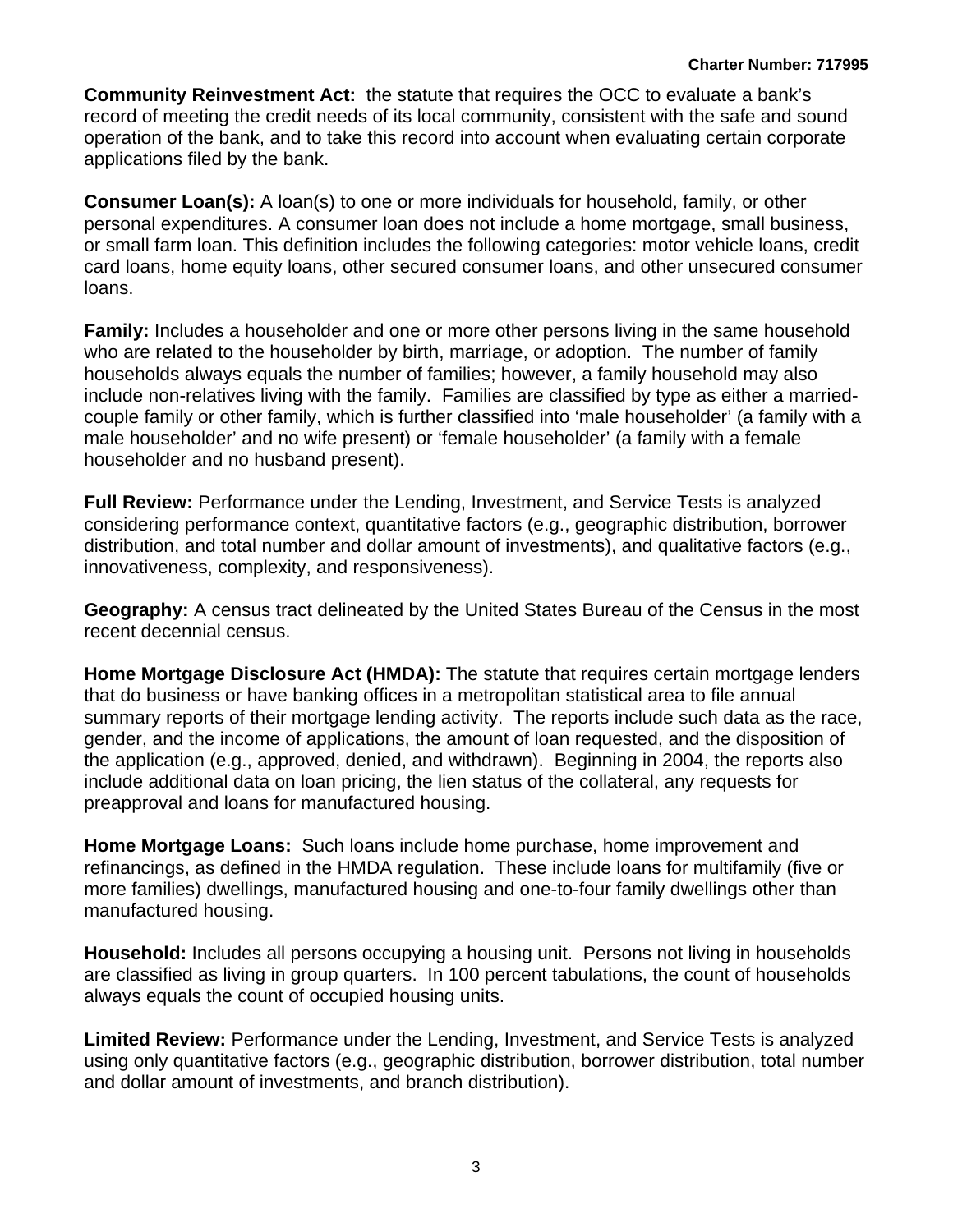**Low-Income:** Individual income that is less than 50 percent of the area median income, or a median family income that is less than 50 percent, in the case of a geography.

**Market Share:** The number of loans originated and purchased by the institution as a percentage of the aggregate number of loans originated and purchased by all reporting lenders in the MA/assessment area.

**Median Family Income (MFI):** The median income determined by the U.S. Census Bureau every ten years and used to determine the income level category of geographies. Also, the median income determined by the Department of Housing and Urban Development annually that is used to determine the income level category of individuals. For any given area, the median is the point at which half of the families have income above it and half below it.

**Metropolitan Area (MA):** Any metropolitan statistical area or metropolitan division, as defined by the Office of Management and Budget and any other area designated as such by the appropriate federal financial supervisory agency.

**Metropolitan Division:** As defined by Office of Management and Budget, a county or group of counties within a Metropolitan Statistical Area that contains a population of at least 2.5 million. A Metropolitan Division consists of one or more counties that represent an employment center or centers, plus adjacent counties associated with the main county or counties through commuting ties.

**Metropolitan Statistical Area:** An area, defined by the Office of Management and Budget, as having at least one urbanized area that has a population of at least 50,000. The Metropolitan Statistical Area comprises the central county or counties, plus adjacent outlying counties having a high degree of social and economic integration with the central county as measured through commuting.

**Middle-Income:** Individual income that is at least 80 percent and less than 120 percent of the area median income, or a median family income that is at least 80 percent and less than 120 percent, in the case of a geography

**Moderate-Income:** Individual income that is at least 50 percent and less than 80 percent of the area median income, or a median family income that is at least 50 percent and less than 80 percent, in the case of a geography.

**Multifamily:** Refers to a residential structure that contains five or more units**.** 

**Other Products:** Includes any unreported optional category of loans for which the institution collects and maintains data for consideration during a CRA examination. Examples of such activity include consumer loans and other loan data an institution may provide concerning its lending performance.

**Owner-Occupied Units:** Includes units occupied by the owner or co-owner, even if the unit has not been fully paid for or is mortgaged.

**Qualified Investment:** A qualified investment is defined as any lawful investment, deposit, membership share, or grant that has as its primary purpose community development.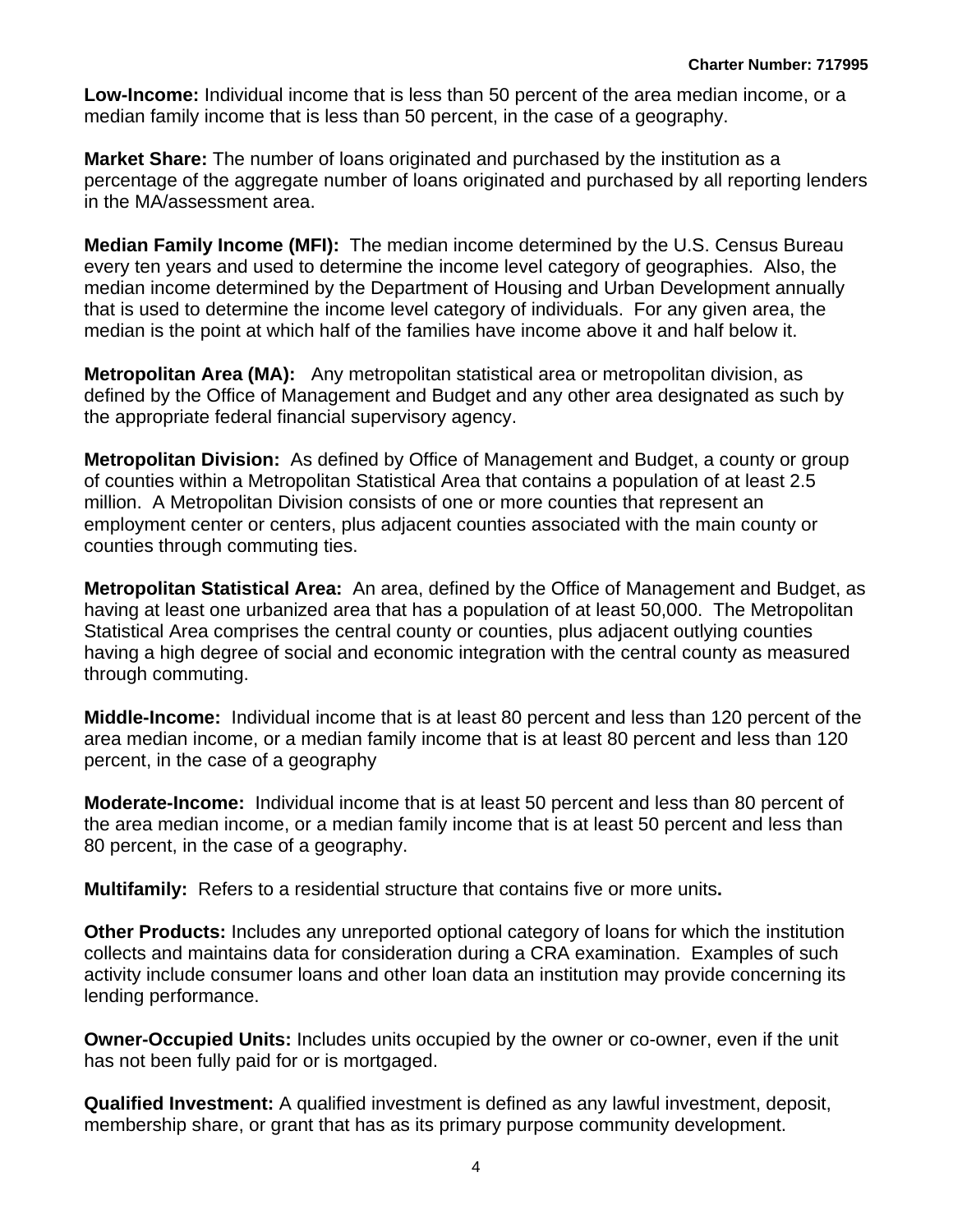a rating for the multi-state metropolitan area. **Rated Area:** A rated area is a state or multi-state metropolitan area. For an institution with domestic branches in only one state, the institution's CRA rating would be the state rating. If an institution maintains domestic branches in more than one state, the institution will receive a rating for each state in which those branches are located. If an institution maintains domestic branches in two or more states within a multi-state metropolitan area, the institution will receive

**Small Loan(s) to Business(es):** A loan included in 'loans to small businesses' as defined in the Consolidated Report of Condition and Income (Call Report) and the Thrift Financial Reporting (TFR) instructions. These loans have original amounts of \$1 million or less and typically are either secured by nonfarm or nonresidential real estate or are classified as commercial and industrial loans.

**Small Loan(s) to Farm(s):** A loan included in 'loans to small farms' as defined in the instructions for preparation of the Consolidated Report of Condition and Income (Call Report). These loans have original amounts of \$500,000 or less and are either secured by farmland, or are classified as loans to finance agricultural production and other loans to farmers.

**Tier One Capital:** The total of common shareholders' equity, perpetual preferred shareholders' equity with non-cumulative dividends, retained earnings and minority interests in the equity accounts of consolidated subsidiaries.

**Upper-Income:** Individual income that is at least 120 percent of the area median income, or a median family income that is at least 120 percent, in the case of a geography.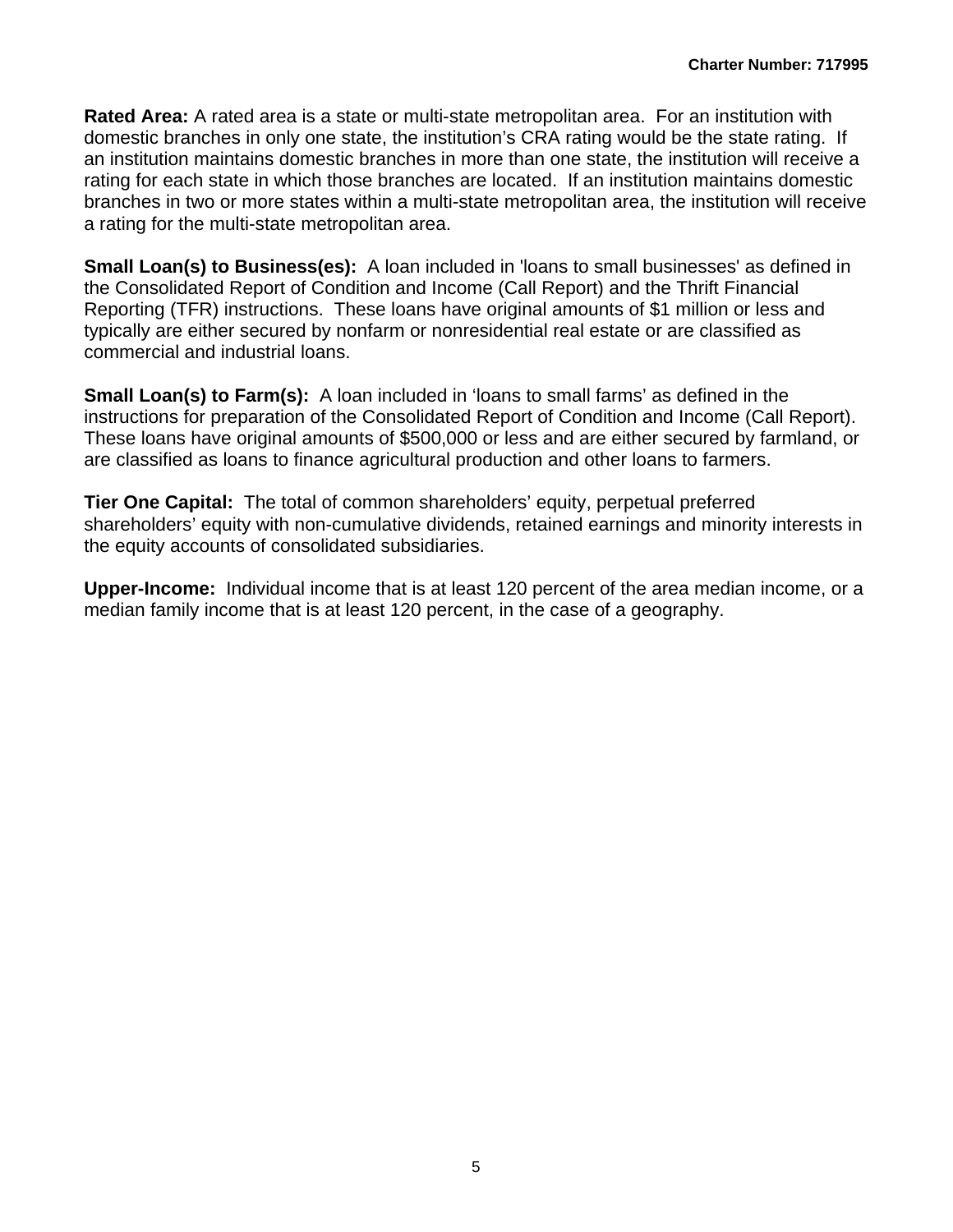# **Description of Institution**

<span id="page-7-0"></span>OmniAmerican Bank (Omni), is an independent national banking association headquartered in Fort Worth, Texas. Omni is wholly-owned by Omni Bancorp Inc. and, as of January 21, 2010, was listed on the NASDAQ Exchange as OABC. Omni was established in 1956 originally to serve active-duty air force and retired military personnel who were eligible to receive benefits. Today, the Fort Worth-based institution has enjoyed unprecedented growth, highlighted by its expansion of financial services through the provision of Mortgage, Commercial Banking and Treasury Management Services. Omni does not have any other affiliates or operating subsidiaries that influence the bank's capacity to lend or invest in the communities where its branches are located.

Omni serves a diverse market with wide-ranging demographic characteristics and varying degrees of competition. Omni operates solely in the state of Texas, with 15 banking centers located in Fort Worth, Dallas, Denton and Granbury. The bank's primary market is Fort Worth, where 12 of its branches are located. The Fort Worth market accounts for 87% of total deposits and 56% of loans. The bank has experienced growth since the prior CRA examination when reported total assets were \$1.1 billion. As of December 31, 2011, Omni reported total assets of \$1.3 billion, loans of \$688 million, deposits of \$819 million, and a Tier 1 Capital ratio of 12.79%. Balance sheet composition is centered in the loan and investment portfolio which represented 52% and 39% of total assets, respectively as of December 31, 2011. The loan-todeposit ratio is approximately 84%. All branches are full-service, offering personal and business deposit products, and consumer, business, residential RE loans.

In keeping with its business strategy which is to primarily focus on growing its 1-4 single family residential mortgage portfolio, 61 percent of the bank's loan portfolio consists of home mortgage products such as home improvement, home refinance and home purchase loans. Consumer and commercial loans represent an additional 33% and 5% of the loan portfolio respectively. As part of its business strategy, Omni plans to continue to expand its commercial loan portfolio by offering various nonmortgage business loans such as loans secured by accounts receivable, inventory and/or equipment to small to mid- ranged sized businesses in particular. Omni's deposit market share in its primary market which is the Fort Worth AA, was as of June 2011, ranked 6th with a 2.54% overall market share out of deposit-taking institutions.

Omni operates in a highly aggressive banking environment in the Fort Worth AA especially as regards the banking centers in Tarrant County. Banking competition includes dominant affiliates of large national banking companies, numerous mid-size and small community banks, thrifts, credit unions, and non-bank financial service providers. There are no legal, financial or other factors that impede the bank's ability to meet the credit needs in its AAs.

The bank's CRA performance was last evaluated on May 12, 2008, at which time Omni was rated "Satisfactory". A review of OCC records and the bank's CRA Public File disclosed no complaints related to the bank's CRA performance.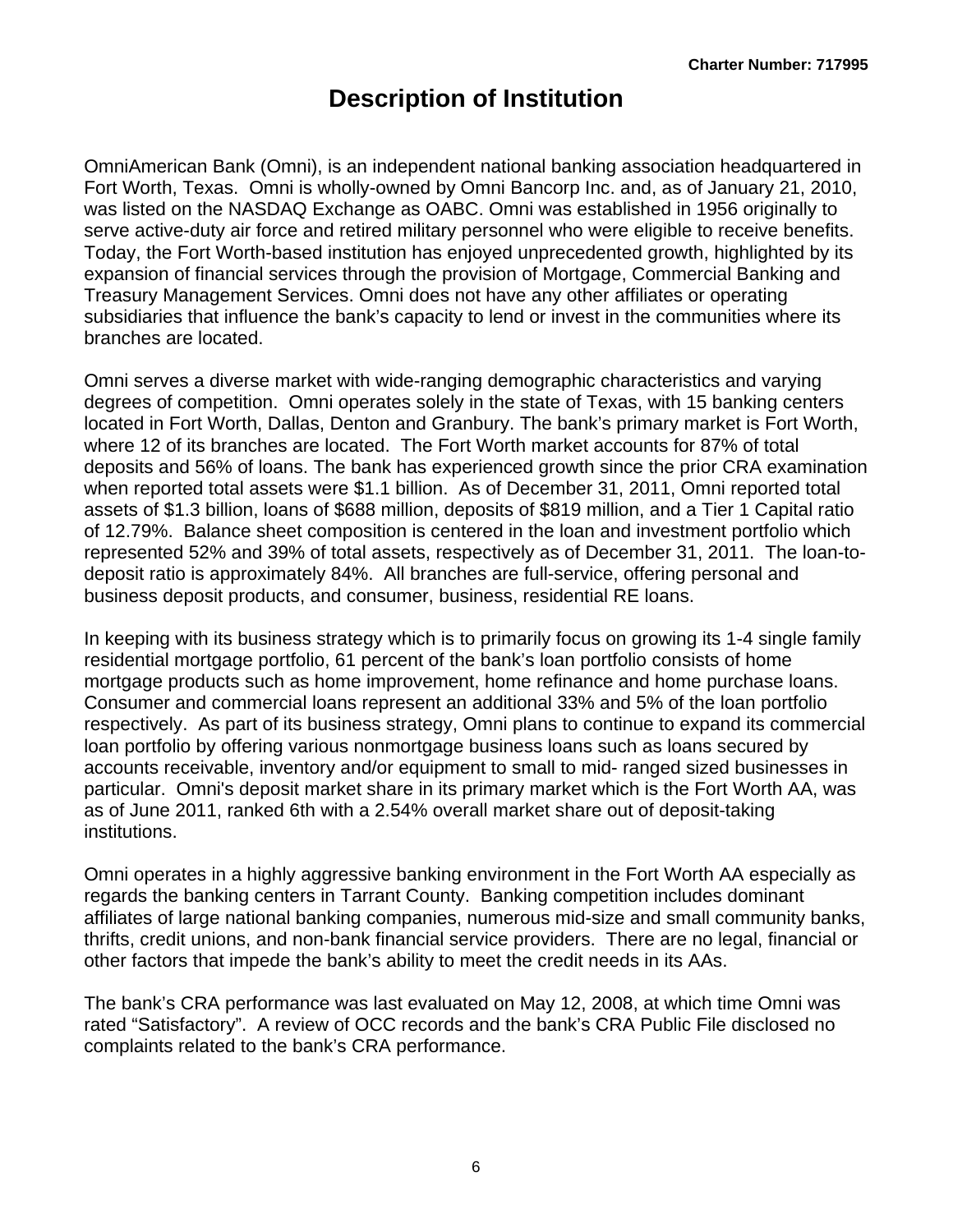# **Scope of the Evaluation**

### <span id="page-8-0"></span>**Evaluation Period/Products Evaluated**

 The evaluation is based on the review period from January 1, 2009 through December 31,  2011 and will use the 2000 Census demographic information. Refer to Appendix B for the facts and data.

Conclusions regarding the Lending Test are based on small business and HMDA reportable loans from the January 1, 2009 to December 31, 2011 evaluation period. We also considered consumer loans, since these loans make up a sizeable portion of the bank's portfolio. The community development lending performance analysis considered loans made since the previous CRA examination and includes loans made from May 13, 2008 to April 1, 2012. Omni originated a very low volume of multifamily loans and small loans to farms, therefore a meaningful analysis of this lending activity could not be performed.

The Investment Test included a review of investments, grants, and donations made within the AAs that meet the definition of community development investments. The Service Test included a review of retail and community development services provided in the bank's AAs. The evaluation period for community development investments and services is May 13, 2008 through April 1, 2012.

### **Data Integrity**

A Data Integrity review was conducted in November 2011 to determine the accuracy of Omni's HMDA Loan Application Register. We reviewed a sample of loans the bank reported for the years 2009 through 2010. We found the HMDA loan data reported during the evaluation period to be reliable.

### **Selection of Areas for Full-Scope Review**

moderate-income geographies. Refer to the tables in Appendix C for more information. Omni has designated three AAs: the Fort Worth MSA, the Dallas MSA and the Hood County AA. The Fort Worth MSA AA was selected for the full-scope review because a substantial share of the bank's business is concentrated in that area with 87 percent of the deposits and 56 percent of the reportable loans originating in this area in the 2009 through 2011 evaluation period. A limited scope review was conducted for the remaining two AAs. AAs consist of whole census tracts, include all bank locations and do not arbitrarily exclude any low- and

### **Ratings**

The bank's overall rating is based primarily on the Fort Worth AA which is the AA that received a full-scope review. More weight was given to the performance in this AA, given the bank's high level of lending volume and deposit market share in that AA. Home mortgage products were given more weight in the overall conclusions than small business loans since the bank's primary loan product is residential mortgage lending. The bank has very few farm and multifamily loans. Therefore our analyses of the lending activity with regard to these loans were not sufficiently meaningful to impact our findings in the Lending Test.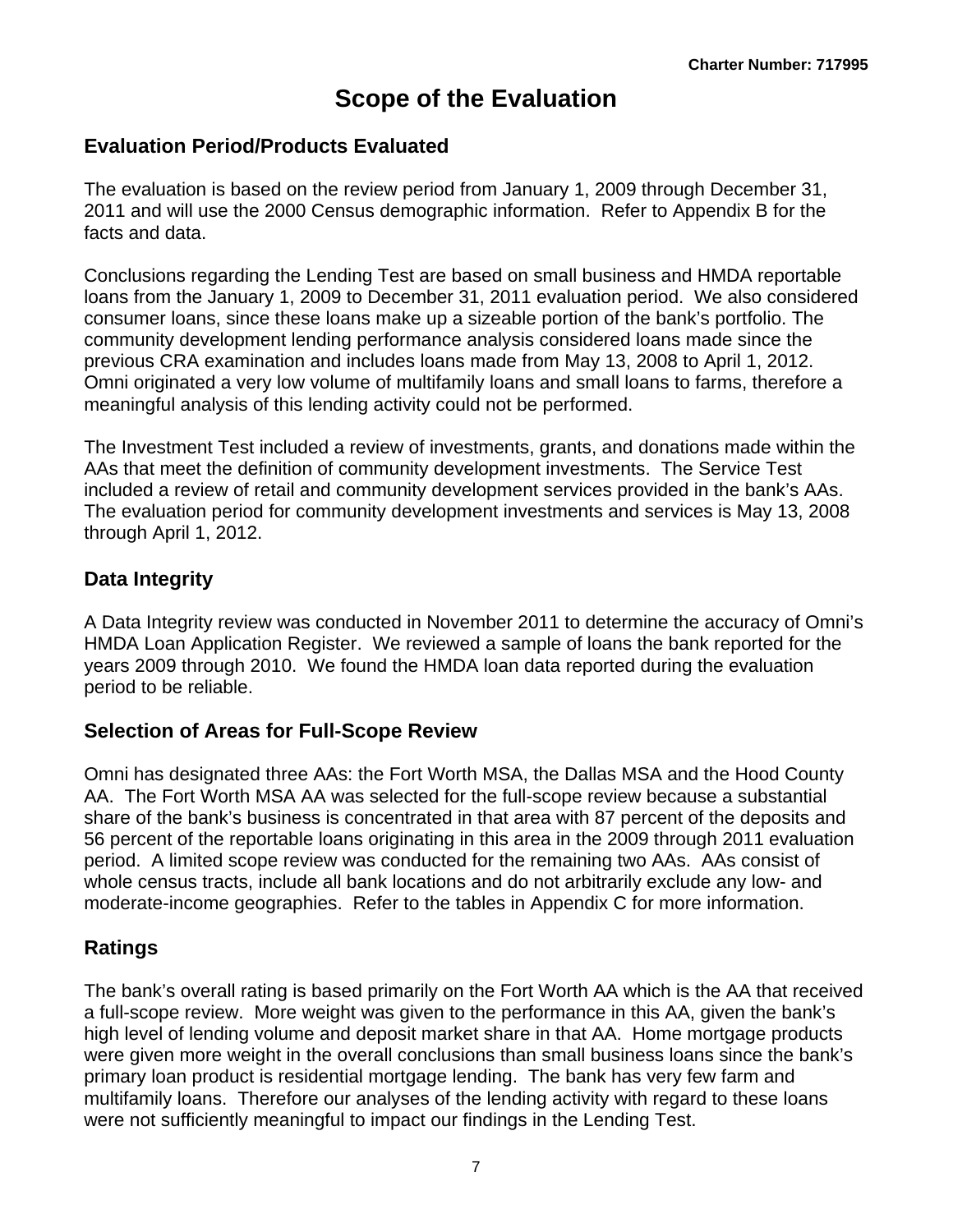## <span id="page-9-0"></span>**Other**

A number of community contacts were made during the evaluation period by the OCC to better understand the public's perception of Omni's performance and the performance of the other banks' located in the AA in the noted Fort Worth AA. This includes a community contact that we conducted during the examination in the Fort Worth MSA AA. Two other community contact activities conducted in the areas close to the Fort Worth MSA AA were reviewed. The group of contacts included affordable housing and economic development associations. Community contacts most commonly cited the continuing need for increased lending opportunities for small business and affordable housing loans.

We reviewed summaries of two recent community contact interviews conducted in the Fort Worth AA and the Dallas AAs. Organizations contacted included affordable housing and economic development associations. During this examination, we also conducted a community contact activity in the Fort Worth AA. Our community contact also identified the continuing need for small business and affordable housing loans as the primary credit needs in the Fort Worth AA.

# **Fair Lending or Other Illegal Credit Practices Review**

We found no evidence of illegal discrimination or other illegal credit practices.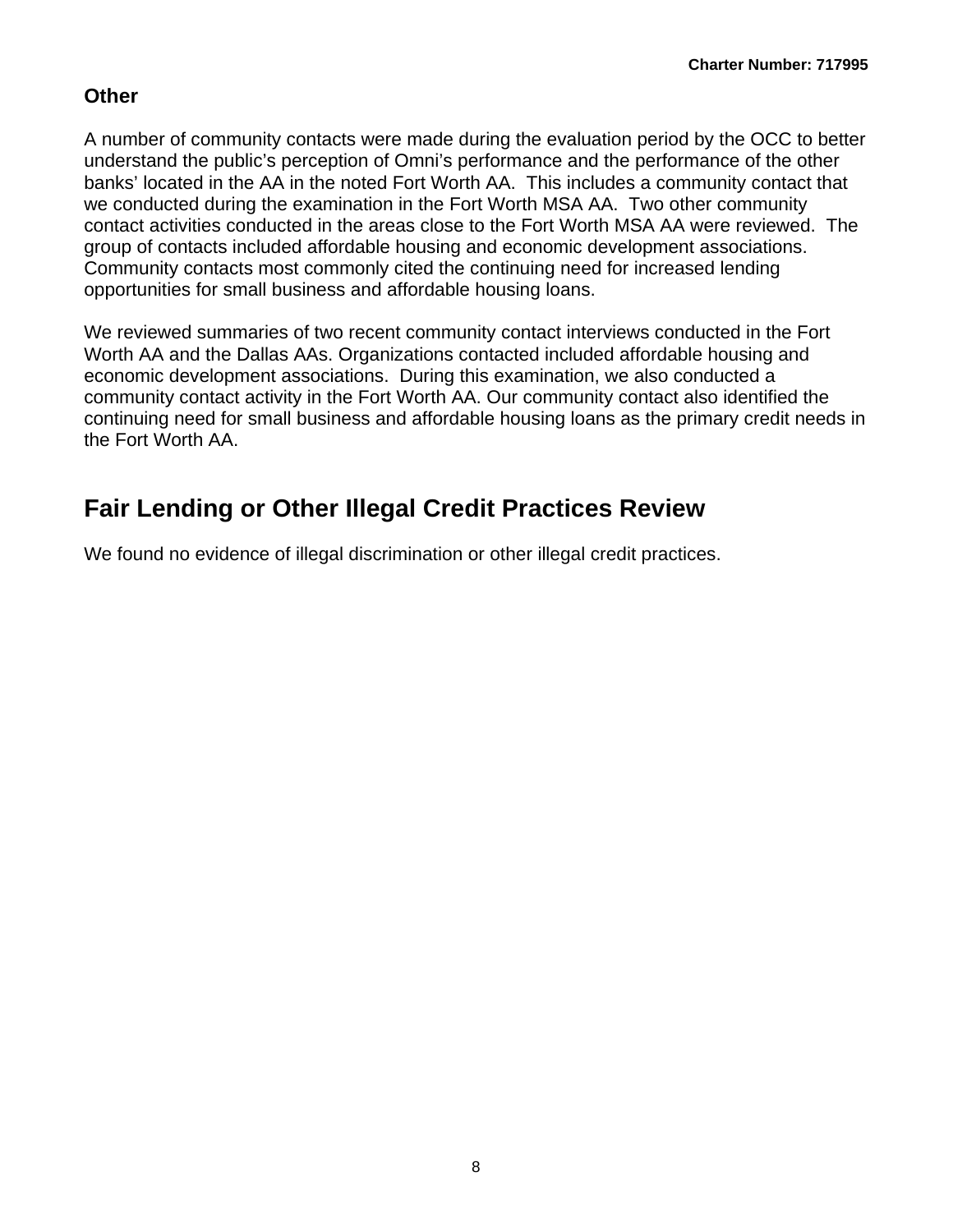## **Conclusions with Respect to Performance Tests**

<span id="page-10-0"></span>In drawing conclusions on the bank's lending performance, primary weight was given to home mortgage lending, which is the bank's primary product followed by small business lending. We also considered consumer loans as Omni continues to collect and report information on these loans which make up a sizeable portion of the bank's loan portfolio. For our analysis of consumer loans we tested 30 loans originated during the evaluation period.

## **LENDING TEST**

## **Conclusions for Areas Receiving Full-Scope Reviews**

The bank's performance under the Lending Test is rated "High Satisfactory". Based on fullscope reviews, the bank's performance in the Fort Worth MSA AA is good.

## **Lending Activity**

Refer to Table 1 Lending Volume in appendix C for the facts and data used to evaluate the bank's lending activity.

In the Fort Worth AA, 87 percent of the loans originated were home mortgage loan products, 12.5 percent were loans to small businesses, and 0.2 percent were small loans to farms. Among the reportable home mortgage loans in the AA, the distribution was 37 percent home purchase loans, 22 percent home improvement loans and 41 percent home refinance loans.

Omni ranks 6<sup>th</sup> in deposit market share at 2.53 percent of deposited dollars in the Fort Worth AA. Omni's lending performance in home mortgage product lending is good. Based upon 2010 CRA market share data, Omni ranks 33<sup>rd</sup> in overall market share for home mortgage products with a market share of 0.81 percent by number of loans and 0.61 percent by dollar amount. Omni's performance in small business lending is good. The bank ranks  $20<sup>th</sup>$  in overall market share for reportable small business loans with a 0.23 percent market share by number of loans and 0.94 percent by dollar amount.

## **Distribution of Loans by Income Level of the Geography**

The geographic distribution of Omni's home mortgage loans, small business loans and consumer loans by income level of geographies is good. Although the consideration of consumer loans for the lending test is optional, the bank collects this information and we included it in the lending test because consumer lending constitutes a significant portion of its portfolio. The number of multifamily loans and small loans to farms was not significant enough to perform a meaningful analysis. Given lending volumes, we placed most of the weight on the distribution of home mortgage loan products (home purchase, home improvement and home refinance) followed by small business loans and then consumer loans.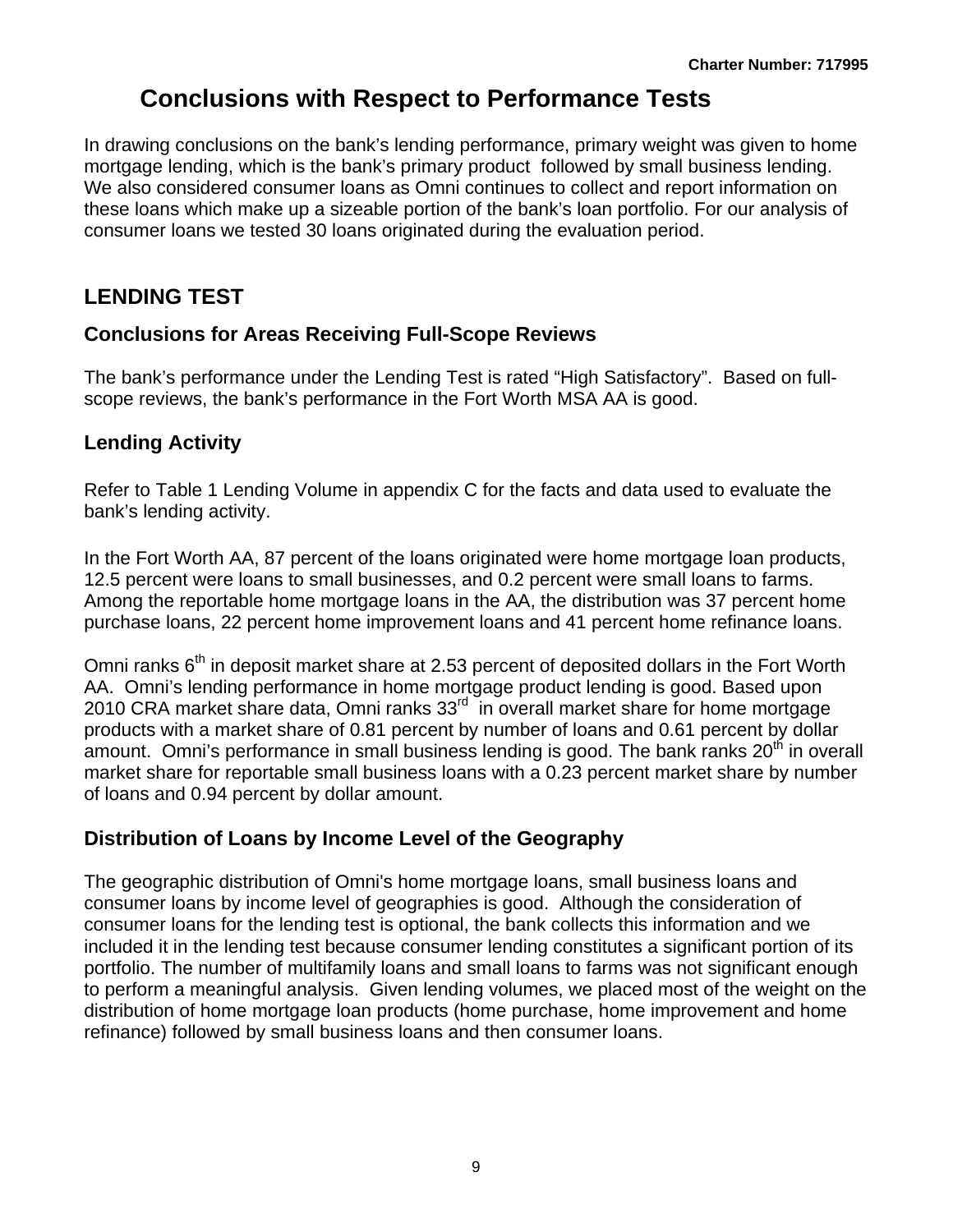### **Home Mortgage Loans**

Refer to Tables 2, 3, 4 and 5 in Appendix C for the facts and data used to evaluate the geographic distribution of the bank's home mortgage loan originations and purchases.

#### *Home Purchase Loans*

Omni's geographic distribution of home purchase loans is good. The bank's percentage of home purchase loans in low-income census tracts (CTs) is adequate though somewhat lower than the percentage of owner occupied housing units in low-income CTs. Opportunities to lend in these lower-income geographies are limited with only 3.26 percent owner occupied housing in these income tracts. The percentage distribution of home purchase loans in moderate-income tracts is only slightly lower than the percentage of owner-occupied housing units in moderate-income CTs. The bank's market share of home purchase loans in low- to moderate-income CTs exceeds its overall market share in the Fort Worth MSA AA.

#### *Home Improvement Loans*

Omni's geographic distribution of home improvement loans is adequate. The percentage of home improvement loans in the low-income tracts is somewhat lower than the percentage of owner-occupied housing units in the low-income CTs. This again lends to the limited number of owner-occupied housing available in these tracts. The percentage distribution of home improvement loans in moderate-income tracts is lower than the percentage of owner-occupied housing units in moderate-income CTs. The bank's market share of home improvement loans in low- to- moderate-income CTs exceeds its overall market share in the Fort Worth MSA AA.

#### *Home Mortgage Refinance Loans*

Omni's geographic distribution of home mortgage refinance loans is adequate. The percentage of home mortgage refinance loans in the low-income tracts is somewhat lower to the percentage of owner-occupied housing units in the low-income CTs. The percentage distribution of home mortgage refinance loans in moderate-income tracts is lower than the percentage of owner-occupied housing units in moderate-income CTs. However, the market share of home mortgage refinance loans in low- to moderate-income CTs exceeds the bank's overall market share.

### **Small Loans to Businesses**

Refer to Table 6 in appendix C for the facts and data used to evaluate the geographic distribution of the bank's origination/purchase of small loans to businesses.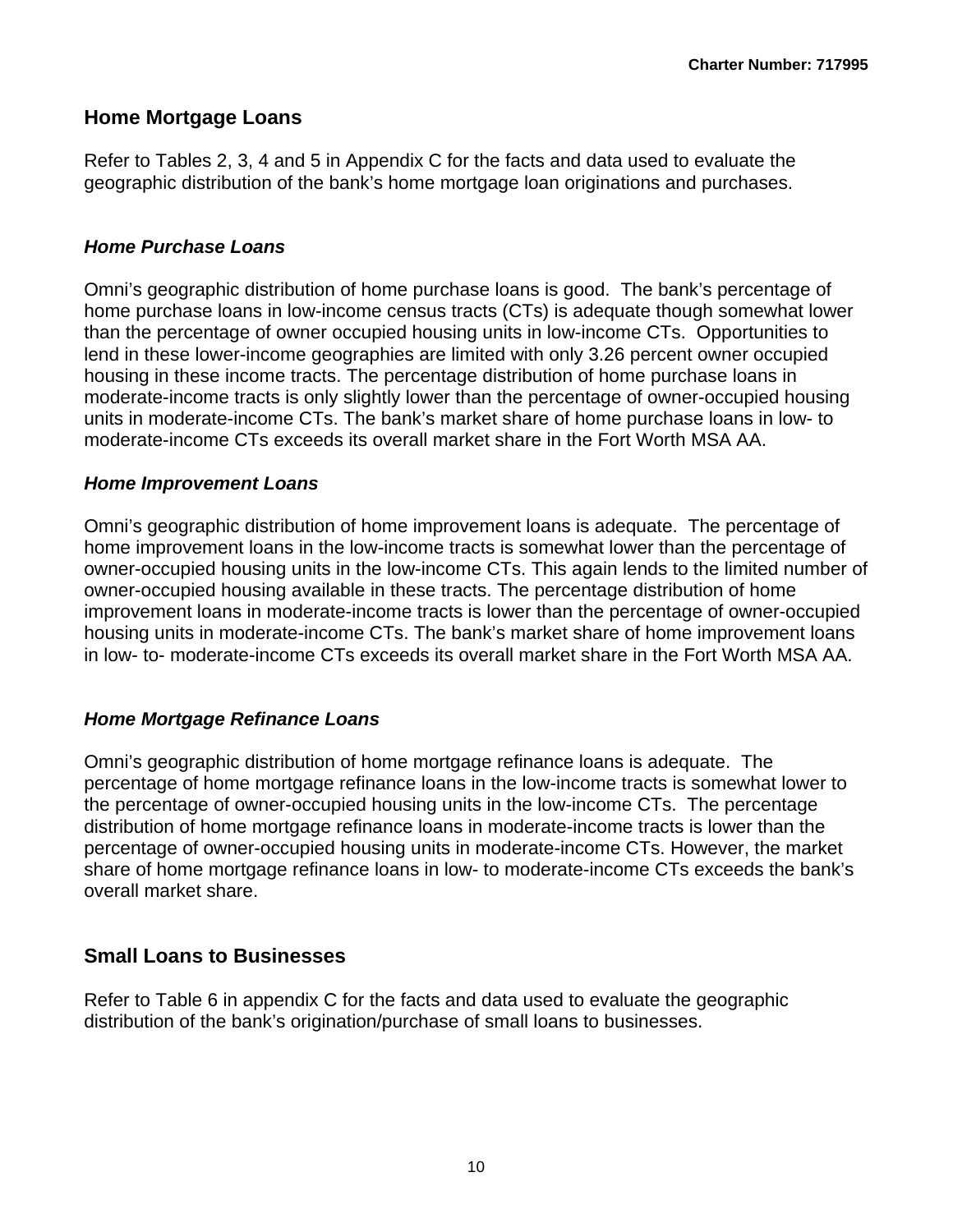Omni's geographic distribution of small business loans is excellent. The distribution of the percentage of small loans to businesses with revenues of \$1 million or less in low- income census tracts exceeds the percentage of small businesses in low-income geographies. The percentage of small loans to businesses with revenues of \$1 million or less in moderateincome census tracts exceeds the percentage of small businesses in the moderate-income geographies.

The market share of small loans to businesses in low-income CTs exceeds the bank's overall market share. The market share of small loans to businesses in moderate-income CTs is equal to the bank's overall market share.

### **Consumer Loans**

Refer to Table 13 in appendix C for the facts and data used to evaluate the geographic distribution of the bank's consumer loan originations and purchases.

Omni's geographic distribution of consumer loans is excellent. The percentage of consumer loans sampled in the low-income tracts exceeds the percentage of owner-occupied housing units in the low-income CTs. The percentage distribution of consumer loans sampled in moderate-income tracts exceeds the percentage of owner-occupied housing units in moderateincome CTs.

## **Lending Gap Analysis**

Our review included an evaluation of Omni's geographic distribution of home mortgage loans, and small loans to businesses. The analysis was conducted using maps and reports showing the bank's lending in each census tract within the Fort Worth MSA AA. No unexplained conspicuous gaps in lending were identified.

### **Inside/Outside Ratio**

of the CD loans were originated or purchased within the bank's AAs. This performance was The bank's distribution of loans inside/outside of its AAs is good. A majority of the home mortgage loans, small loans to businesses, consumer loans, and community development (CD) loans originated or purchased by Omni over the evaluation period were within its AAs. Approximately 86 percent of home mortgage loans, 82 percent of small business loans, 77 percent of consumer loans (based on our sample), 100% of small farm loans and 100 percent positively factored into the overall analysis of the geographic distribution of lending.

### **Distribution of Loans by Income Level of the Borrower**

consumer loans reflects adequate dispersion among borrowers of different incomes. The borrower distribution of Omni's home mortgage loans, small business loans and Although the consideration of consumer loans for the lending test is optional, the bank collects this information and we included it in the lending test because consumer lending constitutes a sizeable portion of the bank's loan portfolio. Given lending volumes, we placed most of the weight on the distribution of home mortgage loan products (home purchase, home improvement and home refinance) followed by small business then consumer loans.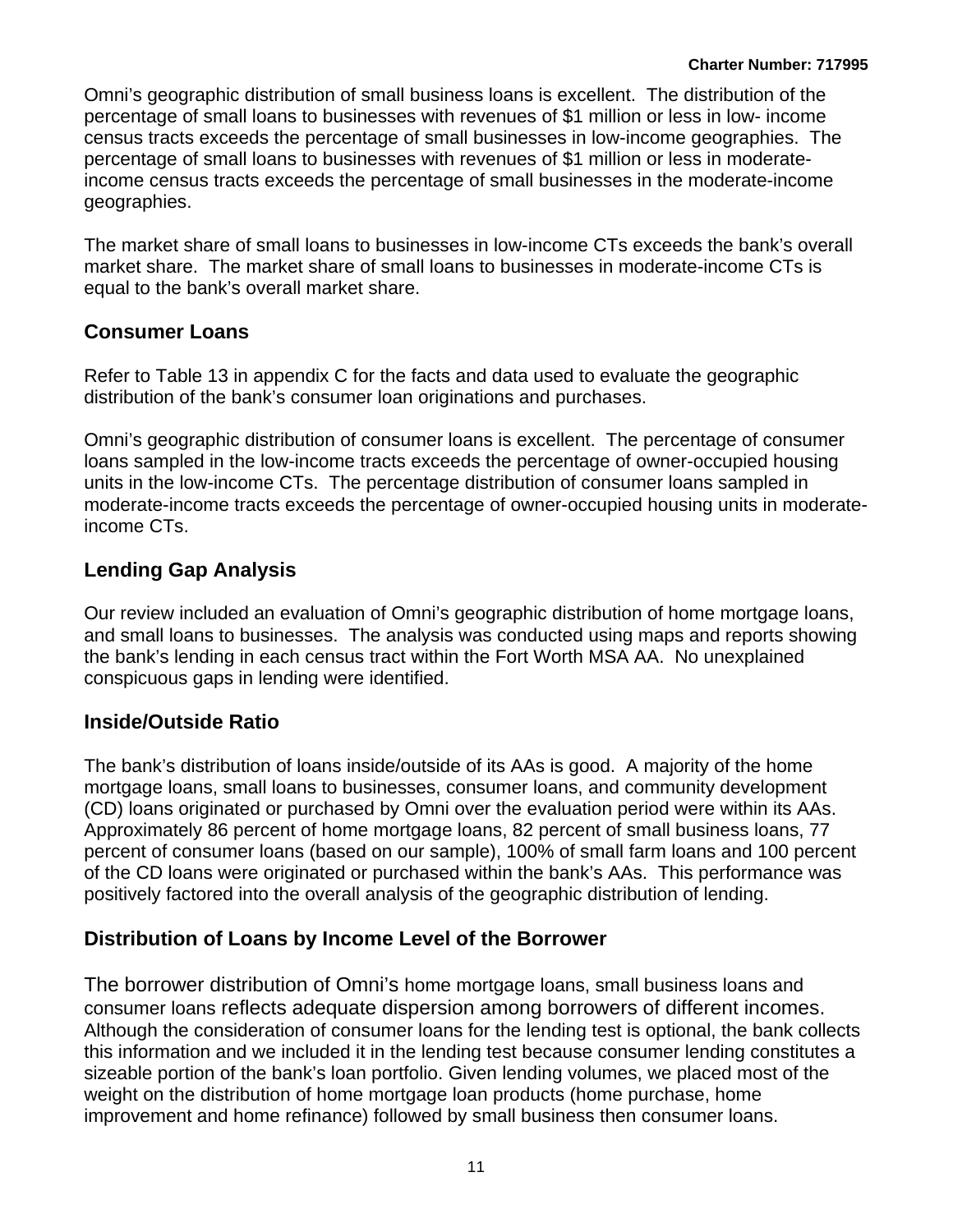#### *Home Mortgage Loans*

Refer to Tables 8, 9, and 10 in appendix C for the facts and data used to evaluate the borrower distribution of the bank's home mortgage loan originations and purchases.

#### *Home Purchase Loans*

Omni's distribution of home purchase loans to borrowers of different income levels is excellent. The percentage of home purchase loans to low- and moderate-income borrowers exceeds the percentage of families in those income levels. Omni's market share of low-income borrowers exceeds the bank's overall market share. The bank's market share of moderate-income borrowers is lower than its overall market share for this AA.

#### *Home Improvement Loans*

Omni's distribution of home improvement loans to borrowers of different income levels is adequate. The percentage of home improvement loans to low- and moderate-income borrowers is lower than the percentage of families in these income levels. While the bank's performance in making home purchase loans to LMI borrowers is excellent, demand for home improvement loans from LMI was low thereby affecting the overall lending volume. However, the bank's market share of home improvement loans to low-income borrowers exceeds its overall market share. The bank's market share of home improvement loans to moderateincome borrowers is close to the bank's overall market share in the AA.

#### *Home Mortgage Refinance Loans*

Omni's distribution of home mortgage refinance loans to borrowers of different income levels is adequate. The percentage of home mortgage refinance loans to low- and moderate-income borrowers is lower than the percentage of families in these income levels. Like home improvement loans, performance is also affected by the low level demand for this type of product amongst the low-to-moderate income borrowers. However, the bank's market share of home mortgage refinance loans to low and moderate income borrowers exceeds its overall market share in the AA.

#### *Small Loans to Businesses*

Refer to Table 11 for the facts and data used to evaluate the borrower distribution of the bank's origination/purchase of small loans to businesses.

 Omni's distribution of loans to small businesses is adequate. The percentage of the bank's loans to businesses with revenues of \$1 million or less is lower than the percentage of loans to businesses with revenues of \$1 million or less in the Fort Worth AA. The bank's market share of small loans to businesses exceeds its overall market share. In addition, a majority of the volume of loans were for amounts \$100,000 or less, an indication that Omni Bank meets the credit needs of small businesses within the AA.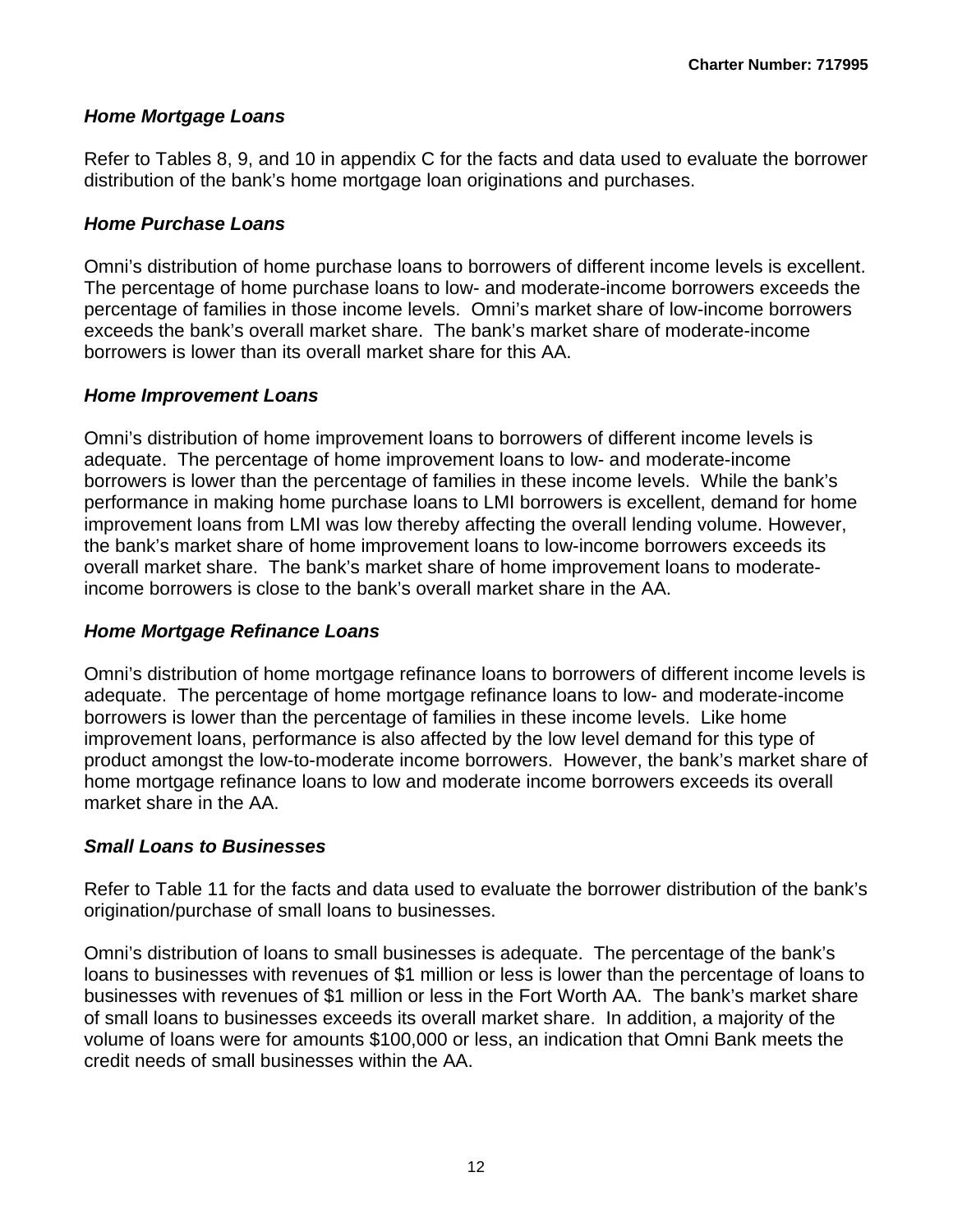#### *Consumer Loans*

Refer to Table 13 in appendix C for the facts and data used to evaluate the borrower distribution of the bank's consumer loan originations and purchases.

Omni's distribution of consumer loans to borrowers of different income levels is adequate. The percentage of consumer loans to low- and moderate-income borrowers is lower than the percentage of families in those income brackets.

#### **Community Development Lending**

Refer to Table 1 Lending Volume in appendix C for the facts and data used to evaluate the bank's level of community development lending. This table includes all CD loans, including multifamily loans that also qualify as CD loans. In addition, Table 5 includes geographic lending data on all multi-family loans, including those that also qualify as CD loans. Table 5 does not separately list CD loans, however.

Community development lending had a positive effect on the Lending Test conclusion in Omni's full-scope AA. The bank originated 78 qualifying loans totaling \$7.4 million during the evaluation period. 72 of the loans totaling \$3.3 million funded the construction of affordable housing for LMI families. Four loans amounting to \$2.4 million were made to small businesses and approximately \$1.6 million went to revitalize or stabilize LMI areas.

#### **Product Innovation and Flexibility**

Omni's loan products are not particularly innovative or flexible. However, the bank does participate in specialized loan programs sponsored by the City of Arlington Homebuyer Assistance Program, City of Arlington Neighborhood Stabilization homebuyer assistance program, and Development Corporation of Tarrant County. These are assistance programs for first-time and or LMI homebuyers.

#### **Conclusions for Areas Receiving Limited-Scope Reviews**

Refer to Tables 1 through 13 in appendix C for the facts and data that support these conclusions.

Based on limited-scope reviews, the bank's performance under the Lending Test in the Dallas MSA AA and Hood County AA is consistent with the bank's overall "High Satisfactory" performance rating under the lending test.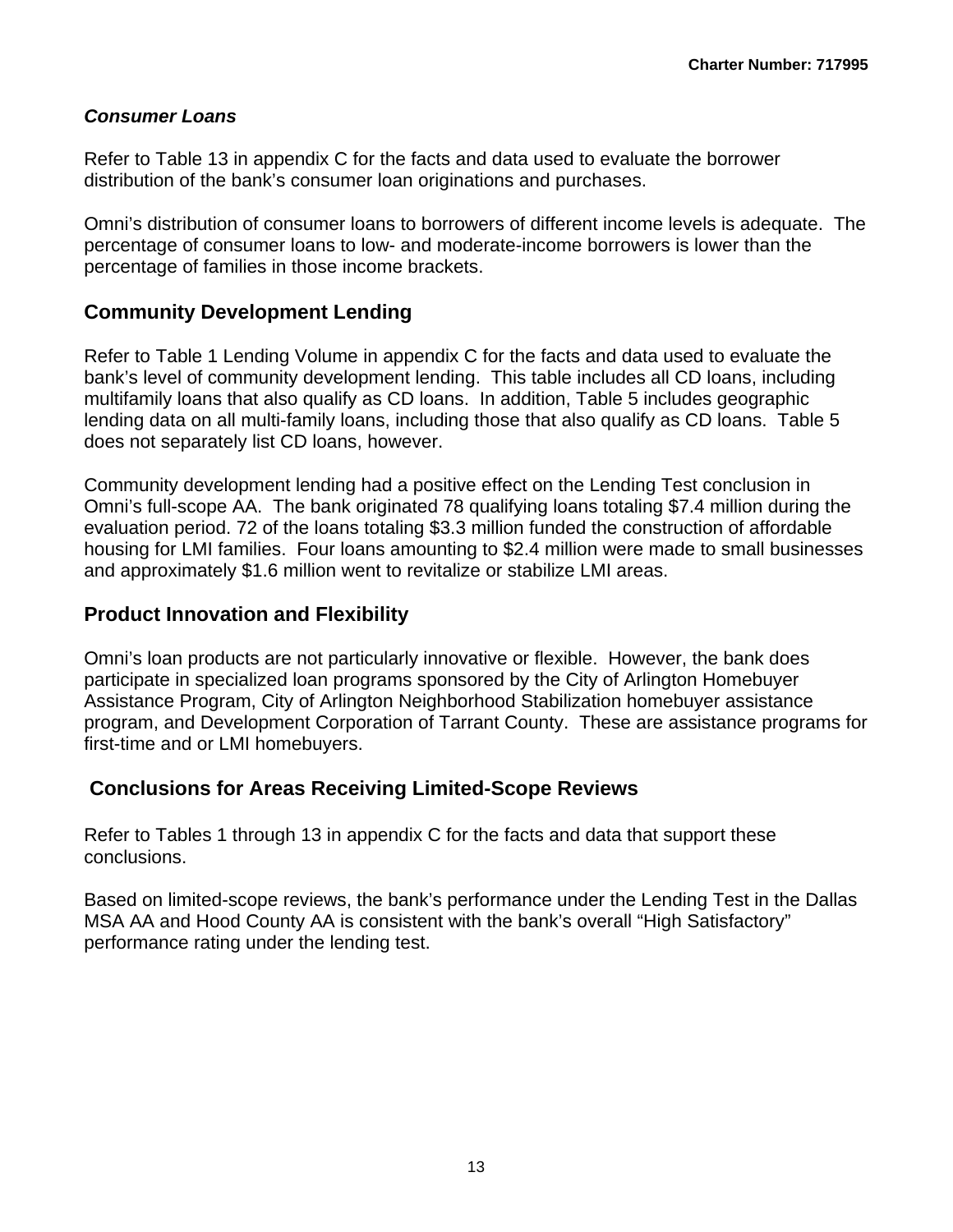## <span id="page-15-0"></span>**INVESTMENT TEST**

## **Conclusions for Areas Receiving Full-Scope Reviews**

The bank's performance under the Investment Test is "Low Satisfactory" based primarily upon the full scope reviews conducted for the Fort Worth AA. Community development investments reflect a good responsiveness to the needs of the Fort Worth AA.

Refer to Table 14 in appendix C for the facts and data used to evaluate the bank's level of qualified investments.

Qualified investments are investments, deposits, membership shares, or grants that have as their primary purpose "Community Development" as defined in the CRA regulation.

Omni's qualifying investments are centered in a \$5 million investment with the Community Capital CRA Qualified Investment Fund. Investments in this fund consist of various mortgage backed securities which are fully allocated to loans which benefit LMI within the bank's assessment areas and small business by way of SBA loans. Additional investments consist of; an investment commitment amounting to \$1.5 million with Valesco Commerce Street Capital, L.P., an unleveraged Small Business Investment Company (SBIC) that makes long-term investments in American small businesses and \$25 thousand with the William Mann Jr. CDC, a multi-bank community development financial institution whose mission is to assist economic development initiatives with a special emphasis on assisting businesses located in LMI areas. In addition, the bank documents approximately \$196,807 in qualified charitable donations several of which were to encourage the development of affordable housing and support CD services targeted to low- and moderate-income households.

As of the examination date, qualifying investments in all of the AAs totaled \$6.6 million. At the last examination the bank had \$4.3 million in CD qualified investments and \$114,930 in qualified charitable donations.

Although Omni's qualified investments are not particularly considered innovative or complex; they are responsive to community development needs in the Fort Worth AA. A high level of community development investment opportunities exist in the Fort Worth AA.

### **Conclusions for Area Receiving Limited-Scope Reviews**

Based on limited scope reviews, the bank's performance under the Investment Test in the Fort Worth MSA is not inconsistent with the bank's overall "Low Satisfactory" performance under the Investment Test. Minimal weight was given to the investment results in the limited scope AAs given the bank's limited market share of these deposits and loans.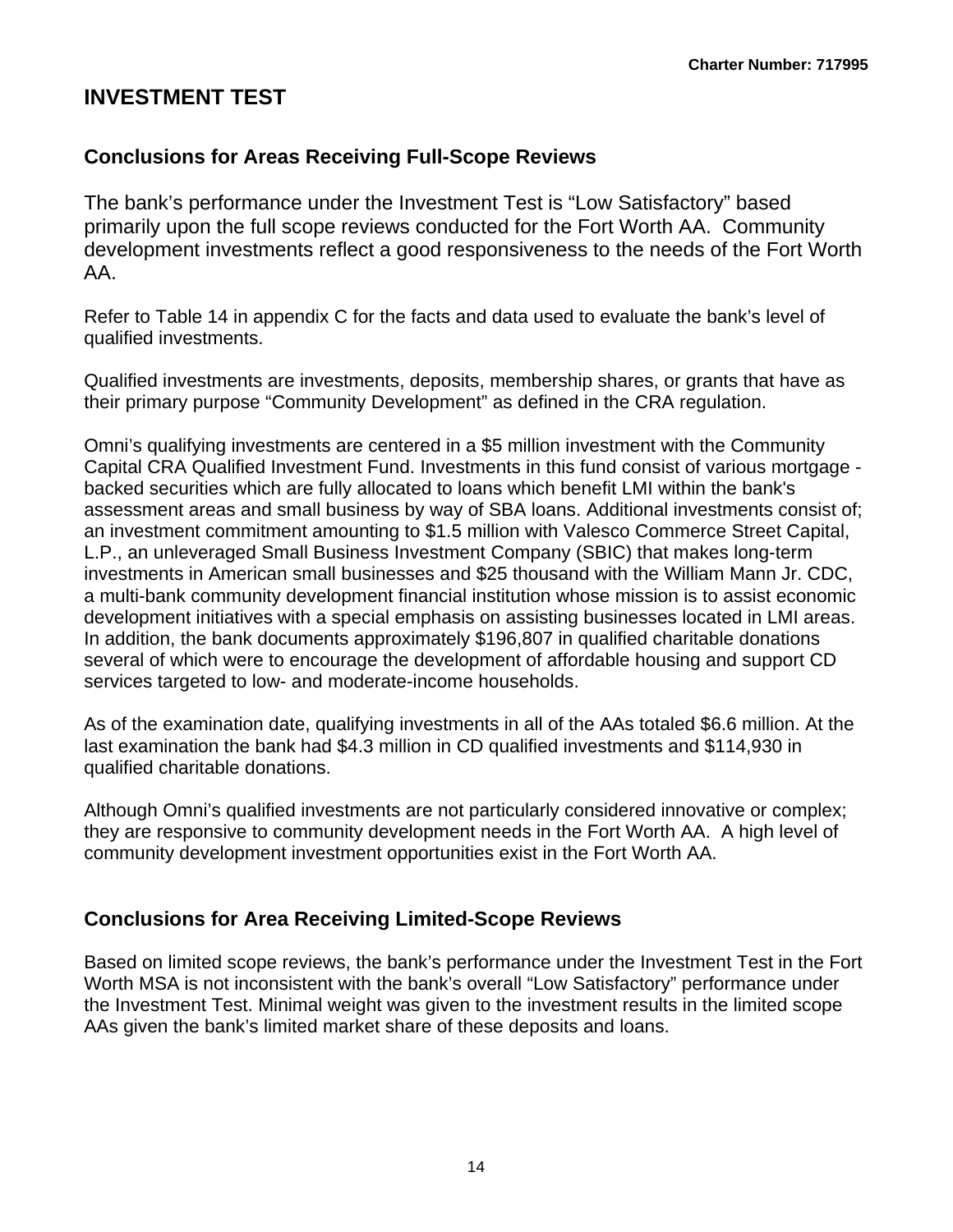## <span id="page-16-0"></span>**SERVICE TEST**

## **Conclusions for Areas Receiving Full-Scope Reviews**

The bank's performance under the Service Test is rated "High Satisfactory". Based on fullscope reviews, the bank's performance in the Fort Worth MSA AA is good.

## *Retail Banking Services*

Refer to Table 15 in appendix C for the facts and data used to evaluate the distribution of the bank's branch delivery system and branch openings and closings.

 Omni's delivery systems provide reasonable access to geographies and individuals of different income levels in the Fort Worth AA. The bank has a total of 12 branches in this AA. Of these branches; 1 is in a low income tract, 5 branches including the main office are in moderate income tracts, 4 are in middle income tracts and 2 are in upper income tracts. All branches are full-service, offering personal and business deposit products, and consumer, business, residential RE loans. All the branches have drive-throughs with the exception of two branches (University Center, Fort Worth and Naval Air Station, Fort Worth). Banking hours are from 9.00 AM to 5.00 PM from Monday through Thursday in 9 branches with extended hours offered on Friday and Saturday. The city of Fort Worth and surrounding communities has the DART mass transportation system which includes buses and light-rail trains that allow accessibility to some of the branches in the Fort Worth AA. Competition for banking services is high in the Fort Worth MSA as of June 30, 2011, there were 76 financial institutions located in this MSA. There are no significant differences in hours of operations or services offered between bank locations.

During the exam period the Bank closed two branches (one in a low-income and the other in a moderate-income area) however, the bank documented business justifications for these actions. There have been no new branch openings since the last examination.

#### *Community Development Services*

The quality and level of community development services Omni provides to the Fort Worth AA is good. Efforts demonstrate a commitment to community development through providing technical assistance on financial and banking related matters to community groups which support LMI families and individuals. Specific examples where Omni provided financially related educational or technical assistance, include, but are not limited to the following organizations:

- **Junior Achievement** Bank employees volunteer to teach financial lessons to area schools. Employees dedicated several hours throughout the evaluation period to teach students lessons on money, banking, jobs, and the value of earning and saving money.
- **William Mann CDC** Management serves on the Board of this CDC that provides loans to small businesses.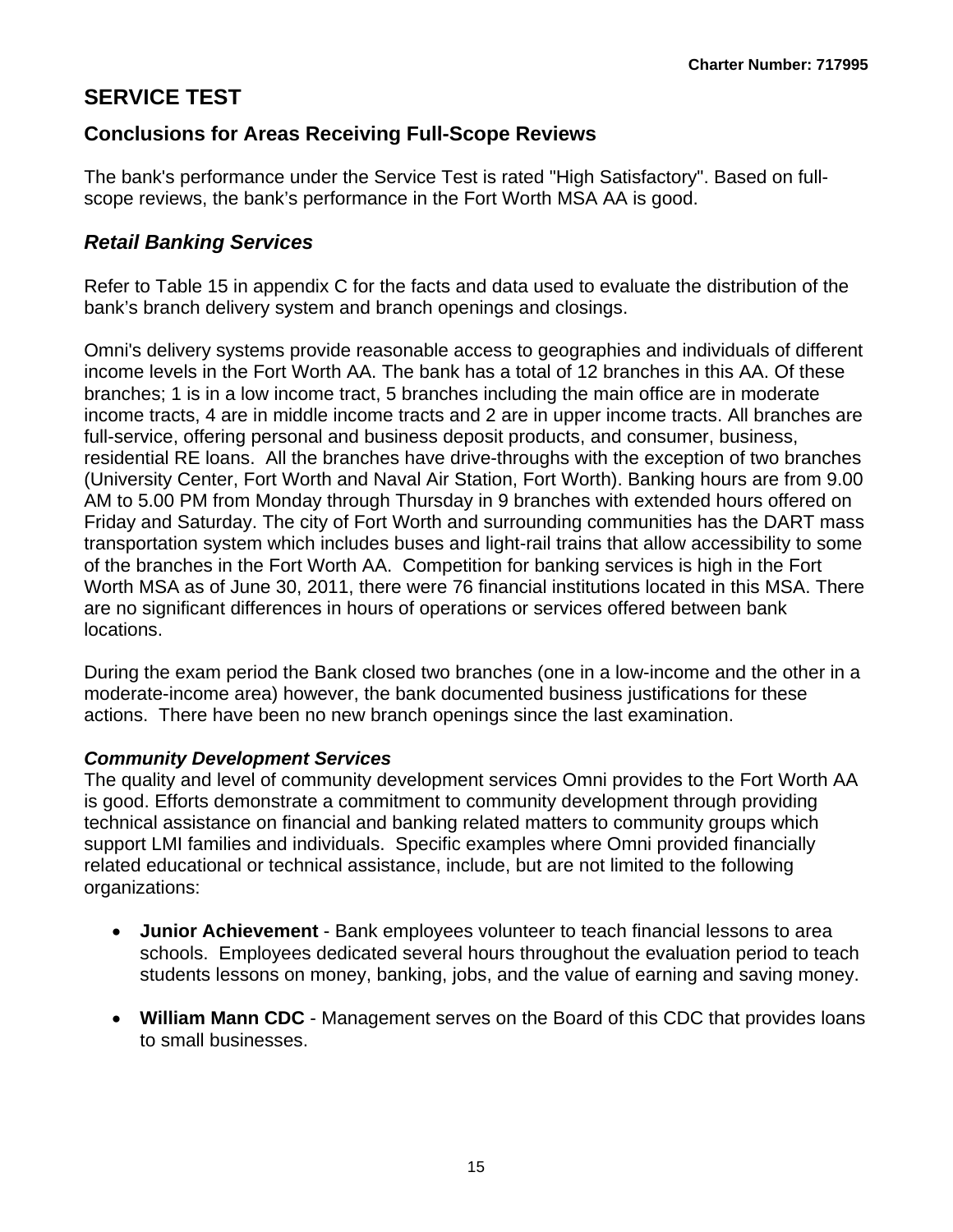- **Teach Children to Save** Teach children grades K-12 in the Fort Worth ISD about budgeting, saving, recognizing needs and wants and how interest makes money grow.
- **Presbyterian Night Shelter** PNS provides services to homeless individuals, including emergency shelter and helping them improve their quality of life.
- **Voluntary Income Tax Assistance Program (VITA**) 10 employees volunteered for VITA which provides free tax preparation to LMI individuals, allowing them to receive their earned income tax credit without charge.

### **Conclusions for Areas Receiving Limited-Scope Reviews**

Based on limited-scope reviews, the bank's performance under the Service Test in the Dallas MSA and Hood County AA is consistent with the bank's overall performance under the Service Test in the Fort Worth AA.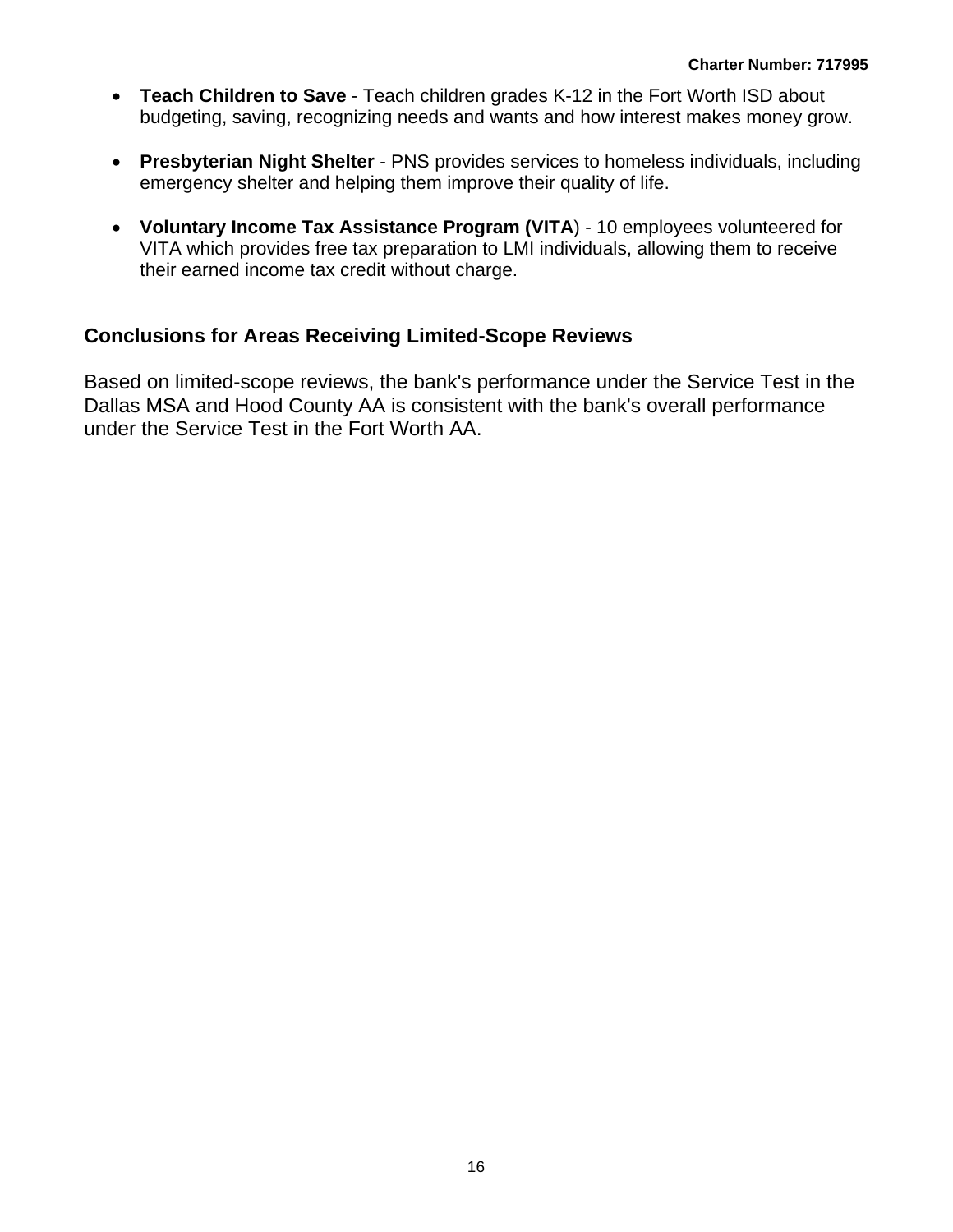## **Appendix A: Scope of Examination**

The following table identifies the time period covered in this evaluation, affiliate activities that were reviewed, and loan products considered. The table also reflects the metropolitan and nonmetropolitan areas that received comprehensive examination review (designated by the term "full-scope") and those that received a less comprehensive review (designated by the term "limited-scope").

| <b>Time Period Reviewed</b>                                                                | Lending Test (excludes CD Loans): (01/01/2009 to 12/31/2011)<br>Investment and Service Tests and CD Loans: (05/13/2008 to<br>04/01/2012) |                                                                                                                                                                    |  |  |  |  |  |
|--------------------------------------------------------------------------------------------|------------------------------------------------------------------------------------------------------------------------------------------|--------------------------------------------------------------------------------------------------------------------------------------------------------------------|--|--|--|--|--|
| <b>Financial Institution</b>                                                               |                                                                                                                                          | <b>Products Reviewed</b>                                                                                                                                           |  |  |  |  |  |
| OmniAmerican Bank (Omni)<br>1320 South University Drive, Suite 100<br>Fort Worth, TX 76107 |                                                                                                                                          | Home mortgage loans, small loans to<br>businesses, consumer loans, community<br>development loans, investments and<br>retail and community development<br>services |  |  |  |  |  |
| Affiliate(s)                                                                               | <b>Affiliate</b><br>Relationship                                                                                                         | <b>Products Reviewed</b>                                                                                                                                           |  |  |  |  |  |
| Not Applicable                                                                             | Not Applicable                                                                                                                           |                                                                                                                                                                    |  |  |  |  |  |
| List of Assessment Areas and Type of Examination                                           |                                                                                                                                          |                                                                                                                                                                    |  |  |  |  |  |
| <b>Assessment Area</b>                                                                     | <b>Type of Exam</b>                                                                                                                      | <b>Other Information</b>                                                                                                                                           |  |  |  |  |  |
| Fort Worth MSA                                                                             | <b>Full-Scope</b>                                                                                                                        |                                                                                                                                                                    |  |  |  |  |  |
| Dallas MSA<br>Hood County AA                                                               | <b>Limited Scope</b><br><b>Limited Scope</b>                                                                                             |                                                                                                                                                                    |  |  |  |  |  |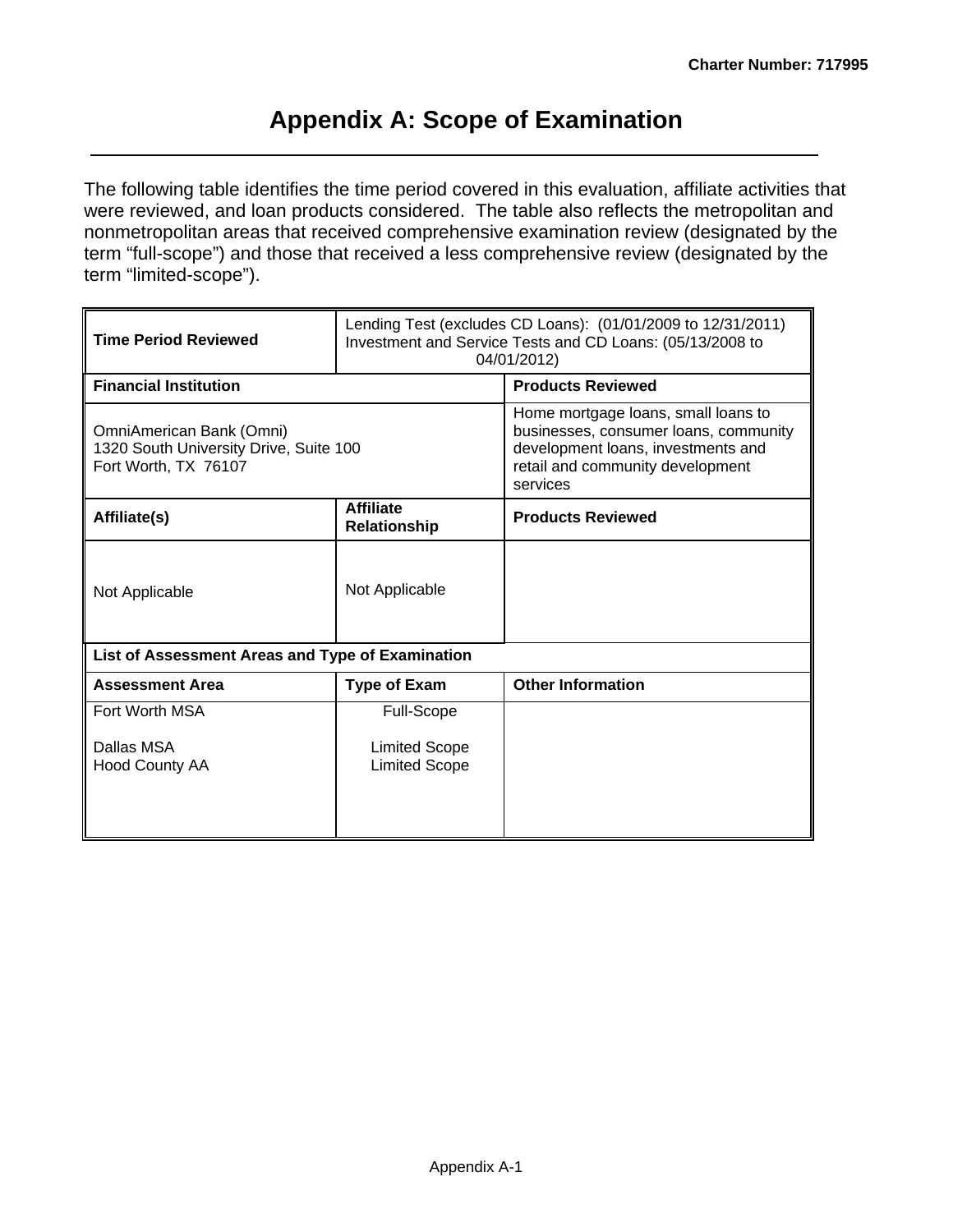#### **Fort Worth-Arlington MSA AA**

|                                                                                                      |           |                         | Demographic Information for Full Scope Area: Fort Worth-Arlington MSA |                    |                   |                    |
|------------------------------------------------------------------------------------------------------|-----------|-------------------------|-----------------------------------------------------------------------|--------------------|-------------------|--------------------|
| Demographic Characteristics                                                                          | #         | Low<br>$%$ of #         | Moderate<br>% of $#$                                                  | Middle<br>% of $#$ | Upper<br>$%$ of # | $NA^*$<br>$%$ of # |
| Geographies (Census<br>Tracts/BNAs)                                                                  | 346       | 6.94                    | 26.59                                                                 | 38.73              | 27.75             | 0.00               |
| Population by Geography                                                                              | 1,661,525 | 5.25                    | 24.90                                                                 | 40.64              | 29.21             | 0.00               |
| Owner-Occupied Housing by<br>Geography                                                               | 384,255   | 3.26                    | 18.63                                                                 | 42.47              | 35.64             | 0.00               |
| <b>Business by Geography</b>                                                                         | 150,709   | 2.85                    | 21.09                                                                 | 40.24              | 35.82             | 0.00               |
| Farms by Geography                                                                                   | 3,617     | 1.38                    | 13.63                                                                 | 52.56              | 32.43             | 0.00               |
| Family Distribution by Income<br>Level                                                               | 430,659   | 19.46                   | 18.71                                                                 | 21.84              | 39.98             | 0.00               |
| Distribution of Low and Moderate<br>Income Families throughout AA<br>Geographies                     | 164,416   | 9.02                    | 36.28                                                                 | 41.02              | 13.68             | 0.00               |
| Median Family Income<br>HUD Adjusted Median Family Income for 2011<br>Households Below Poverty Level |           | 53,268<br>68,200<br>10% | Median Housing Value<br><b>Unemployment Rate</b>                      |                    | 99.394<br>2.33%   |                    |

(\*) The NA category consists of geographies that have not been assigned an income classification.

Source: 2000 US Census and 2011 HUD updated MFI

The Fort Worth MSA AA comprises four counties; Parker, Tarrant, and Johnson and Wise. Omni considers its primary AA to be the Parker, Tarrant and Johnson Counties. The Fort Worth AA comprises of 346 census tracts comprised of 24 low-income tracts, 92 moderateincome tracts, 134 middle-income tracts, and 96 upper-income tracts. The total population, per the 2000 census, was 1.66 million, including 430,659 families. Approximately 20 percent of the families in the area are low-income families, 18 percent are moderate-income, 22 percent are middle-income, and 40 percent are upper-income families. All areas consist of whole geographies, do not reflect illegal discrimination, and based on the bank's designation, do not arbitrarily exclude low- and moderate-income geographies. Overall, the AA designations meet the requirements of the CRA regulation.

Fort Worth is 16<sup>th</sup> largest city in the United States and the fifth largest city in Texas. Many Fortune 500 companies have located their headquarters in the Fort Worth area. The Fort Worth market is one of the most attractive banking markets in the United States with a key demographic attributes such as a rapidly growing population, lower unemployment, and higher per capita and median family incomes. Service industries make up the largest sector of the economy in the area, representing 42 percent of local businesses by number. Retail trade, finance, and construction also make up significant sectors of the local economy**.** 

Omni operates in the state of Texas with12 banking centers in the Fort Worth AA. 10 branches are located in Tarrant County, one in Parker County and the last, located in Johnson County. Omni operates in a highly competitive banking market that includes several of the nation's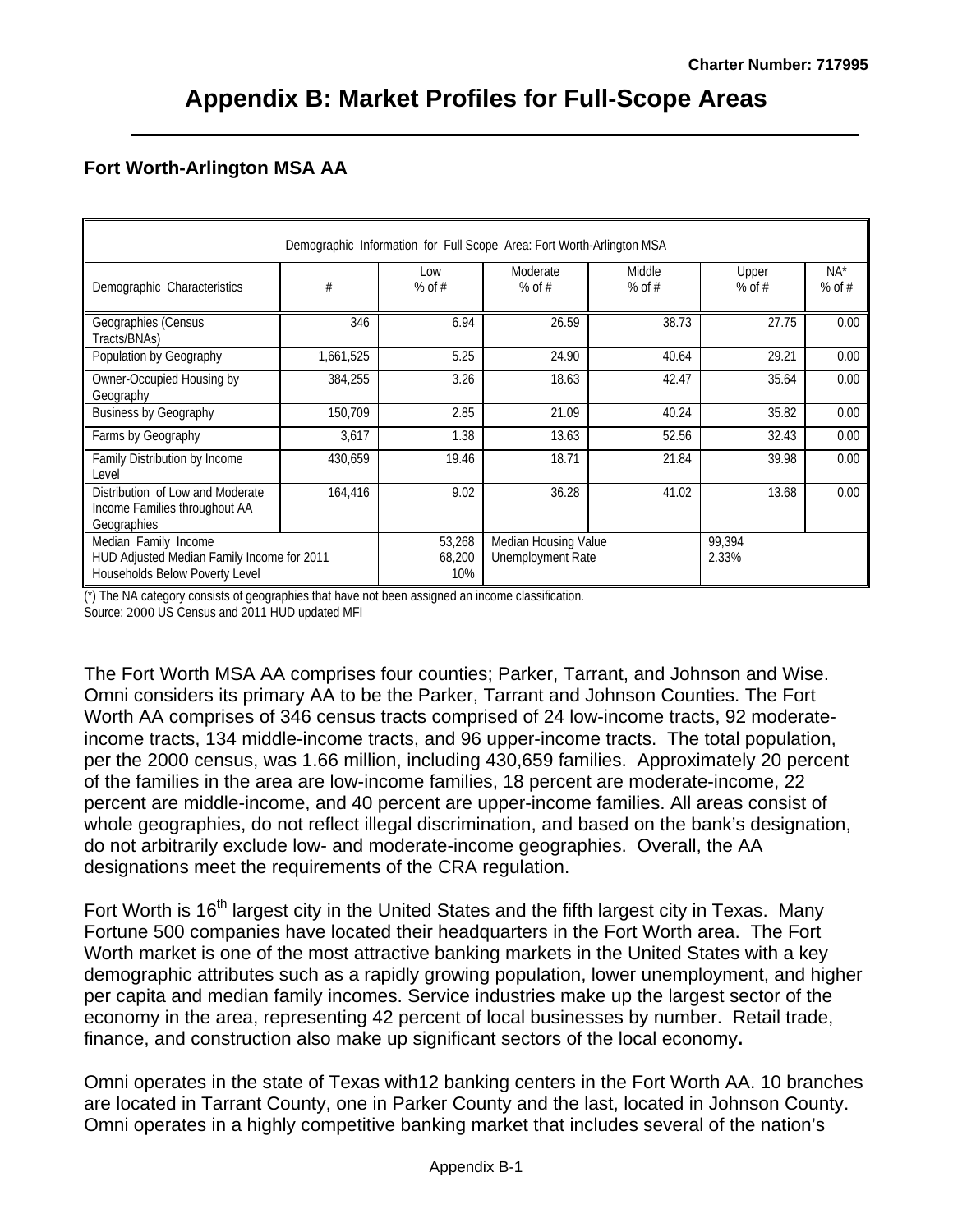largest and most technologically-advanced money center and regional bank holding companies, including J.P. Morgan Chase, Bank of America, Wachovia Bank, Wells Fargo, Cullen/Frost Bankers, Compass Bancshares, Plains Capital Bank and Washington Mutual, among others.

During this examination, we used information obtained from current and prior interviews with community organizations associated with affordable housing, business development, and economic development. These community contacts revealed numerous opportunities, which exist in the bank's assessment areas to participate in community development lending, investment, and service activities. The primary needs identified by the community contacts were the need for affordable housing in urban areas and the development of small businesses through the availability of credit facilities.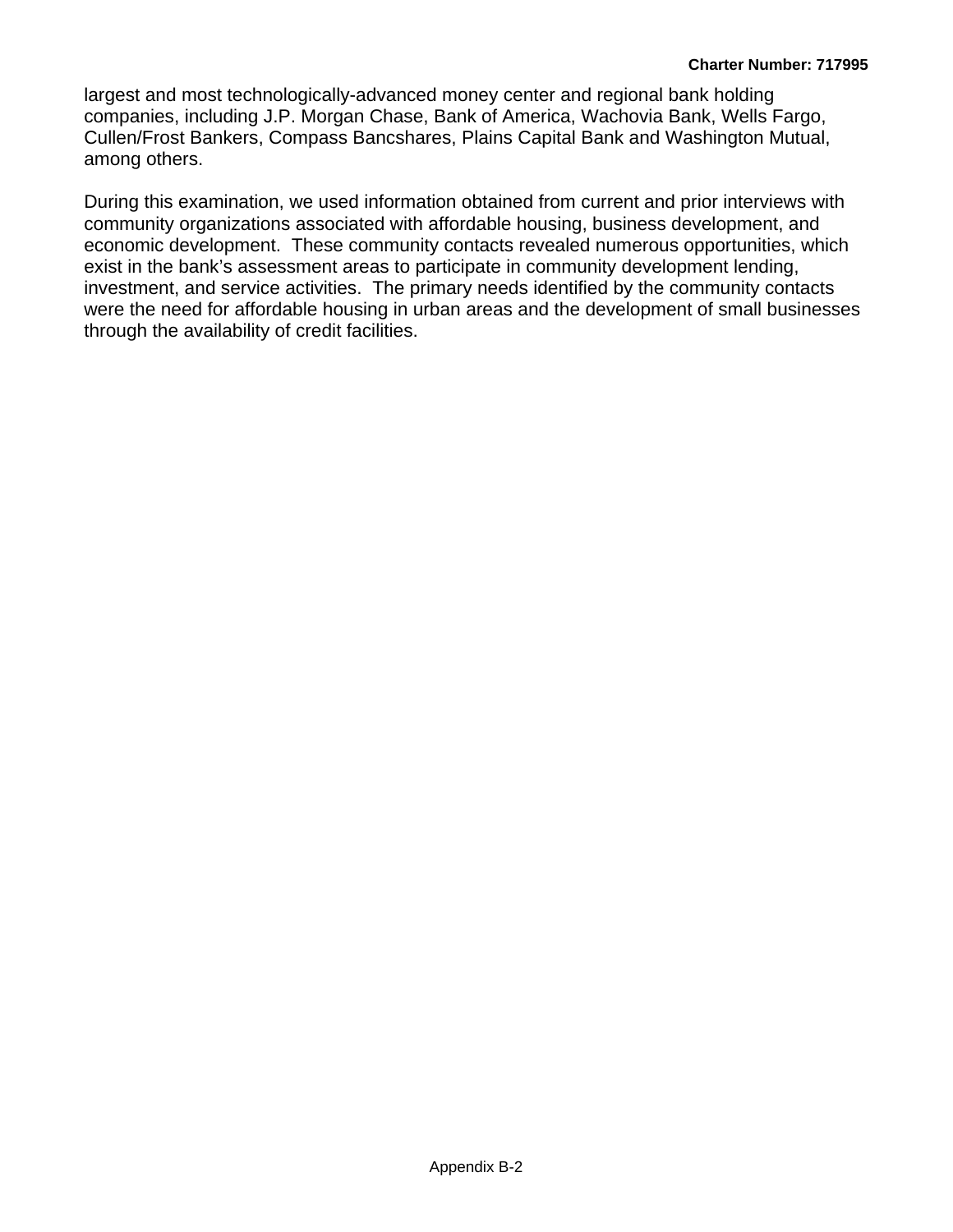### **Content of Standardized Tables**

References to the "bank" include activities of any affiliates that the bank provided for consideration (refer to appendix A: Scope of the Examination). For purposes of reviewing the lending test tables, the following are applicable: (1) purchased loans are treated as originations/purchases and market share is the number of loans originated and purchased by the bank as a percentage of the aggregate number of reportable loans originated and purchased by all lenders in the MA/assessment area; (2) Partially geocoded loans (loans where no census tract is provided) cannot be broken down by income geographies and, therefore, are only reflected in the Total Loans in Core Tables 2 through 7 and part of Table 13; and (3) Partially geocoded loans are included in the Total Loans and % Bank Loans Column in Core Tables 8 through 12 and part of Table 13. Tables without data are not included in this PE. [Note: Do not renumber the tables.]

The following is a listing and brief description of the tables:

- **Table 1. Lending Volume** Presents the number and dollar amount of reportable loans originated and purchased by the bank over the evaluation period by MA/assessment area. Community development loans to statewide or regional entities or made outside the bank's assessment area may receive positive CRA consideration. See Interagency Q&As \_\_.12 (i) - 5 and - 6 for guidance on when a bank may receive positive CRA consideration for such loans. Refer to the CRA section of the Compliance Policy intranet page for guidance on table placement.
- **Table 1. Other Products**  Presents the number and dollar amount of any unreported category of loans originated and purchased by the bank over the evaluation period by MA/assessment area. Examples include consumer loans or other data that a bank may provide, at its option, concerning its lending performance. This is a twopage table that lists specific categories.
- **Table 2. Geographic Distribution of Home Purchase Loans** Compares the percentage distribution of the number of loans originated and purchased by the bank in low-, moderate-, middle-, and upper-income geographies to the percentage distribution of owner-occupied housing units throughout those geographies. The table also presents market share information based on the most recent aggregate market data available.
- **Table 3. Geographic Distribution of Home Improvement Loans** See Table 2.
- **Table 4. Geographic Distribution of Home Mortgage Refinance Loans** See Table 2.
- **Table 5. Geographic Distribution of Multifamily Loans** Compares the percentage distribution of the number of multifamily loans originated and purchased by the bank in low-, moderate-, middle-, and upper-income geographies to the percentage distribution of multifamily housing units throughout those geographies. The table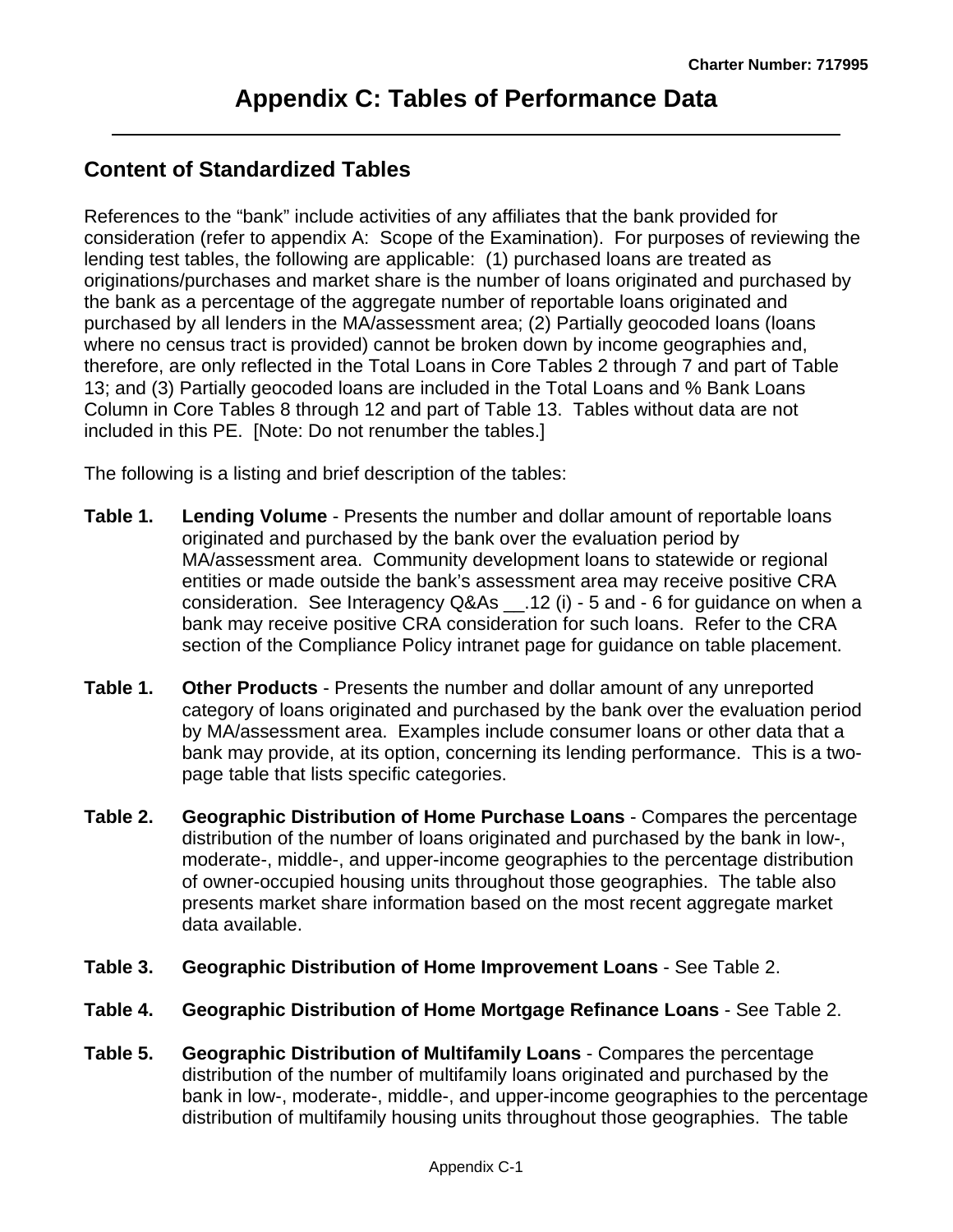also presents market share information based on the most recent aggregate market data available.

- **Table 6. Geographic Distribution of Small Loans to Businesses** The percentage distribution of the number of small loans (less than or equal to \$1 million) to businesses originated and purchased by the bank in low-, moderate-, middle-, and upper-income geographies compared to the percentage distribution of businesses (regardless of revenue size) throughout those geographies. The table also presents market share information based on the most recent aggregate market data available. Because small business data are not available for geographic areas smaller than counties, it may be necessary to use geographic areas larger than the bank's assessment area.
- share information based on the most recent aggregate market data available. **Table 7. Geographic Distribution of Small Loans to Farms** - The percentage distribution of the number of small loans (less than or equal to \$500,000) to farms originated and purchased by the bank in low-, moderate-, middle-, and upper-income geographies compared to the percentage distribution of farms (regardless of revenue size) throughout those geographies. The table also presents market Because small farm data are not available for geographic areas smaller than counties, it may be necessary to use geographic areas larger than the bank's assessment area.
- **Table 8. Borrower Distribution of Home Purchase Loans** Compares the percentage distribution of the number of loans originated and purchased by the bank to low-, moderate-, middle-, and upper-income borrowers to the percentage distribution of families by income level in each MA/assessment area. The table also presents market share information based on the most recent aggregate market data available.
- **Table 9. Borrower Distribution of Home Improvement Loans** See Table 8.
- **Table 10. Borrower Distribution of Refinance Loans** See Table 8.
- **Table 11. Borrower Distribution of Small Loans to Businesses** Compares the percentage distribution of the number of small loans (less than or equal to \$1 million) originated and purchased by the bank to businesses with revenues of \$1 million or less to the percentage distribution of businesses with revenues of \$1 million or less. In addition, the table presents the percentage distribution of the number of loans originated and purchased by the bank by loan size, regardless of the revenue size of the business. Market share information is presented based on the most recent aggregate market data available.
- **Table 12. Borrower Distribution of Small Loans to Farms** Compares the percentage distribution of the number of small loans (less than or equal to \$500,000) originated and purchased by the bank to farms with revenues of \$1 million or less to the percentage distribution of farms with revenues of \$1 million or less. In addition, the table presents the percentage distribution of the number of loans originated and purchased by the bank by loan size, regardless of the revenue size of the farm.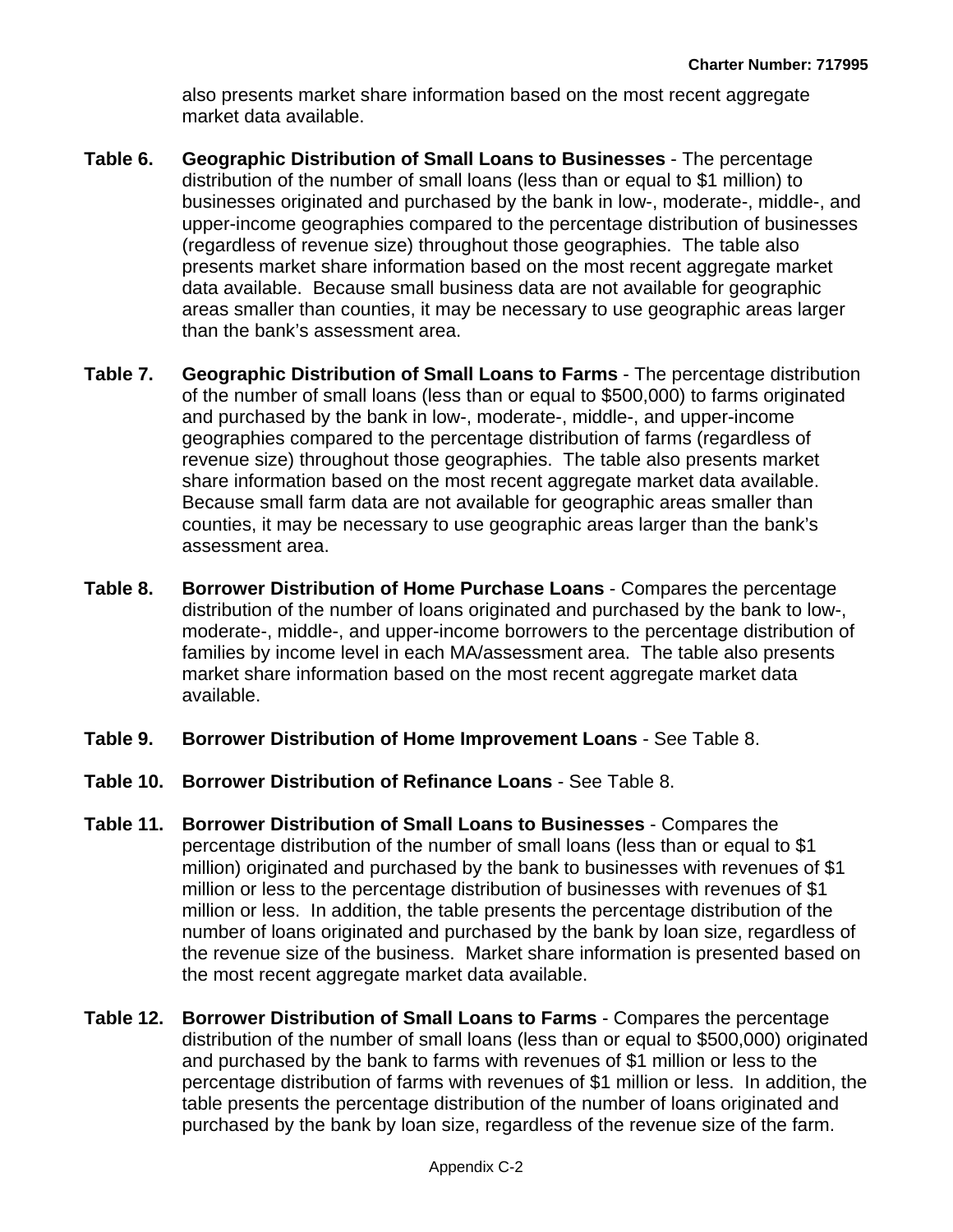Market share information is presented based on the most recent aggregate market data available.

- **Table 13. Geographic and Borrower Distribution of Consumer Loans (OPTIONAL)** For geographic distribution, the table compares the percentage distribution of the number of loans originated and purchased by the bank in low-, moderate-, middle-, and upper-income geographies to the percentage distribution of households within each geography. For borrower distribution, the table compares the percentage distribution of the number of loans originated and purchased by the bank to low-, moderate-, middle-, and upper-income borrowers to the percentage of households by income level in each MA/assessment area.
- **Table 14. Qualified Investments** Presents the number and dollar amount of qualified investments made by the bank in each MA/AA. The table separately presents investments made during prior evaluation periods that are still outstanding and investments made during the current evaluation period. Prior-period investments are reflected at their book value as of the end of the evaluation period. Current period investments are reflected at their original investment amount even if that amount is greater than the current book value of the investment. The table also presents the number and dollar amount of unfunded qualified investment commitments. In order to be included, an unfunded commitment must be legally binding and tracked and recorded by the bank's financial reporting system.

A bank may receive positive consideration for qualified investments in statewide/regional entities or made outside of the bank's assessment area. See Interagency Q&As \_\_.12 (i) - 5 and - 6 for guidance on when a bank may receive positive CRA consideration for such investments. Refer to the CRA section of the Compliance Policy intranet page for guidance on table placement.

**Table 15. Distribution of Branch Delivery System and Branch Openings/Closings** - Compares the percentage distribution of the number of the bank's branches in low-, moderate-, middle-, and upper-income geographies to the percentage of the population within each geography in each MA/AA. The table also presents data on branch openings and closings in each MA/AA.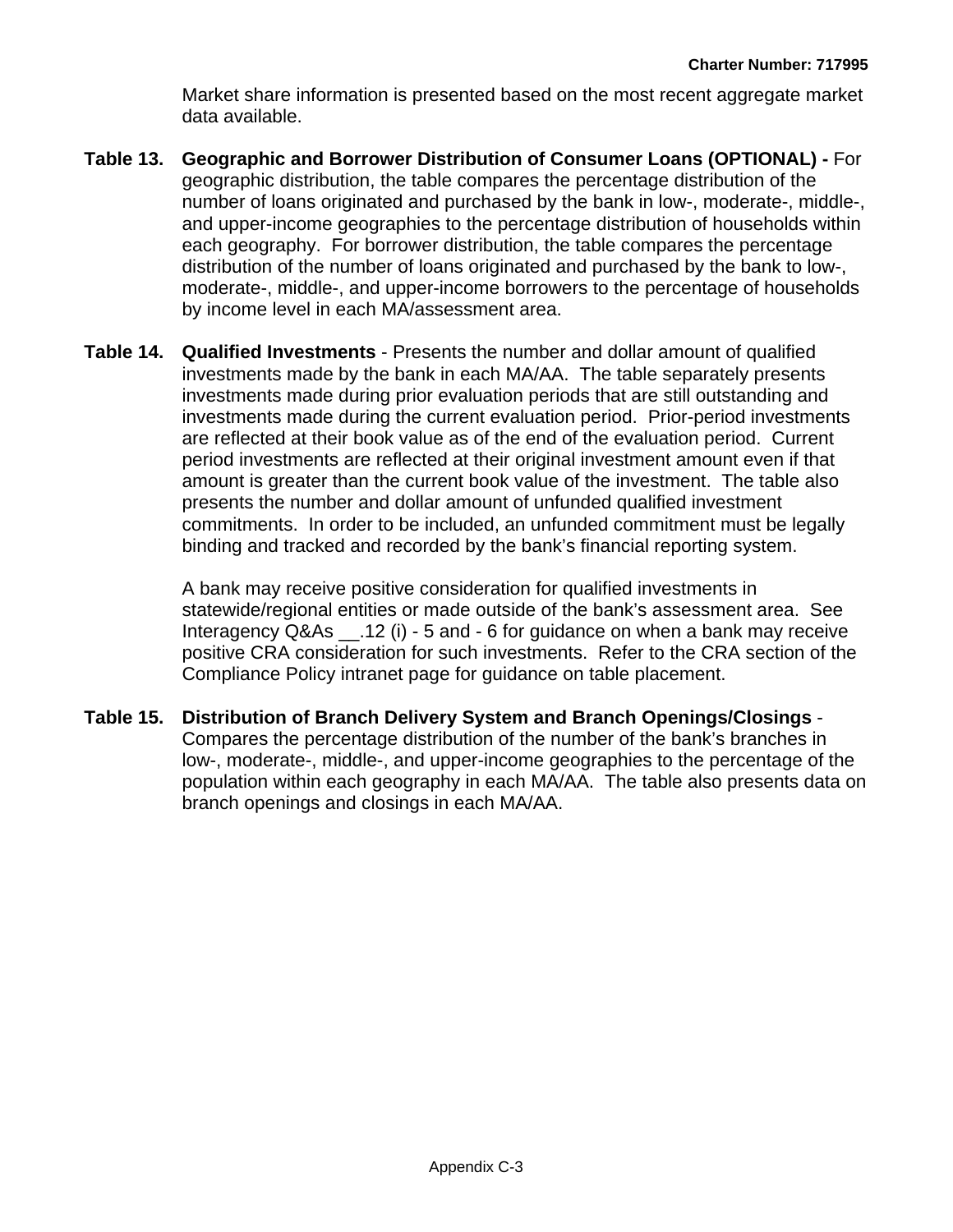| LENDING VOLUME                   |                          |               | Geography: TEXAS |                                  |            | Evaluation Period: JANUARY 1, 2009 TO DECEMBER 31, 2011 |            |                                         |            |       |                             |                             |  |
|----------------------------------|--------------------------|---------------|------------------|----------------------------------|------------|---------------------------------------------------------|------------|-----------------------------------------|------------|-------|-----------------------------|-----------------------------|--|
|                                  | % of Rated<br>Area Loans | Home Mortgage |                  | <b>Small Loans to Businesses</b> |            | Small Loans to Farms                                    |            | <b>Community Development</b><br>Loans** |            |       | <b>Total Reported Loans</b> | % of Rated<br>Area Deposits |  |
| Assessment Area (2011):          | $(\#)$ in MA/AA $^*$     |               | \$ (000's)       |                                  | \$ (000's) |                                                         | \$ (000's) |                                         | \$ (000's) |       | \$(000's)                   | in MA/AA***                 |  |
| <b>Full Review:</b>              |                          |               |                  |                                  |            |                                                         |            |                                         |            |       |                             |                             |  |
| Fort Worth MSA -<br>OmniAmerican | 73.47                    | .507          | 200.178          | 215                              | 37,641     |                                                         | 60         | 78                                      | 1,423      | 1.725 | 237,879                     | 87.16                       |  |
| <b>Limited Review:</b>           |                          |               |                  |                                  |            |                                                         |            |                                         |            |       |                             |                             |  |
| Dallas MSA AA -<br>OmniAmerican  | 16.99                    | 360           | 49.901           | 39                               | 6,662      | $\Omega$                                                |            |                                         | 0          | 399   | 56,563                      | 7.96                        |  |
| Hood County                      | 9.54                     | 207           | 27,933           | 16                               | 1,000      |                                                         | 22         |                                         |            | 224   | 28,955                      | 4.88                        |  |

# **Table 1. Lending Volume**

<sup>\*</sup> Loan Data as of December 31, 2011. Rated area refers to either state or multi-state MA rating area.

<sup>\*\*</sup> The evaluation period for Community Development Loans is from January 01, 2011 to December 31, 2011.

<sup>\*\*\*</sup> Deposit Data as of March 28, 2012. Rated Area refers to either the state, multi-state MA, or institution, as appropriate.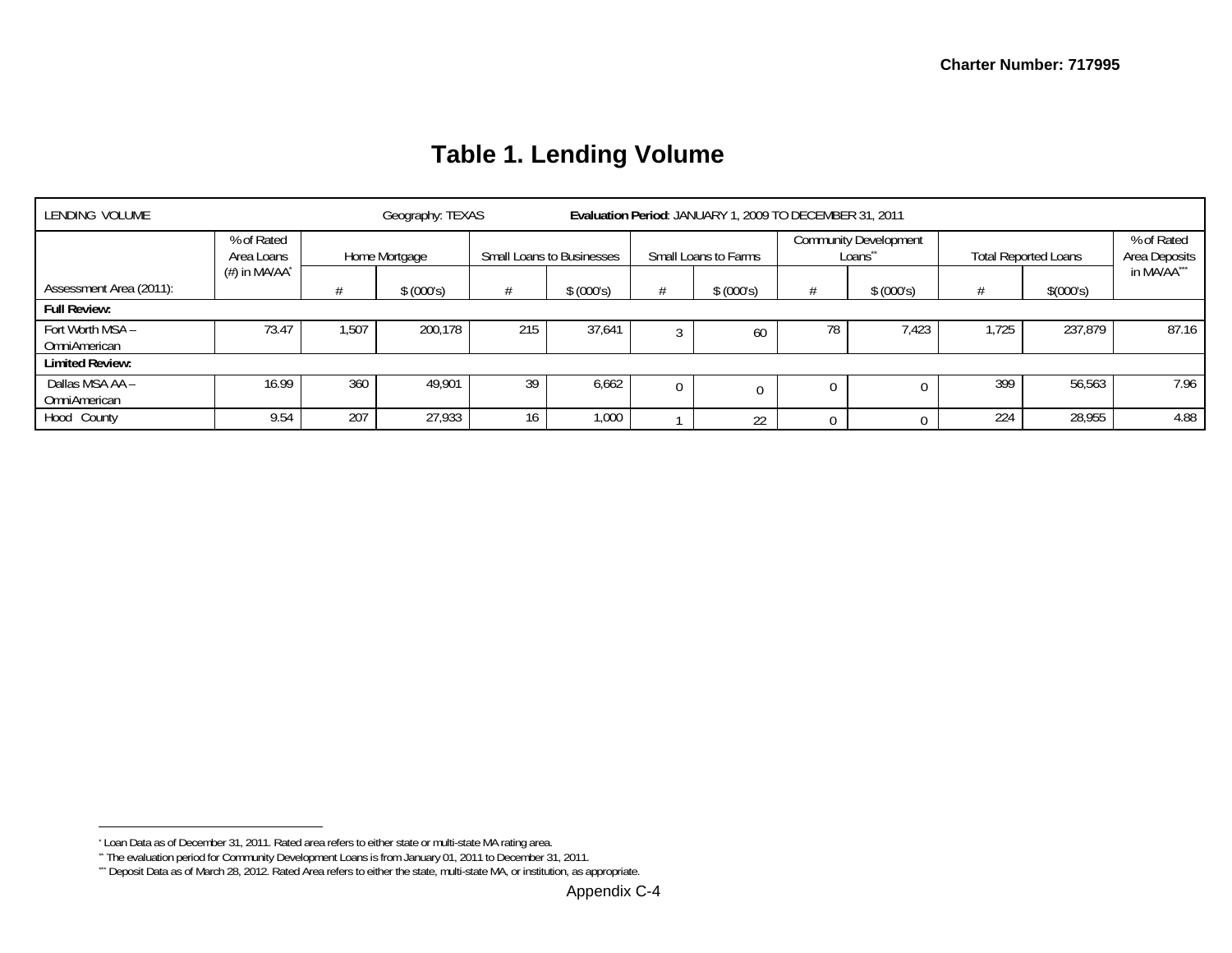| Geographic Distribution: HOME PURCHASE |     | Evaluation Period: JANUARY 1, 2009 TO DECEMBER 31, 2011<br>Geography: TEXAS |                            |                        |                                |                 |                              |                 |                             |                 |             |      |                                |      |      |
|----------------------------------------|-----|-----------------------------------------------------------------------------|----------------------------|------------------------|--------------------------------|-----------------|------------------------------|-----------------|-----------------------------|-----------------|-------------|------|--------------------------------|------|------|
| <b>Total Home Purchase</b><br>Loans    |     |                                                                             |                            | Low-Income Geographies | Moderate-Income<br>Geographies |                 | Middle-Income<br>Geographies |                 | Upper-Income<br>Geographies |                 |             |      | Market Share (%) by Geography* |      |      |
| <b>Assessment Area:</b>                |     | $%$ of<br>Total <sup>*</sup>                                                | % Owner<br>Occ<br>Units*** | % BANK<br>Loans        | % Owner<br>Occ<br>Units***     | % BANK<br>Loans | % Owner<br>Occ.<br>Units***  | % BANK<br>Loans | % Owner<br>Occ<br>Units***  | % BANK<br>Loans | Over<br>all | LOW  | Mod                            | Mid  | Upp  |
| <b>Full Review:</b>                    |     |                                                                             |                            |                        |                                |                 |                              |                 |                             |                 |             |      |                                |      |      |
| Fort Worth MSA -<br>OmniAmerican       | 558 | 65.26                                                                       | 3.26                       | .25                    | 18.63                          | 17.92           | 42.47                        | 49.46           | 35.64                       | 31.36           | 0.62        | 1.52 | 1.35                           | 0.73 | 0.39 |
| <b>Limited Review:</b>                 |     |                                                                             |                            |                        |                                |                 |                              |                 |                             |                 |             |      |                                |      |      |
| Dallas MSA AA -                        | 202 | 23.63                                                                       | 3.46                       | 7.92                   | 24.17                          | 28.71           | 36.01                        | 42.08           | 36.36                       | 21.29           | 0.27        | 0.92 | 0.58                           | 0.31 | 0.13 |

Hood County <sub>95</sub> 11.11 0.00 0.00 0.00 28.70 28.42 71.30 71.58 4.11 0.00 0.00 4.71 3.85

# **Table 2. Geographic Distribution of Home Purchase Loans**

OmniAmerican

<sup>\*</sup> Based on 2010 Peer Mortgage Data (USPR)

<sup>\*\*</sup> Home purchase loans originated and purchased in the MA/AA as a percentage of all home purchase loans originated and purchased in the rated area.

<sup>\*\*\*</sup> Percentage of Owner Occupied Units is the number of owner occupied units in a particular geography divided by the number of owner occupied housing units in the area based on 2000 Census information.

<sup>\*\*\*\*</sup> Data shown includes only One to Four-family and manufactured housing. (Property type of 1 or 2)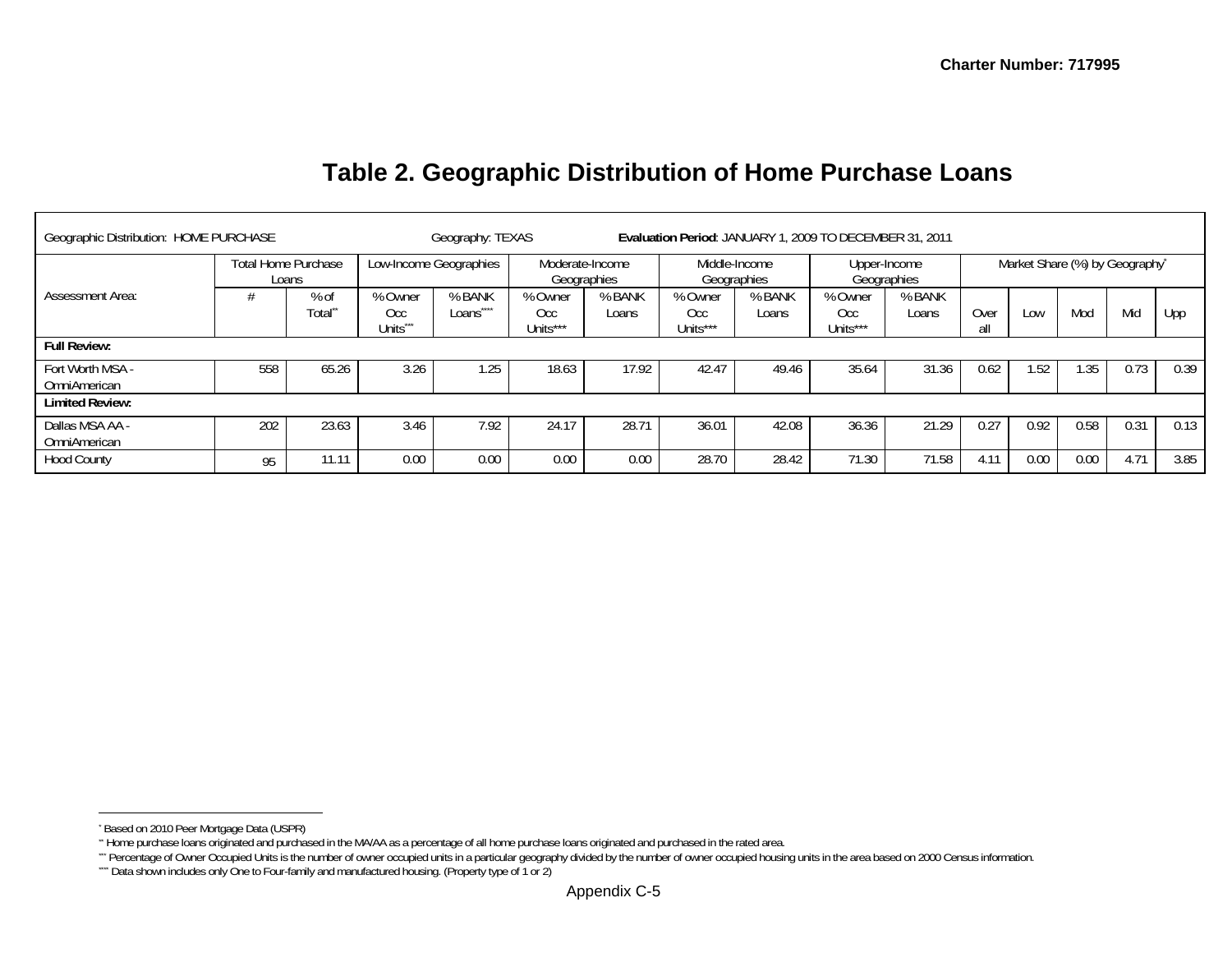| Geographic Distribution: HOME IMPROVEMENT |     |                 |                                                          |                          | Geography: TEXAS            |                              | Evaluation Period: JANUARY 1, 2009 TO DECEMBER 31, 2011 |                             |                             |                 |                                |      |      |       |      |
|-------------------------------------------|-----|-----------------|----------------------------------------------------------|--------------------------|-----------------------------|------------------------------|---------------------------------------------------------|-----------------------------|-----------------------------|-----------------|--------------------------------|------|------|-------|------|
| Total Home<br>Improvement Loans           |     |                 | Low-Income Geographies<br>Moderate-Income<br>Geographies |                          |                             | Middle-Income<br>Geographies |                                                         | Upper-Income<br>Geographies |                             |                 | Market Share (%) by Geography* |      |      |       |      |
| <b>Assessment Area:</b>                   |     | $%$ of<br>Total | % Owner<br>Occ Units***                                  | % BANK<br>****<br>Loans^ | % Owner<br>Occ.<br>Units*** | % BANK<br>Loans              | % Owner<br>Occ.<br>Units***                             | % BANK<br>Loans             | % Owner<br>Occ.<br>Units*** | % BANK<br>Loans | Overall                        | Low  | Mod  | Mid   | Upp  |
| <b>Full Review:</b>                       |     |                 |                                                          |                          |                             |                              |                                                         |                             |                             |                 |                                |      |      |       |      |
| Fort Worth MSA -<br>OmniAmerican          | 336 | 81.95           | 3.26                                                     | 1.49                     | 18.63                       | 14.88                        | 42.47                                                   | 48.51                       | 35.64                       | 35.12           | 6.55                           | 0.00 | 9.39 | 1.33  | 5.12 |
| <b>Limited Review:</b>                    |     |                 |                                                          |                          |                             |                              |                                                         |                             |                             |                 |                                |      |      |       |      |
| Dallas MSA.<br>OmniAmerican               | 53  | 12.93           | 3.46                                                     | 0.00                     | 24.17                       | 9.43                         | 36.01                                                   | 39.62                       | 36.36                       | 50.94           | . 21                           | 0.00 | 1.43 | 1.16  | 1.23 |
| <b>Hood County</b>                        | 21  | 5.12            | 0.00                                                     | 0.00                     | 0.00                        | 0.00                         | 28.70                                                   | 52.38                       | 71.30                       | 47.62           | 8.75                           | 0.00 | 0.00 | 16.00 | 5.45 |

## **Table 3. Geographic Distribution of Home Improvement Loans**

<sup>\*</sup> Based on 2010 Peer Mortgage Data (USPR)

<sup>\*\*</sup> Home improvement loans originated and purchased in the MA/AA as a percentage of all home improvement loans originated and purchased in the rated area.

<sup>\*\*\*</sup> Percentage of Owner Occupied Units is the number of owner occupied units in a particular geography divided by the number of owner occupied housing units in the area based on 2000 Census information.

<sup>\*\*\*\*</sup> Data shown includes only One to Four-family and manufactured housing. (Property type of 1 or 2)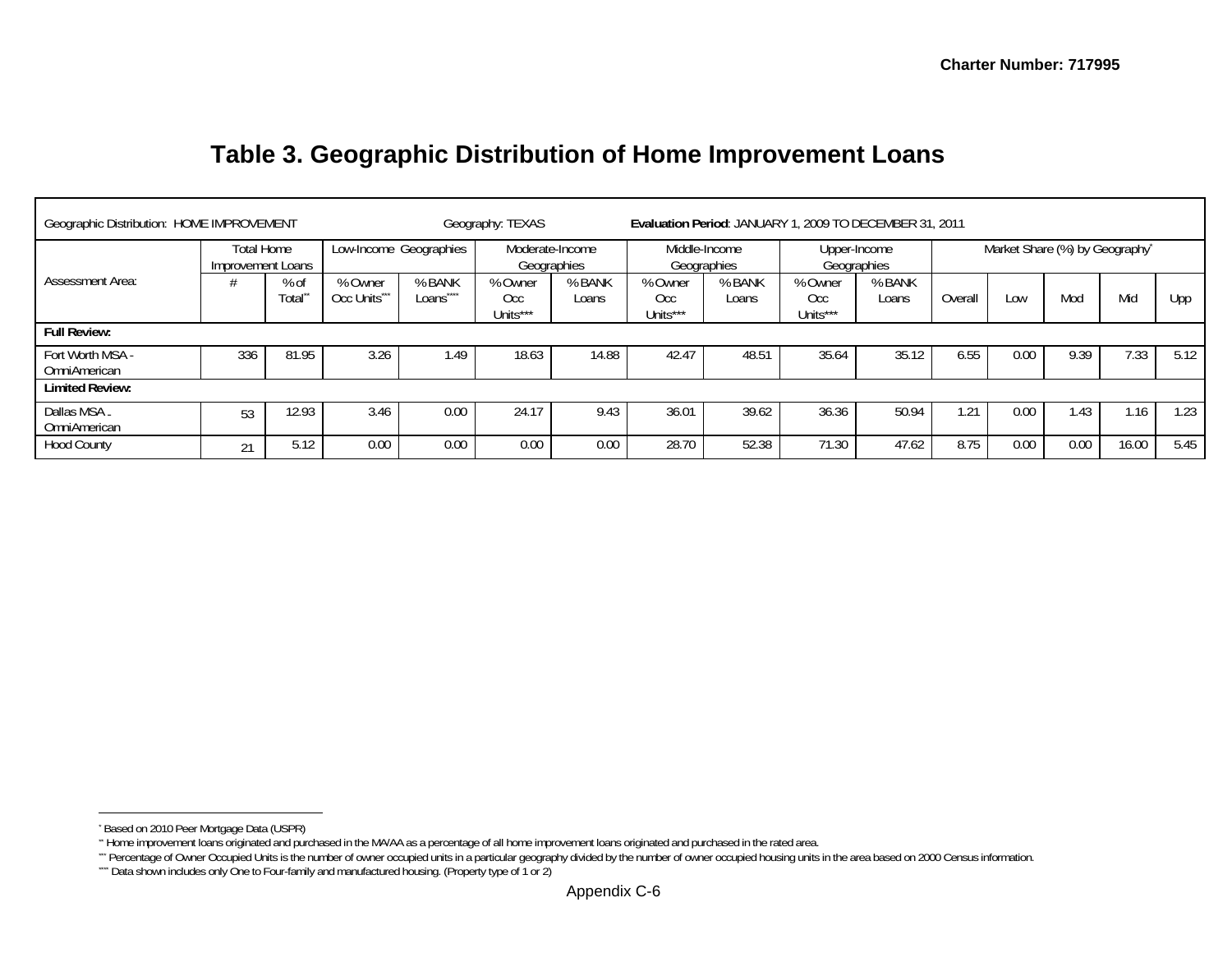## **Table 4. Geographic Distribution of Home Mortgage Refinance Loans**

|                                  | Geographic Distribution: HOME MORTGAGE REFINANCE    |       |                         |                        | Geography: TEXAS            |                                | Evaluation Period: JANUARY 1, 2009 TO DECEMBER 31, 2011 |                              |                             |                 |         |      |                                |      |      |
|----------------------------------|-----------------------------------------------------|-------|-------------------------|------------------------|-----------------------------|--------------------------------|---------------------------------------------------------|------------------------------|-----------------------------|-----------------|---------|------|--------------------------------|------|------|
| Assessment Area:                 | Total Home<br>Mortgage<br>Refinance Loans<br>$%$ of |       |                         | Low-Income Geographies |                             | Moderate-Income<br>Geographies |                                                         | Middle-Income<br>Geographies | Upper-Income<br>Geographies |                 |         |      | Market Share (%) by Geography* |      |      |
|                                  |                                                     | Total | % Owner<br>Occ Units*** | % BANK<br>Loans"       | % Owner<br>Occ.<br>Units*** | % BANK<br>Loans                | % Owner<br>Occ.<br>Units***                             | % BANK<br>Loans              | % Owner<br>Occ.<br>Units*** | % BANK<br>Loans | Overall | Low  | Mod                            | Mid  | Upp  |
| <b>Full Review:</b>              |                                                     |       |                         |                        |                             |                                |                                                         |                              |                             |                 |         |      |                                |      |      |
| Fort Worth MSA -<br>OmniAmerican | 612                                                 | 75.74 | 3.26                    | .80                    | 18.63                       | 7.35                           | 42.47                                                   | 41.83                        | 35.64                       | 49.02           | 0.52    | . 16 | 0.75                           | 0.63 | 0.43 |
| <b>Limited Review:</b>           |                                                     |       |                         |                        |                             |                                |                                                         |                              |                             |                 |         |      |                                |      |      |
| Dallas MSA -<br>OmniAmerican     | 105                                                 | 13.00 | 3.46                    | 1.90                   | 24.17                       | 3.81                           | 36.01                                                   | 34.29                        | 36.36                       | 60.00           | 0.06    | 0.00 | 0.04                           | 0.09 | 0.05 |
| <b>Hood County</b>               | 91                                                  | 11.26 | 0.00                    | 0.00                   | 0.00                        | 0.00                           | 28.70                                                   | 31.87                        | 71.30                       | 68.13           | 2.28    | 0.00 | 0.00                           | 2.68 | 2.15 |

<sup>\*</sup> Based on 2010 Peer Mortgage Data (USPR)

<sup>\*\*</sup> Home refinance loans originated and purchased in the MA/AA as a percentage of all home refinance loans originated and purchased in the rated area.

<sup>\*\*\*</sup> Percentage of Owner Occupied Units is the number of owner occupied units in a particular geography divided by the number of owner occupied housing units in the area based on 2000 Census information.

<sup>\*\*\*\*</sup> Data shown includes only One to Four-family and manufactured housing. (Property type of 1 or 2)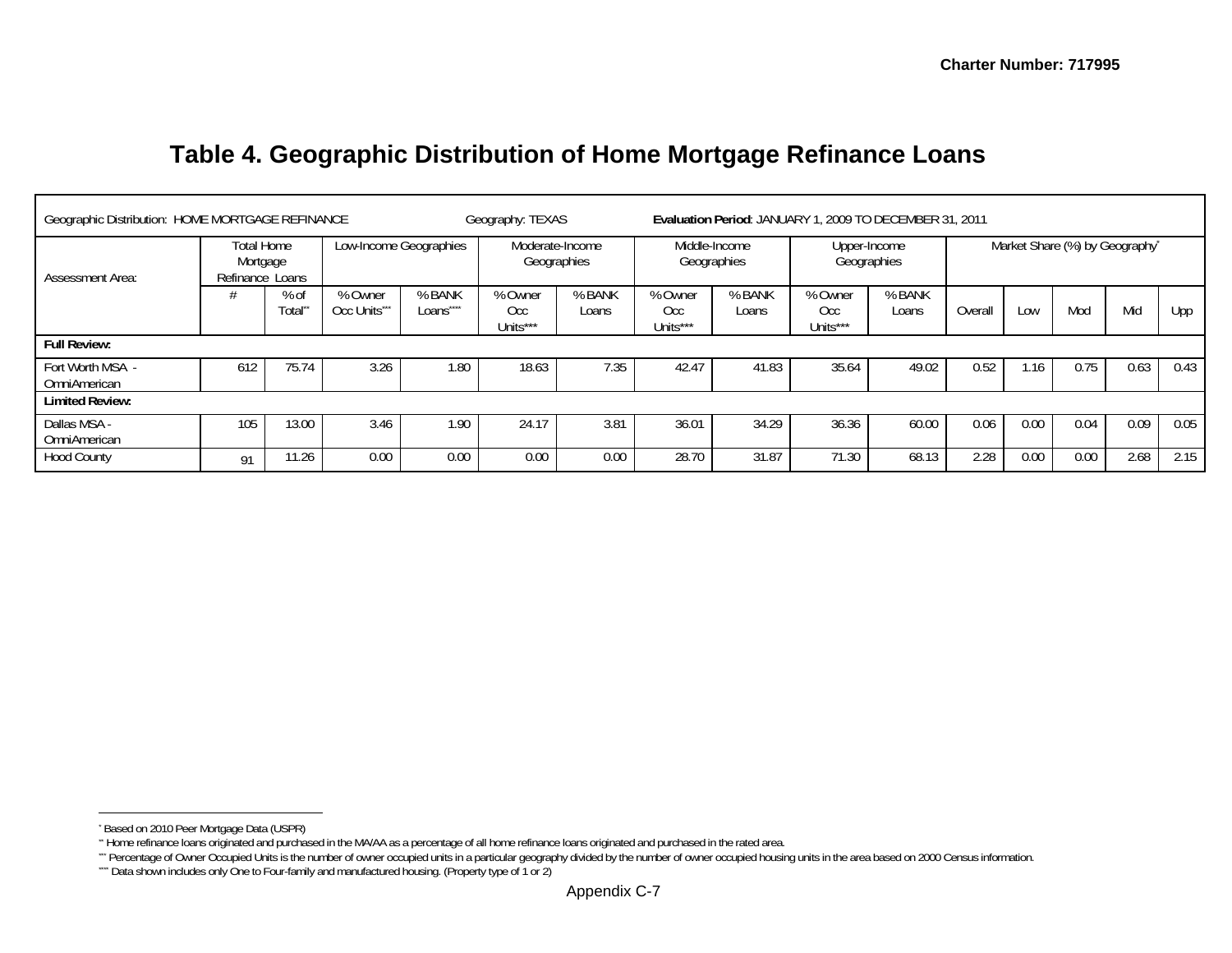## **Table 5. Geographic Distribution of Multifamily Loans**

| Geographic Distribution: MULTIFAMILY |                                   | Geography: TEXAS |                               |                              | Evaluation Period: JANUARY 1, 2009 TO DECEMBER 31, 2011 |                 |                              |                 |                  |                             |         |      |      |                                |      |
|--------------------------------------|-----------------------------------|------------------|-------------------------------|------------------------------|---------------------------------------------------------|-----------------|------------------------------|-----------------|------------------|-----------------------------|---------|------|------|--------------------------------|------|
|                                      | <b>Total Multifamily</b><br>Loans |                  | Low-Income Geographies        |                              | Moderate-Income<br>Geographies                          |                 | Middle-Income<br>Geographies |                 |                  | Upper-Income<br>Geographies |         |      |      | Market Share (%) by Geography* |      |
| Assessment Area:                     |                                   | % of<br>Totalʻ   | % of MF<br>Units <sup>*</sup> | % BANK<br>Loans <sup>®</sup> | %MF<br>Units***                                         | % BANK<br>Loans | % MF<br>Units***             | % BANK<br>Loans | % MF<br>Units*** | % BANK<br>Loans             | Overall | Low  | Mod  | Mid                            | Upp  |
| <b>Full Review:</b>                  |                                   |                  |                               |                              |                                                         |                 |                              |                 |                  |                             |         |      |      |                                |      |
| Fort Worth MSA -<br>OmniAmerican     |                                   | 100.00           | 7.05                          | 0.00                         | 28.52                                                   | 100.00          | 45.61                        | 0.00            | 18.82            | 0.00                        | 0.00    | 0.00 | 0.00 | 0.00                           | 0.00 |
| <b>Limited Review:</b>               |                                   |                  |                               |                              |                                                         |                 |                              |                 |                  |                             |         |      |      |                                |      |
| Dallas MSA.<br>OmniAmerican          |                                   | 0.00             | 16.65                         | 0.00                         | 34.27                                                   | 0.00            | 33.24                        | 0.00            | 15.84            | 0.00                        | 0.00    | 0.00 | 0.00 | 0.00                           | 0.00 |
| <b>Hood County</b>                   | $\Omega$                          | 0.00             | 0.00                          | 0.00                         | 0.00                                                    | 0.00            | 42.68                        | 0.00            | 57.32            | 0.00                        | 0.00    | 0.00 | 0.00 | 0.00                           | 0.00 |

<sup>\*</sup> Based on 2010 Peer Mortgage Data (USPR)

<sup>\*\*</sup> Multi-family loans originated and purchased in the MA/AA as a percentage of all multi-family loans originated and purchased in the rated area.

<sup>\*\*\*</sup> Percentage of Multi Family Units is the number of multi family units in a particular geography divided by the number of multifamily housing units in the area based on 2000 Census information.

<sup>\*\*\*\*</sup> Multifamily loan distribution includes Home Purchases, Home Improvement and Refinances.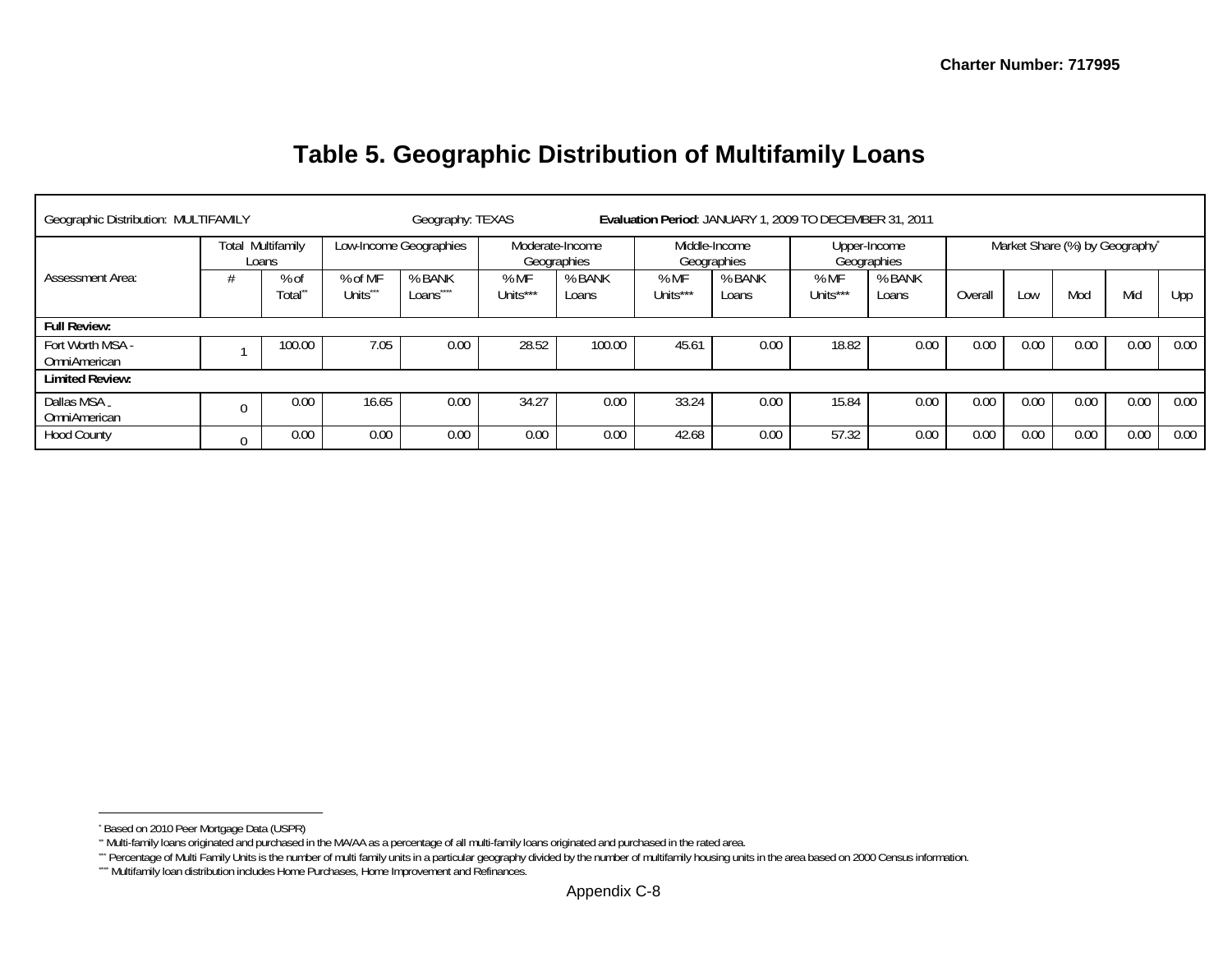| Table 6. Geographic Distribution of Small Loans to Businesses |  |
|---------------------------------------------------------------|--|
|---------------------------------------------------------------|--|

| Geographic Distribution: SMALL LOANS TO BUSINESSES                   |     |                              |                          |                                | Geography: TEXAS                    |                              | Evaluation Period: JANUARY 1, 2009 TO DECEMBER 31, 2011 |                             |                                     |                 |         |                                |      |      |      |  |
|----------------------------------------------------------------------|-----|------------------------------|--------------------------|--------------------------------|-------------------------------------|------------------------------|---------------------------------------------------------|-----------------------------|-------------------------------------|-----------------|---------|--------------------------------|------|------|------|--|
| <b>Small Business</b><br>Total<br>Low-Income<br>Geographies<br>Loans |     |                              |                          | Moderate-Income<br>Geographies |                                     | Middle-Income<br>Geographies |                                                         | Upper-Income<br>Geographies |                                     |                 |         | Market Share (%) by Geography* |      |      |      |  |
| <b>Assessment Area:</b>                                              |     | $%$ of<br>Total <sup>*</sup> | % of<br><b>Businesse</b> | % BANK<br>Loans                | $%$ of<br><b>Businesse</b><br>$x**$ | % BANK<br>Loans              | $%$ of<br><b>Businesse</b><br>$\mathbf{a}$ ***          | % BANK<br>Loans             | $%$ of<br><b>Businesse</b><br>$x**$ | % BANK<br>Loans | Overall | Low                            | Mod  | Mid  | Upp  |  |
| <b>Full Review:</b>                                                  |     |                              |                          |                                |                                     |                              |                                                         |                             |                                     |                 |         |                                |      |      |      |  |
| Fort Worth MSA -<br>OmniAmerican                                     | 215 | 79.63                        | 2.85                     | 8.37                           | 21.09                               | 26.98                        | 40.24                                                   | 45.58                       | 35.82                               | 19.07           | 0.23    | 0.85                           | 0.23 | 0.37 | 0.09 |  |
| <b>Limited Review:</b>                                               |     |                              |                          |                                |                                     |                              |                                                         |                             |                                     |                 |         |                                |      |      |      |  |
| Dallas MSA.<br>OmniAmerican                                          | 39  | 14.44                        | 5.14                     | 0.00                           | 24.97                               | 15.38                        | 34.41                                                   | 38.46                       | 34.09                               | 46.15           | 0.04    | 0.00                           | 0.00 | 0.05 | 0.06 |  |
| <b>Hood County</b>                                                   | 16  | 5.93                         | 0.00                     | 0.00                           | 0.00                                | 0.00                         | 30.63                                                   | 12.50                       | 69.37                               | 87.50           | 0.42    | 0.00                           | 0.00 | 0.00 | 0.65 |  |

<sup>\*</sup> Based on 2010 Peer Small Business Data -- US and PR

<sup>\*\*</sup> Small loans to businesses originated and purchased in the MA/AA as a percentage of all small loans to businesses originated and purchased in the rated area.

<sup>\*\*\*</sup> Source Data - Dun and Bradstreet (2010).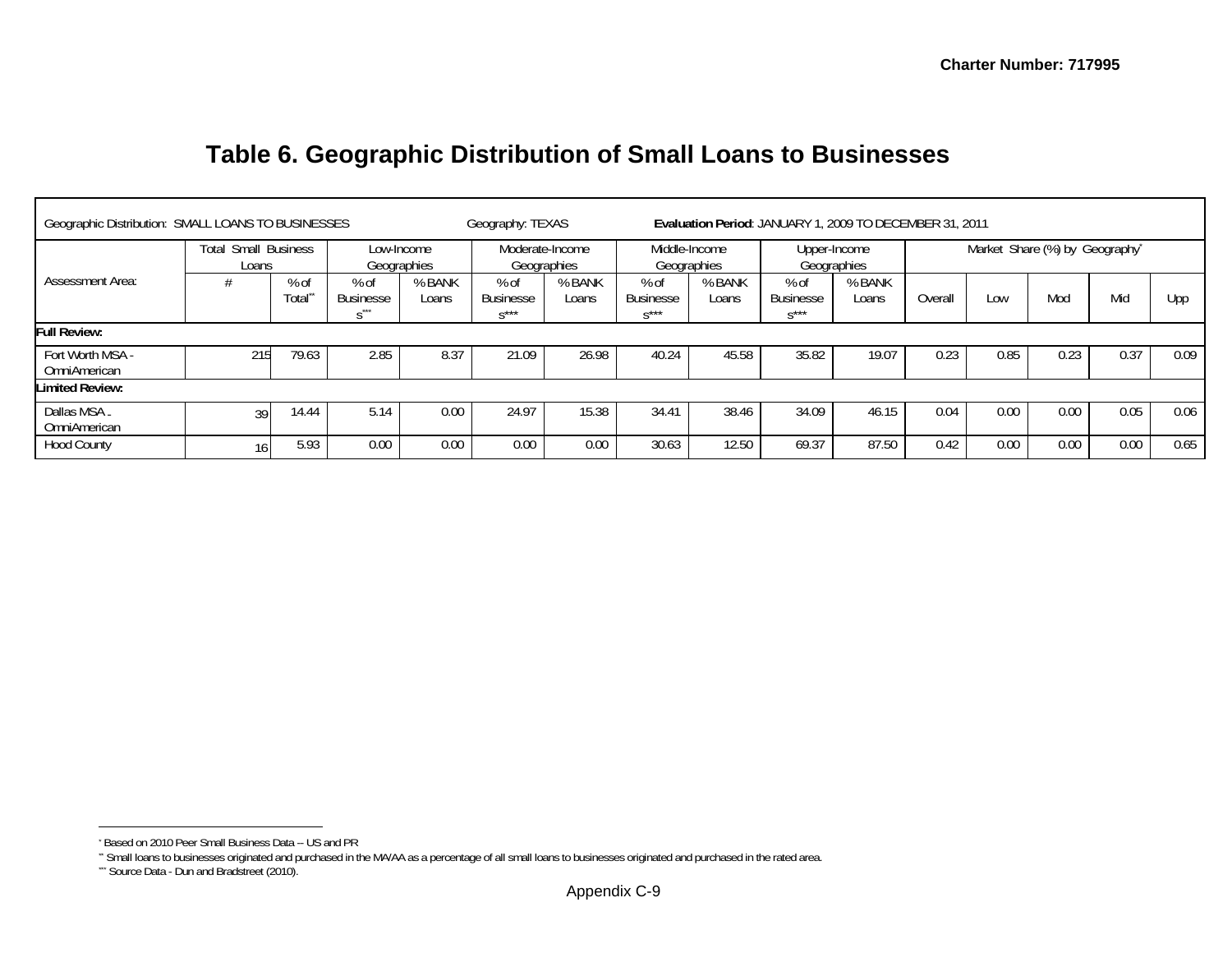| Geographic Distribution: SMALL LOANS TO FARMS |             |                 |                           | Geography: TEXAS |                                |                           | Evaluation Period: JANUARY 1, 2009 TO DECEMBER 31, 2011 |                 |                             |                           |         |                                |      |      |      |
|-----------------------------------------------|-------------|-----------------|---------------------------|------------------|--------------------------------|---------------------------|---------------------------------------------------------|-----------------|-----------------------------|---------------------------|---------|--------------------------------|------|------|------|
| Small Farm Loans<br>Total                     |             |                 | Low-Income<br>Geographies |                  | Moderate-Income<br>Geographies |                           | Middle-Income<br>Geographies                            |                 | Upper-Income<br>Geographies |                           |         | Market Share (%) by Geography* |      |      |      |
| <b>Assessment Area:</b>                       |             | $%$ of<br>Total | $%$ of<br>Farms^          | % BANK<br>Loans  | $%$ of<br>Farms***             | %<br><b>BANK</b><br>Loans | $%$ of<br>Farms***                                      | % BANK<br>Loans | $%$ of<br>Farms***          | %<br><b>BANK</b><br>Loans | Overall | Low                            | Mod  | Mid  | Upp  |
| Full Review:                                  |             |                 |                           |                  |                                |                           |                                                         |                 |                             |                           |         |                                |      |      |      |
| Fort Worth MSA -<br>OmniAmerican              |             | 75.00           | 1.38                      | 0.00             | 13.63                          | 0.00                      | 52.56                                                   | 100.00          | 32.43                       | 0.00                      | 0.00    | 0.00                           | 0.00 | 0.00 | 0.00 |
| <b>Limited Review:</b>                        |             |                 |                           |                  |                                |                           |                                                         |                 |                             |                           |         |                                |      |      |      |
| Dallas MSA.<br>OmniAmerican                   | $\mathbf 0$ | 0.00            | 3.08                      | 0.00             | 20.76                          | 0.00                      | 43.40                                                   | 0.00            | 32.19                       | 0.00                      | 0.00    | 0.00                           | 0.00 | 0.00 | 0.00 |
| <b>Hood County</b>                            |             | 25.00           | 0.00                      | 0.00             | 0.00                           | 0.00                      | 28.33                                                   | 100.00          | 71.67                       | 0.00                      | 0.00    | 0.00                           | 0.00 | 0.00 | 0.00 |

# **Table 7. Geographic Distribution of Small Loans to Farms**

<sup>\*</sup> Based on 2010 Peer Small Business Data -- US and PR

<sup>\*\*</sup> Small loans to farms originated and purchased in the MA/AA as a percentage of all small loans to farms originated and purchased in the rated area.

<sup>\*\*\*</sup> Source Data - Dun and Bradstreet (2010).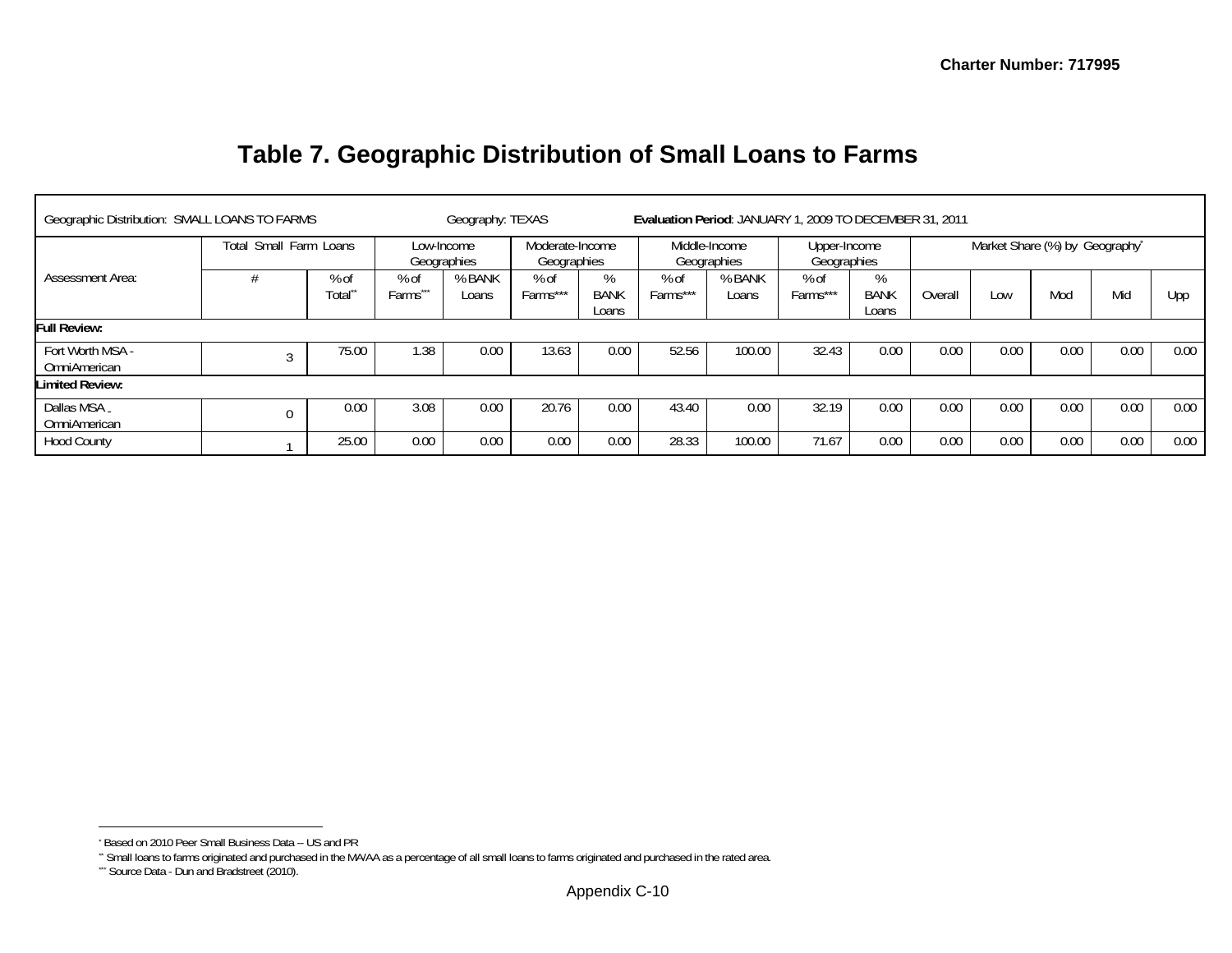| Borrower Distribution: HOME PURCHASE |                              | Geography: TEXAS |                                  |                              | Evaluation Period: JANUARY 1, 2009 TO DECEMBER 31, 2011 |                     |                                   |                     |                        |                     |         |      |               |      |      |
|--------------------------------------|------------------------------|------------------|----------------------------------|------------------------------|---------------------------------------------------------|---------------------|-----------------------------------|---------------------|------------------------|---------------------|---------|------|---------------|------|------|
|                                      | Total Home Purchase<br>Loans |                  | Low-Income<br><b>Borrowers</b>   |                              | Moderate-Income<br><b>Borrowers</b>                     |                     | Middle-Income<br><b>Borrowers</b> |                     | Upper-Income Borrowers |                     |         |      | Market Share* |      |      |
| Assessment Area:                     |                              | % of<br>Total    | ℅<br>Families <sup>®</sup><br>** | % BANK<br>Loans <sup>-</sup> | ℅<br>Families                                           | % BANK<br>Loans**** | %<br>Families<br>***              | % BANK<br>Loans**** | %<br>Families***       | % BANK<br>Loans**** | Overall | LOW  | Mod           | Mid  | Upp  |
| Full Review:                         |                              |                  |                                  |                              |                                                         |                     |                                   |                     |                        |                     |         |      |               |      |      |
| Fort Worth MSA -<br>OmniAmerican     | 558                          | 65.26            | 19.46                            | 26.62                        | 18.71                                                   | 21.07               | 21.84                             | 16.45               | 39.98                  | 35.86               | 0.69    | 2.40 | 0.48          | 0.32 | 0.62 |
| <b>Limited Review:</b>               |                              |                  |                                  |                              |                                                         |                     |                                   |                     |                        |                     |         |      |               |      |      |
| Dallas MSA AA -<br>OmniAmerican      | 202                          | 23.63            | 23.69                            | 47.98                        | 19.19                                                   | 24.24               | 20.47                             | 9.09                | 36.66                  | 18.69               | 0.30    | 1.56 | 0.28          | 0.08 | 0.10 |
| <b>Hood County</b>                   | 95                           | 11.11            | 10.26                            | 2.15                         | 14.67                                                   | 6.45                | 17.40                             | 20.43               | 57.67                  | 70.97               | 4.56    | 0.00 | 2.67          | 4.70 | 4.86 |

## **Table 8. Borrower Distribution of Home Purchase Loans**

<sup>\*</sup> Based on 2010 Peer Mortgage Data (USPR)

<sup>\*\*</sup> Home purchase loans originated and purchased in the MA/AA as a percentage of all home purchase loans originated and purchased in the rated area.

<sup>\*\*\*</sup> Percentage of Families is based on the 2000 Census information.

<sup>\*\*\*</sup> As a percentage of loans with borrower income information available. No information was available for 2.7% of loans originated and purchased by bank.

<sup>1</sup> Data shown includes only One to Four-family and manufactured housing. (Property type of 1 or 2)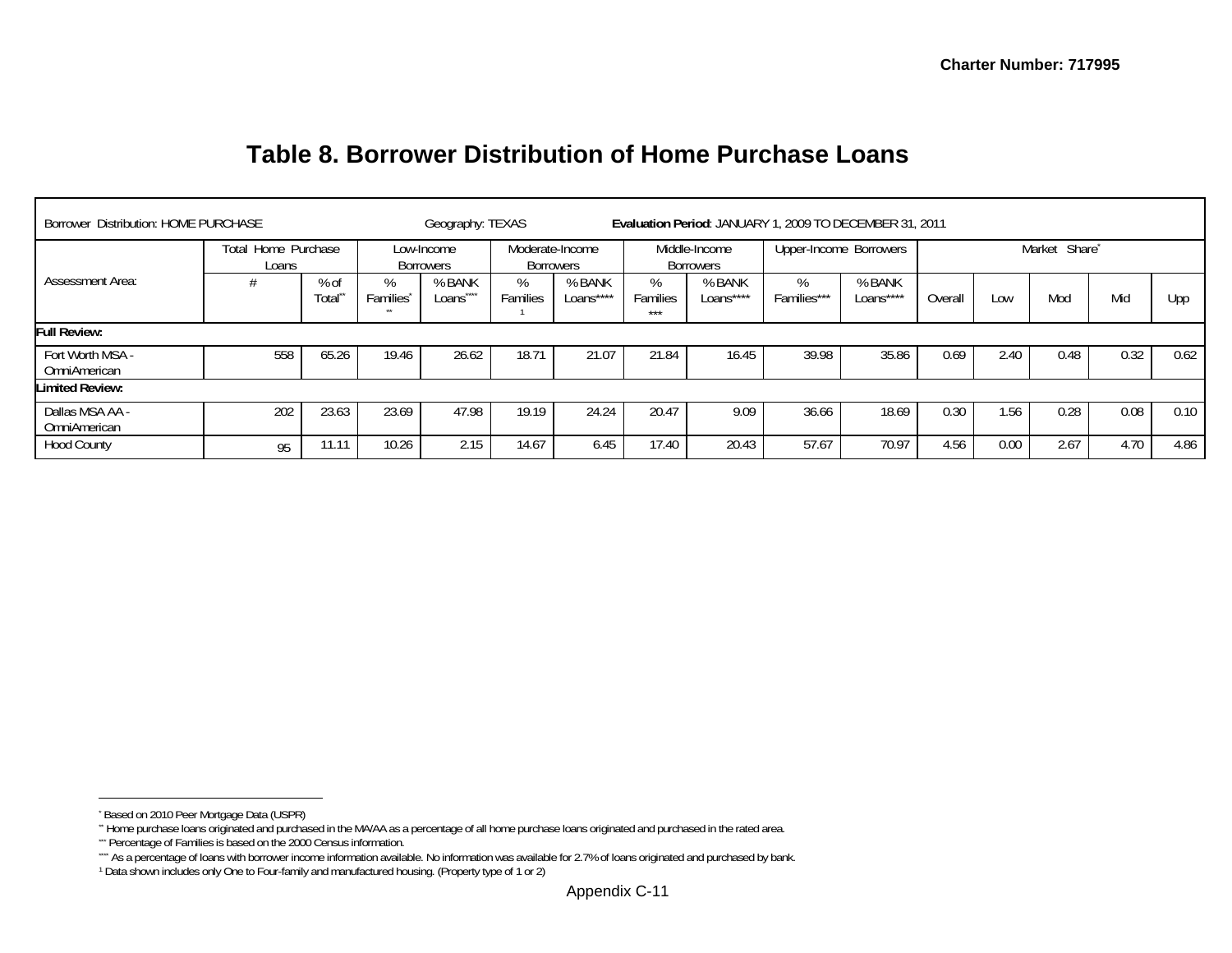| Borrower Distribution: HOME IMPROVEMENT |                                 |                  |                                |                              | Geography: TEXAS                    |                     | Evaluation Period: JANUARY 1, 2009 TO DECEMBER 31, 2011 |                            |                  |                                  |               |      |               |      |       |  |
|-----------------------------------------|---------------------------------|------------------|--------------------------------|------------------------------|-------------------------------------|---------------------|---------------------------------------------------------|----------------------------|------------------|----------------------------------|---------------|------|---------------|------|-------|--|
|                                         | Total Home Improvement<br>Loans |                  | Low-Income<br><b>Borrowers</b> |                              | Moderate-Income<br><b>Borrowers</b> |                     |                                                         | Middle-Income<br>Borrowers |                  | Upper-Income<br><b>Borrowers</b> |               |      | Market Share* |      |       |  |
| <b>Assessment Area:</b>                 |                                 | $%$ of<br>Total" | %<br>Families <sup>®</sup>     | % BANK<br>Loans <sup>-</sup> | % Families <sup>2</sup>             | % BANK<br>Loans**** | %<br>Families***                                        | % BANK<br>Loans****        | %<br>Families*** | % BANK<br>Loans****              | Overall       | Low  | Mod           | Mid  | Upp   |  |
| <b>Full Review:</b>                     |                                 |                  |                                |                              |                                     |                     |                                                         |                            |                  |                                  |               |      |               |      |       |  |
| Fort Worth MSA -<br>OmniAmerican        | 336                             | 81.95            | 19.46                          | 8.81                         | 18.71                               | 12.46               | 21.84                                                   | 27.36                      | 39.98            | 51.37                            | $6.7^{\circ}$ | 9.46 | 6.25          | 9.51 | 5.20  |  |
| <b>Limited Review:</b>                  |                                 |                  |                                |                              |                                     |                     |                                                         |                            |                  |                                  |               |      |               |      |       |  |
| Dallas MSA AA -<br>OmniAmerican         | 53                              | 12.93            | 23.69                          | 0.00                         | 19.19                               | 24.53               | 20.47                                                   | 26.42                      | 36.66            | 49.06                            | .27           | 0.00 | 2.24          | 2.10 | 0.92  |  |
| <b>Hood County</b>                      | 21                              | 5.12             | 10.26                          | 0.00                         | 14.67                               | 20.00               | 17.40                                                   | 10.00                      | 57.67            | 70.00                            | 9.46          | 0.00 | 14.29         | 0.00 | 10.91 |  |

## **Table 9. Borrower Distribution of Home Improvement Loans**

<sup>\*</sup> Based on 2010 Peer Mortgage Data (USPR)

<sup>\*\*</sup> Home improvement loans originated and purchased in the MA/AA as a percentage of all home improvement loans originated and purchased in the rated area.

<sup>\*\*\*</sup> Percentage of Families is based on the 2000 Census information.

<sup>\*\*\*</sup> As a percentage of loans with borrower income information available. No information was available for 2.0% of loans originated and purchased by bank.

<sup>2</sup> Data shown includes only One to Four-family and manufactured housing. (Property type of 1 or 2)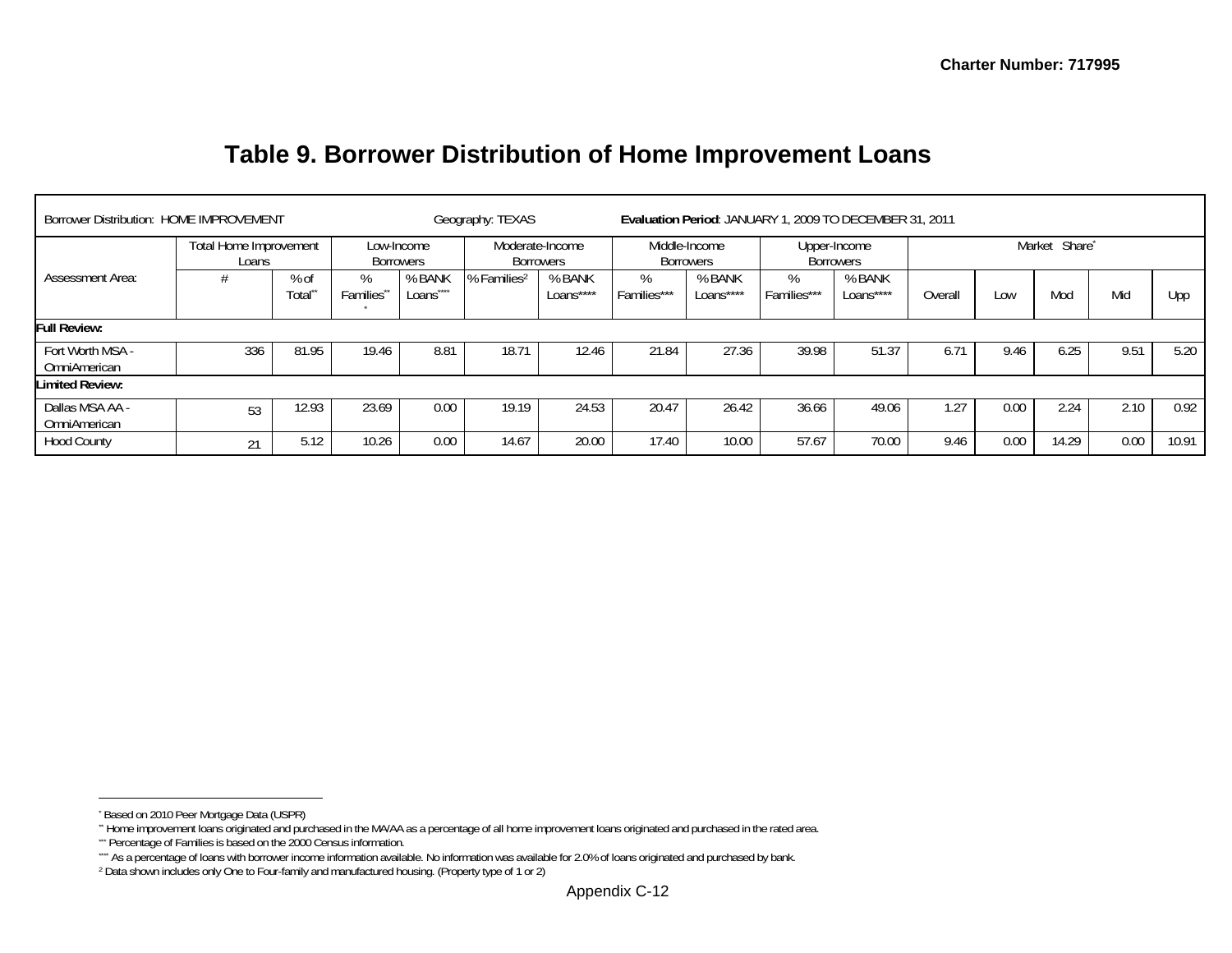## **Table 10. Borrower Distribution of Home Mortgage Refinance Loans**

| Borrower Distribution: HOME MORTGAGE REFINANCE |                                        |                              |                         | Evaluation Period: JANUARY 1, 2009 TO DECEMBER 31, 2011<br>Geography: TEXAS |                              |                     |                     |                         |                        |                     |         |       |               |      |      |
|------------------------------------------------|----------------------------------------|------------------------------|-------------------------|-----------------------------------------------------------------------------|------------------------------|---------------------|---------------------|-------------------------|------------------------|---------------------|---------|-------|---------------|------|------|
|                                                | Total Home Mortgage<br>Refinance Loans |                              | Low-Income Borrowers    |                                                                             | Moderate-Income<br>Borrowers |                     |                     | Middle-Income Borrowers | Upper-Income Borrowers |                     |         |       | Market Share* |      |      |
| <b>Assessment Area:</b>                        |                                        | $%$ of<br>Total <sup>*</sup> | $\%$<br><b>Families</b> | % BANK<br>Loans                                                             | % Families <sup>3</sup>      | % BANK<br>Loans**** | $\%$<br>Families*** | % BANK<br>Loans****     | %<br>Families***       | % BANK<br>Loans**** | Overall | Low   | Mod           | Mid  | Upp  |
| <b>Full Review:</b>                            |                                        |                              |                         |                                                                             |                              |                     |                     |                         |                        |                     |         |       |               |      |      |
| Fort Worth MSA -<br>OmniAmerican               | 612                                    | 75.74                        | 19.46                   | 4.02                                                                        | 18.71                        | 13.46               | 21.84               | 20.45                   | 39.98                  | 62.06               | 0.58    | 0.66  | 0.77          | 0.49 | 0.58 |
| <b>Limited Review:</b>                         |                                        |                              |                         |                                                                             |                              |                     |                     |                         |                        |                     |         |       |               |      |      |
| Dallas MSA AA -<br>OmniAmerican                | 105                                    | 13.00                        | 23.69                   | 2.02                                                                        | 19.19                        | 10.10               | 20.47               | 23.23                   | 36.66                  | 64.65               | 0.07    | 0.08  | 0.05          | 0.07 | 0.07 |
| <b>Hood County</b>                             | 01                                     | 11.26                        | 10.26                   | 1.12                                                                        | 14.67                        | 5.62                | 17.40               | 13.48                   | 57.67                  | 79.78               | 2.63    | 11.11 | 0.00          | 2.00 | 2.73 |

<sup>\*</sup> Based on 2010 Peer Mortgage Data (USPR)

<sup>\*\*</sup> Home refinance loans originated and purchased in the MA/AA as a percentage of all home refinance loans originated and purchased in the rated area.

<sup>\*\*\*</sup> Percentage of Families is based on the 2000 Census information.

<sup>\*\*\*</sup> As a percentage of loans with borrower income information available. No information was available for 5.9% of loans originated and purchased by bank.

<sup>3</sup> Data shown includes only One to Four-family and manufactured housing. (Property type of 1 or 2)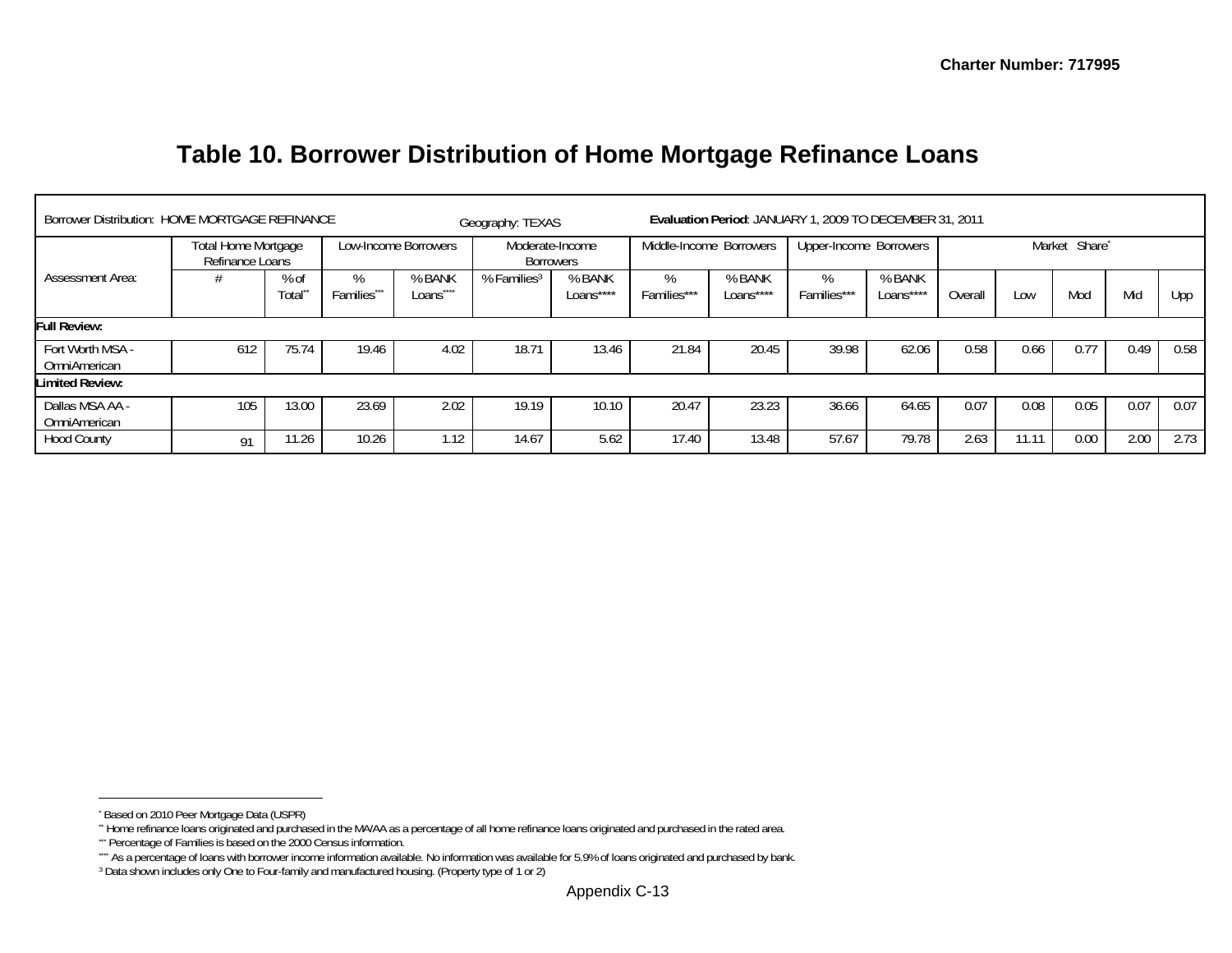## **Table 11. Borrower Distribution of Small Loans to Businesses**

| Borrower Distribution: SMALL LOANS TO BUSINESSES |                                    |             | Evaluation Period: JANUARY 1, 2009 TO DECEMBER 31, 2011<br>Geography: TEXAS |                   |                   |                                                      |                                 |               |                         |  |  |  |  |
|--------------------------------------------------|------------------------------------|-------------|-----------------------------------------------------------------------------|-------------------|-------------------|------------------------------------------------------|---------------------------------|---------------|-------------------------|--|--|--|--|
|                                                  | Total Small Loans to<br>Businesses |             | Businesses With Revenues of<br>\$1 million or less                          |                   |                   | Loans by Original Amount Regardless of Business Size |                                 | Market Share* |                         |  |  |  |  |
|                                                  |                                    | % of Total" |                                                                             | % BANK<br>Loans^^ | \$100,000 or less | >\$100,000 to \$250,000                              | $>$ \$250,000 to<br>\$1,000,000 | All           | Rev\$ 1 Million or Less |  |  |  |  |
| <b>Assessment Area:</b>                          |                                    |             |                                                                             |                   |                   |                                                      |                                 |               |                         |  |  |  |  |
| <b>Full Review:</b>                              |                                    |             |                                                                             |                   |                   |                                                      |                                 |               |                         |  |  |  |  |
| Fort Worth MSA -<br>OmniAmerican                 | 215                                | 79.63       | 80.46                                                                       | 51.63             | 56.74             | 22.33                                                | 20.93                           | 0.23          | 0.31                    |  |  |  |  |
| <b>Limited Review:</b>                           |                                    |             |                                                                             |                   |                   |                                                      |                                 |               |                         |  |  |  |  |
| Dallas MSA AA -<br>OmniAmerican                  | 39                                 | 14.44       | 76.74                                                                       | 46.15             | 48.72             | 35.90                                                | 15.38                           | 0.04          | 0.06                    |  |  |  |  |
| <b>Hood County</b>                               | 16                                 | 5.93        | 84.04                                                                       | 37.50             | 87.50             | 6.25                                                 | 6.25                            | 0.42          | 0.00                    |  |  |  |  |

<sup>\*</sup> Based on 2010 Peer Small Business Data -- US and PR

<sup>\*\*</sup> Small loans to businesses originated and purchased in the MA/AA as a percentage of all small loans to businesses originated and purchased in the rated area.

<sup>\*\*\*</sup> Businesses with revenues of \$1 million or less as a percentage of all businesses (Source D&B - 2010).

<sup>\*\*\*\*</sup> Small loans to businesses with revenues of \$1 million or less as a percentage of all loans reported as small loans to businesses. No information was available for 13.33% of small loans to businesses originated and purchased by the bank.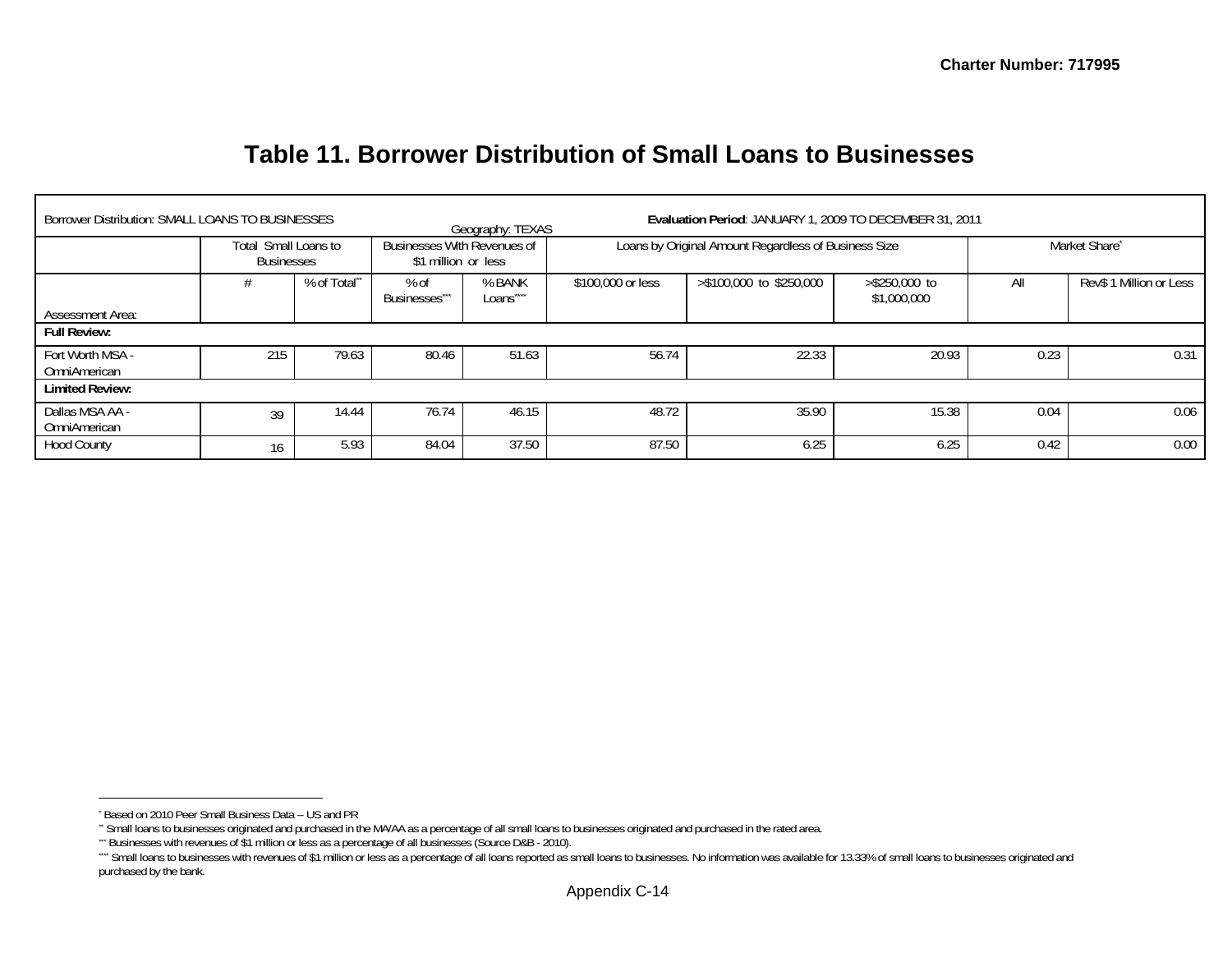## **Table 12. Borrower Distribution of Small Loans to Farms**

| Borrower Distribution: SMALL LOANS TO FARMS |       |                      |                                                  | Geography: TEXAS                              |                   | Evaluation Period: JANUARY 1, 2009 TO DECEMBER 31, 2011 |                         |               |                         |  |  |
|---------------------------------------------|-------|----------------------|--------------------------------------------------|-----------------------------------------------|-------------------|---------------------------------------------------------|-------------------------|---------------|-------------------------|--|--|
|                                             | Total | Small Loans to Farms |                                                  | Farms With Revenues of \$1<br>million or less |                   | Loans by Original Amount Regardless of Farm Size        |                         | Market Share* |                         |  |  |
| <b>Assessment Area:</b>                     |       | % of Total**         | $%$ of<br>% BANK<br>Farms^<br>Loans <sup>-</sup> |                                               | \$100,000 or less | $> $100,000$ to<br>\$250,000                            | >\$250,000 to \$500,000 | All           | Rev\$ 1 Million or Less |  |  |
| <b>Full Review:</b>                         |       |                      |                                                  |                                               |                   |                                                         |                         |               |                         |  |  |
| Fort Worth MSA -<br>OmniAmerican            |       | 75.00                | 97.01                                            | 0.00                                          | 100.00            | 0.00                                                    | 0.00                    | 0.00          | 0.00                    |  |  |
| <b>Limited Review:</b>                      |       |                      |                                                  |                                               |                   |                                                         |                         |               |                         |  |  |
| Dallas MSA AA -<br>OmniAmerican             | 0.00  |                      | 94.71                                            | 0.00                                          | 0.00              | 0.00                                                    | 0.00                    | 0.00          | 0.00                    |  |  |
| <b>Hood County</b>                          | 25.00 |                      |                                                  | 0.00                                          | 100.00            | 0.00                                                    | 0.00                    | 0.00          | 0.00                    |  |  |

<sup>\*</sup> Based on 2010 Peer Small Business Data -- US and PR

<sup>\*\*</sup> Small loans to farms originated and purchased in the MA/AA as a percentage of all small loans to farms originated and purchased in the rated area.

<sup>\*\*\*</sup> Farms with revenues of \$1 million or less as a percentage of all farms (Source D&B - 2010).

<sup>&</sup>quot;" Small loans to farms with revenues of \$1 million or less as a percentage of all loans reported as small loans to farms. No information was available for 100.0% of small loans to farms originated and purchased by the ban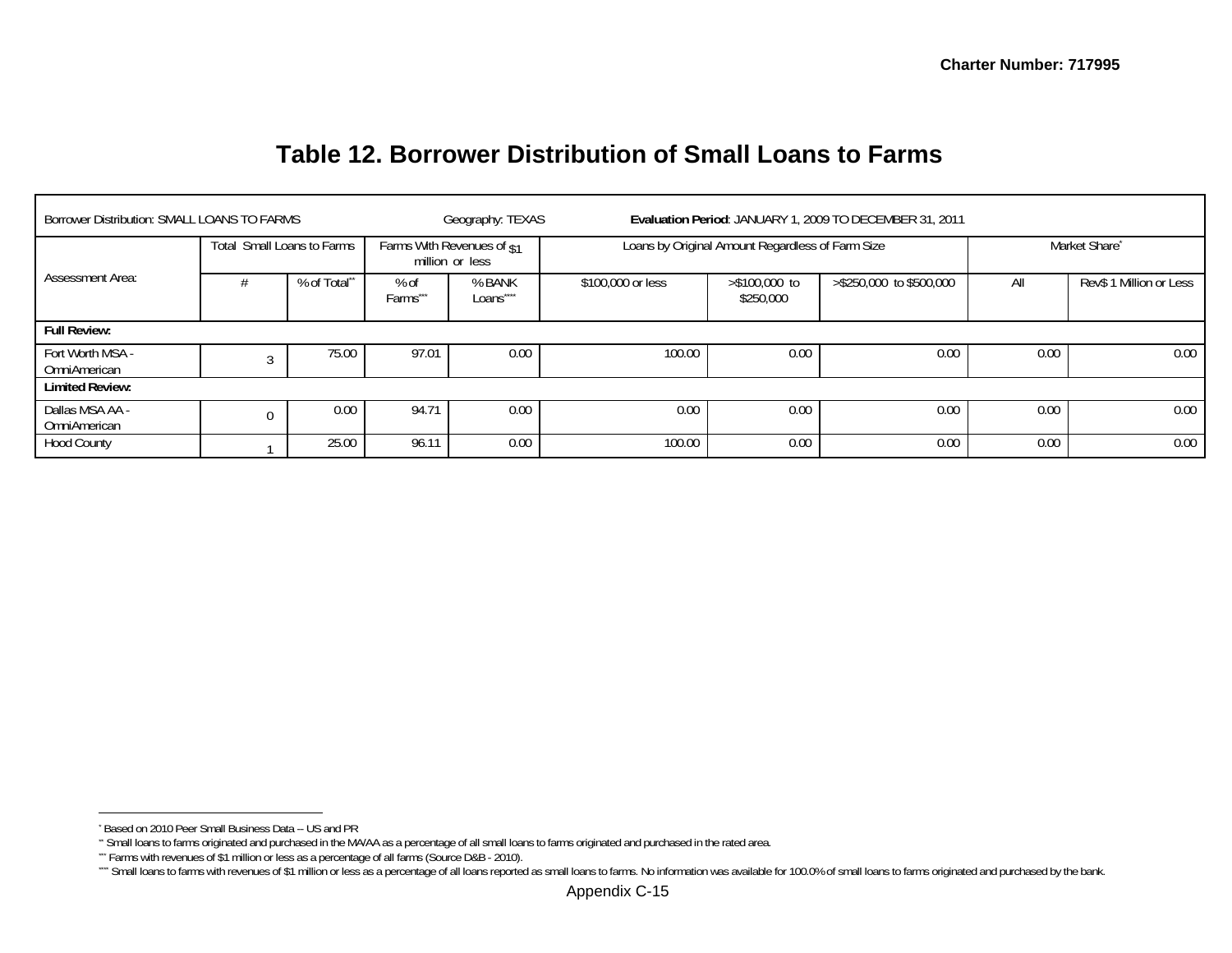# **Table 13. Geographic and Borrower Distribution of Consumer Loans (Institution's Option)**

|                                 | Geographic and Borrower Distribution: CONSUMER LOANS<br><b>Evaluation Period: JANUARY 1, 2009 TO DECEMBER 31, 2011</b><br>Geography: Texas |       |              |             |                       |             |               |             |                  |              |              |                       |                  |                  |                  |               |              |              |  |  |
|---------------------------------|--------------------------------------------------------------------------------------------------------------------------------------------|-------|--------------|-------------|-----------------------|-------------|---------------|-------------|------------------|--------------|--------------|-----------------------|------------------|------------------|------------------|---------------|--------------|--------------|--|--|
|                                 | Geographic Distribution                                                                                                                    |       |              |             |                       |             |               |             |                  |              |              | Borrower Distribution |                  |                  |                  |               |              |              |  |  |
|                                 |                                                                                                                                            | Total |              | Low-Income  | Moderate-             |             | Middle-Income |             |                  | Upper-Income |              | Low-Income            |                  | Moderate-        |                  | Middle-Income |              | Upper-Income |  |  |
| MA/Assessment                   | Consumer<br>Geographies                                                                                                                    |       |              |             | Geographies<br>Income |             | Geographies   |             | <b>Borrowers</b> |              | Income       |                       |                  | <b>Borrowers</b> | <b>Borrowers</b> |               |              |              |  |  |
| Area:                           | Loans                                                                                                                                      |       |              |             |                       | Geographies |               |             |                  |              |              |                       | <b>Borrowers</b> |                  |                  |               |              |              |  |  |
|                                 | #                                                                                                                                          | % of  | $%$ of       | % of        | $%$ of                | $%$ of      | $%$ of        | $%$ of      | $%$ of           | % of         | $%$ of       | $%$ of                | $%$ of           | $%$ of           | $%$ of           | % of          | $%$ of       | $%$ of       |  |  |
|                                 |                                                                                                                                            | Total | <b>Hhids</b> | <b>BANK</b> | <b>Hhlds</b>          | <b>BANK</b> | <b>Hhlds</b>  | <b>BANK</b> | <b>Hhlds</b>     | <b>BANK</b>  | <b>Hhlds</b> | <b>BANK</b>           | <b>Hhids</b>     | <b>BANK</b>      | <b>Hhids</b>     | <b>BANK</b>   | <b>Hhlds</b> | <b>BANK</b>  |  |  |
|                                 |                                                                                                                                            |       |              | Loans       | $***$                 | Loans       | $***$         | Loans       | **               | Loans        | $***$        | Loans                 | **               | Loans            | $***$            | Loans         | $***$        | Loans        |  |  |
| <b>Full Review:</b>             |                                                                                                                                            |       |              |             |                       |             |               |             |                  |              |              |                       |                  |                  |                  |               |              |              |  |  |
| Fort Worth MSA -                | 16                                                                                                                                         | 61.54 | 3.26         | 6.25        | 18.63                 | 18.75       | 42.47         | 37.50       | 35.64            | 37.50        | 19.46        | 12.50                 | 18.71            | 12.50            | 21.84            | 12.50         | 39.98        | 62.50        |  |  |
| <b>OmniAmerican</b>             |                                                                                                                                            |       |              |             |                       |             |               |             |                  |              |              |                       |                  |                  |                  |               |              |              |  |  |
| Limited                         |                                                                                                                                            |       |              |             |                       |             |               |             |                  |              |              |                       |                  |                  |                  |               |              |              |  |  |
| <b>Review:</b>                  |                                                                                                                                            |       |              |             |                       |             |               |             |                  |              |              |                       |                  |                  |                  |               |              |              |  |  |
| Dallas MSA AA -<br>OmniAmerican | 10                                                                                                                                         | 38.46 | 23.89        | 3.46        | 20.00                 | 24.17       | 36.01         | 20.00       | 36.36            | 40.00        | 23.69        | 10.00                 | 19.19            | 10.00            | 20.47            | 30.00         | 36.66        | 50.00        |  |  |
| <b>Hood County</b>              | N/A                                                                                                                                        | N/A   | N/A          | N/A         | N/A                   | N/A         | N/A           | N/A         | N/A              | N/A          | N/A          | N/A                   | N/A              | N/A              | N/A              | N/A           | N/A          | N/A          |  |  |

<sup>\*</sup> Consumer loans originated and purchased in the MA/AA as a percentage of all consumer loans originated and purchased in the rated area.

<sup>\*\*</sup> Percentage of Households is based on the 2000 Census Information.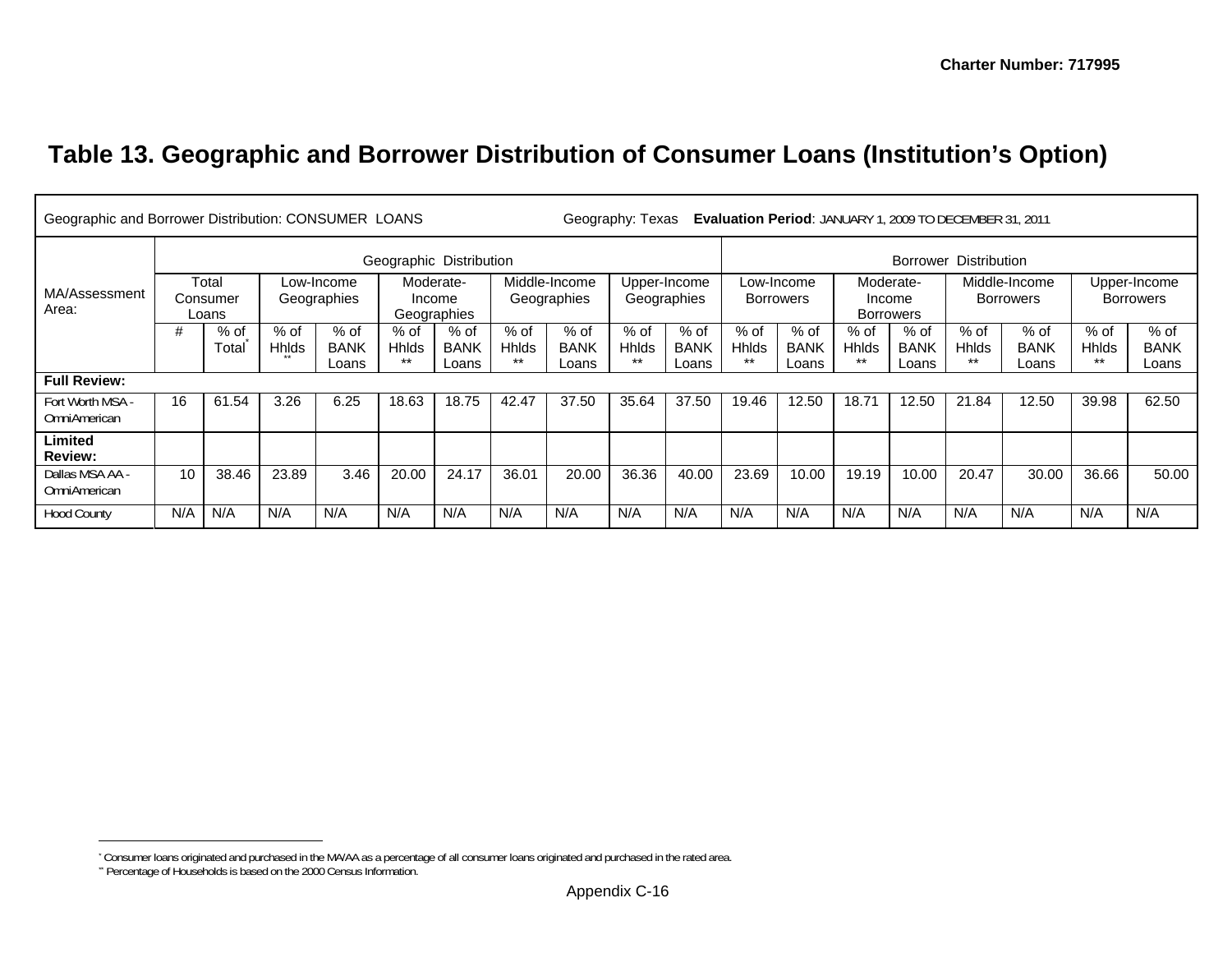## **Table 14. Qualified Investments**

| <b>QUALIFIED INVESTMENTS</b>     |          |                           | Geography: TEXAS |                            |                | Evaluation Period: JANUARY 1, 2009 TO DECEMBER 31, 2011 |            |                        |                |  |  |
|----------------------------------|----------|---------------------------|------------------|----------------------------|----------------|---------------------------------------------------------|------------|------------------------|----------------|--|--|
| Assessment Area:                 |          | Prior Period Investments* |                  | Current Period Investments |                | Total Investments                                       |            | Unfunded Commitments** |                |  |  |
|                                  |          | \$(000's)                 |                  | \$(000's)                  |                | \$(000's)                                               | % of Total |                        | \$(000's)      |  |  |
| <b>Full Review:</b>              |          |                           |                  |                            |                |                                                         |            |                        |                |  |  |
| Fort Worth MSA -<br>OmniAmerican |          |                           | 13               | 5,086,175                  |                | 5,086,175                                               | 93         |                        |                |  |  |
| South Central Regioni            | $\Omega$ |                           |                  | 1,500,000                  |                | 177,565                                                 |            |                        | 1,322,435      |  |  |
| <b>Limited Review:</b>           |          |                           |                  |                            |                |                                                         |            |                        |                |  |  |
| Dallas MSA AA -<br>OmniAmerican  | $\Omega$ | 0                         |                  | $\overline{0}$             | $\overline{0}$ | $\Omega$                                                | 0.00       |                        | $\mathbf 0$    |  |  |
| <b>Hood County</b>               |          | 0                         |                  | $\Omega$                   |                | $\Omega$                                                | 0.00       | $\Omega$               | $\overline{0}$ |  |  |

<sup>\* &#</sup>x27;Prior Period Investments' means investments made in a previous period that are outstanding as of the examination date.

<sup>\*\* &#</sup>x27;Unfunded Commitments' means legally binding investment commitments that are tracked and recorded by the institution's financial reporting system.